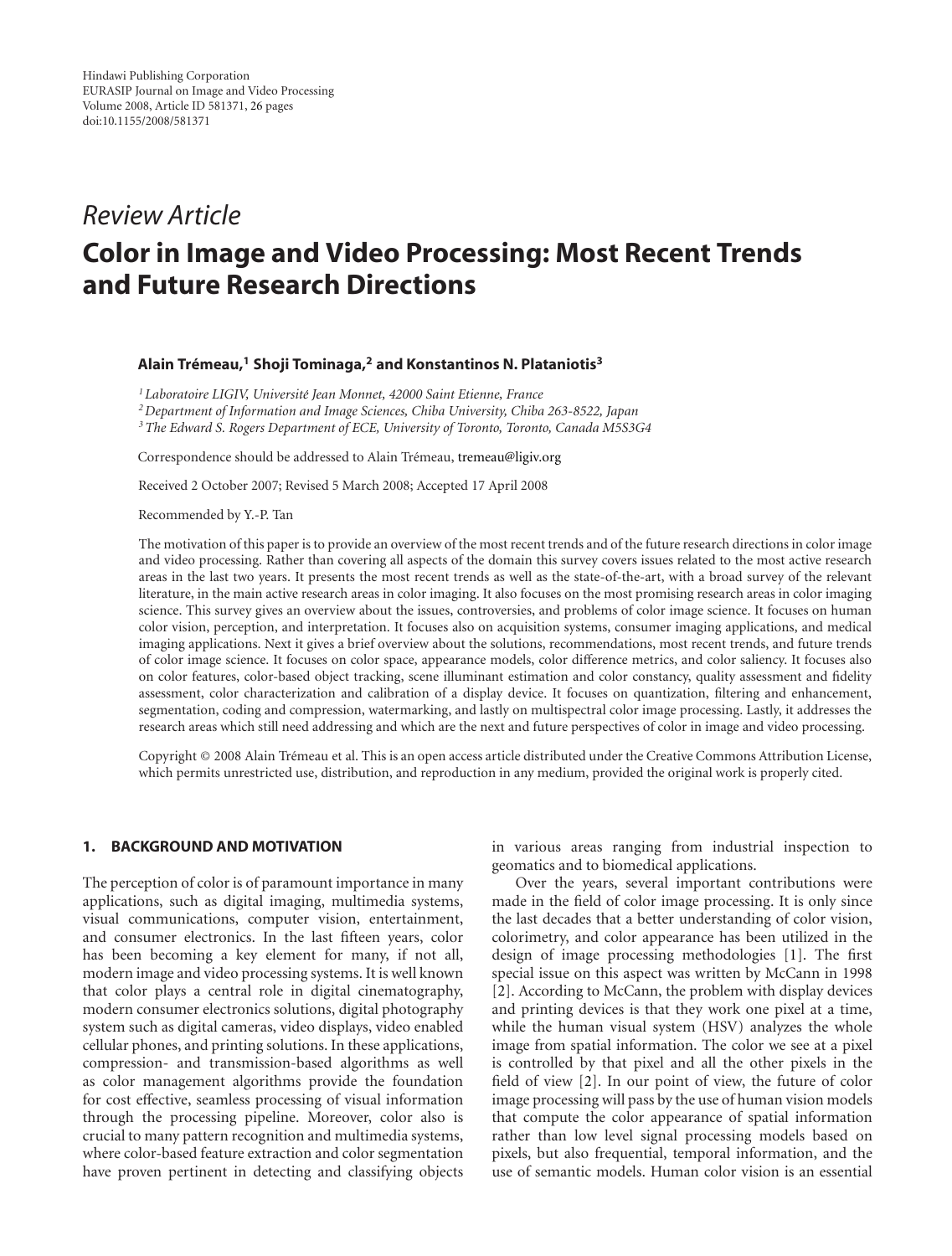tool for those who wish to contribute to the development of color image processing solutions and also for those who wish to develop a new generation of color image processing algorithms based on high-level concepts.

A number of special issues, including survey papers that review the state-of-the-art in the area of color image processing, have been published in the past decades. More recently, in 2005 a special issue on color image processing was written for the signal processing community to understand the fundamental differences between color and grayscale imaging [\[1](#page-19-1)]. In the same year, a special issue on multidimensional image processing was edited by Lukac et al. [\[3\]](#page-19-3). This issue overviewed recent trends in multidimensional image processing, ranging from image acquisition to image and video coding, to color image processing and analysis, and to color image encryption. In 2007, a special issue on color image processing was edited by Lukac et al. [\[4\]](#page-19-4) to fill the existing gap between researchers and practitioners that work in this area. In 2007, a book on color image processing was published to cover processing and application aspects of digital color imaging [\[5\]](#page-19-5).

Several books have also been published on the topic. For example, Lukac and Plataniotis edited a book [\[6](#page-19-6)] which examines the techniques, algorithms, and solutions for digital color imaging, emphasizing emerging topics such as secure imaging, semantic processing, and digital camera image processing.

Since 2006, we have observed a significant increase in the number of papers devoted to color image processing in the image processing community. We will discuss in this survey which are the main problems examined by these papers and the principal solutions proposed to face these problems. The motivation of this paper is to provide a comprehensive overview of the most recent trends and of the future research directions in color image and video processing. Rather than covering all aspects of the domain, this survey covers issues related to the most active research areas in the last two years. It presents the most recent trends as well as the state-ofthe-art, with a broad survey of the relevant literature, in the main active research areas in color imaging. It also focuses on the most promising research areas in color imaging science. Lastly, it addresses the research areas which still need addressing and which are the next and future perspectives of color in image and video processing.

This survey is intended for graduate students, researchers and practitioners who have a good knowledge in color science and digital imaging and who want to know and understand the most recent advances and research in digital color imaging. This survey is organized as follows: after an introduction about the background and the motivation of this work, [Section 2](#page-1-0) gives an overview about the issues, controversies, and problems of color image science. This section focuses on human color vision, perception, and interpretation. [Section 3](#page-3-0) presents the issues, controversies, and problems of color image applications. This section focuses on acquisition systems, consumer imaging applications, and medical imaging applications. [Section 4](#page-6-0) gives a brief overview about the solutions, recommendations, most recent trends and future trends of color image science. This

section focuses on color space, appearance models, color difference metrics, and color saliency. [Section 5](#page-8-0) presents the most recent advances and researches in color image analysis. [Section 5](#page-8-0) focuses on color features, color-based object tracking, scene illuminant estimation and color constancy, quality assessment and fidelity assessment, color characterization and calibration of a display device. Next, [Section 6](#page-13-0) presents the most recent advances and researches in color image processing. [Section 6](#page-13-0) focuses on quantization, filtering and enhancement, segmentation, coding and compression, watermarking, and lastly on multispectral color image processing. Finally, conclusions and suggestions for future work are drawn in [Section 7.](#page-18-0)

#### <span id="page-1-0"></span>**2. COLOR IMAGE SCIENCE AT PRESENT: ISSUES, CONTROVERSIES, PROBLEMS**

#### *2.1. Background*

The science of color imaging may be defined as the study of color images and the application of scientific methods to their measurement, generation, analysis, and representation. It includes all types of image processing, including optical image production, sensing, digitalization, electronic protection, encoding, processing, and transmission over communications channels. It draws on diverse disciplines from applied mathematics, computing, physics, engineering, and social as well as behavioural sciences, including humancomputer interface design, artistic design, photography, media communications, biology, physiology, and cognition.

Although digital image processing has been studied for some 30 years as an academic discipline, its focus in the past has largely been in the specific fields of photographic science, medicine, remote sensing, nondestructive testing, and machine vision. Previous image processing and computer vision research programs have primarily focused on intensity (grayscale) images. Color was just considered as a dimensional extension of intensity dimension, that is, color images were treated just as three gray-value images, not taking into consideration the multidimensional nature of human color perception or color sensory system in general. The importance of color image science has been driven in recent years by the accelerating proliferation of inexpensive color technology in desktop computers and consumer imaging devices, ranging from monitors and printers to scanners and digital color cameras. What now endows the field with critical importance in mainstream information technology is the very wide availability of the Internet and World Wide Web, augmented by CD-ROM and DVD storage, as a means of quickly and cheaply transferring color image data. The introduction of digital entertainment systems such as digital television and digital cinema required the replacement of the analog processing stages in the imaging chain by digital processing modules, opening the way for the introduction to the imaging pipeline of the speed and flexibility afforded by digital technology. The convergence of digital media, moreover, makes it possible for the application of techniques from one field to another, and for public access to heterogeneous multimedia systems.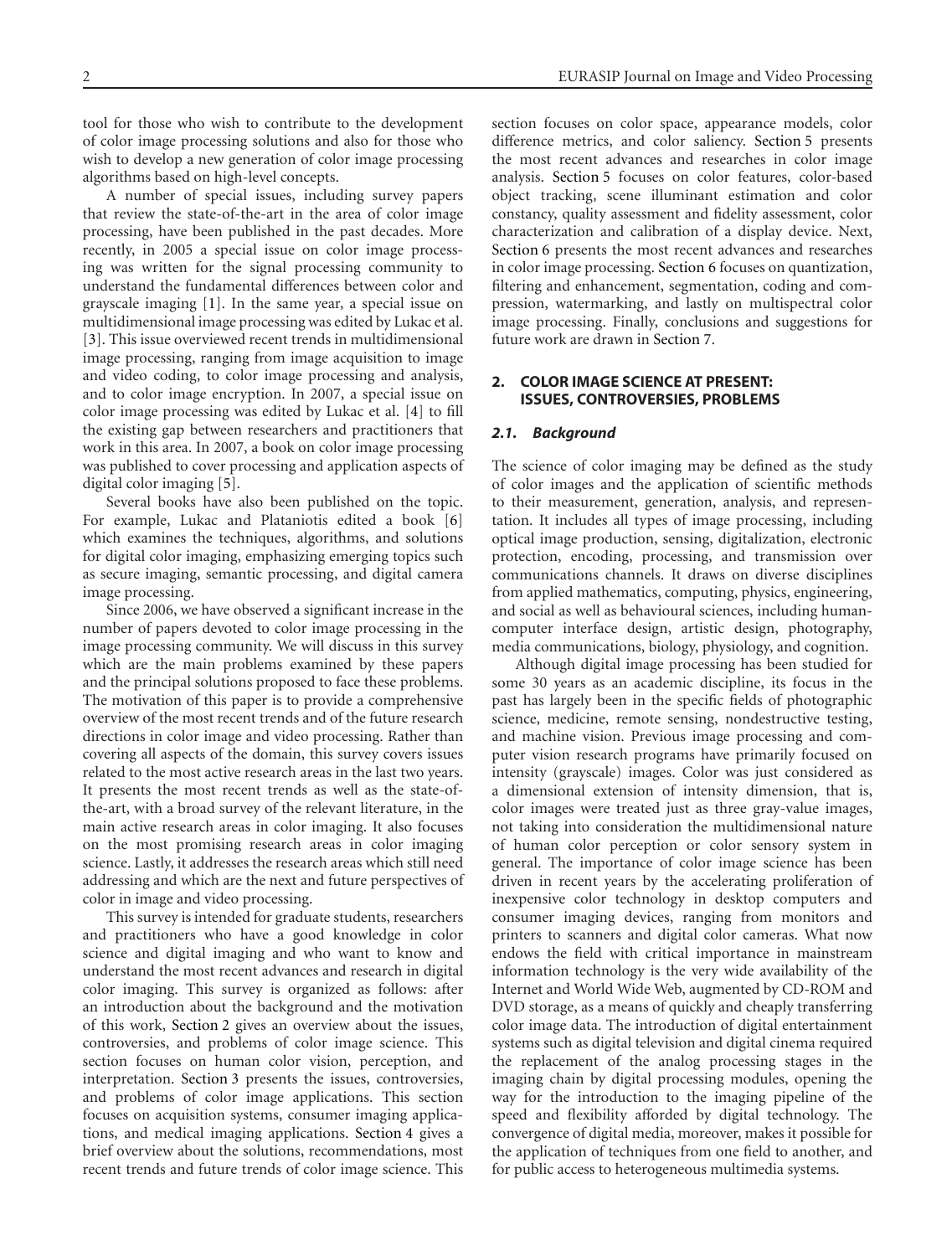For several years we have been facing the development of worldwide image communication using a large variety of color display and printing technologies. As a result, "cross media" image transfer has become a challenge [\[7](#page-19-7)]. Likewise, the requirement of accuracy on color reproduction has pushed the development of new multispectral imaging systems. The effective design of color imaging products relies on a range of disciplines, for it operates at the very heart of the human-computer interface, matching human perception with computer-based image generation.

Until recently, the design of efficient color imaging systems was guided by the criterion that "what the user cannot see does not matter." This is no longer true. This has been, so far, the only guiding principle for image filtering and coding. In modern applications, this is not sufficient enough. For example, it should be possible to reconstruct on display the image of a painting from a digital archive under different illuminations. From the human vision point, the problem is that visual perception is one of the most elusive and changeable of all aspects of human cognition, and depends on a multitude of factors. Successful research and development of color imaging products must therefore combine a broad understanding of psychophysical methods with a significant technical ability in engineering, computer science, applied mathematics, and behavioral science.

#### *2.2. Human color vision*

The human color vision system is immensely complicated. For a better understanding of its complexity, a short introduction is given here. The reflected light from an object enters the eye, first passes through the cornea and lens, and creates an inverted image on the retina at the back of the eyeball. The retinal surface contains millions of two types of photoreceptors: rods and cones. The former are sensitive to very low levels of light but cannot see color. Color information is detected at normal (daylight) levels of illumination by the three types of cones, named L, M, S, corresponding to light sensitive pigments at long, medium, and short wavelengths, respectively. The visible spectrum ranges between about 380 to 780 nanometers (nm). The situation is complicated by the retinal distribution of the photoreceptors: the cone density is the highest in the foveal region in a central visual field of approximately 2◦ diameter, whereas the rods are absent from the fovea but attain maximum density in an annulus of 18◦ eccentricity, that is, in the peripheral visual field. The information acquired by rods and cones is encoded and transmitted via the optic nerve to the brain as one luminance channel (black-white) and two opponent chrominance channels (red-green and yellow-blue), as proposed by the opponent-process theory of color vision of Hering. These visual signals are successively processed in the lateral geniculate nucleus (LGN) and visual cortex (V1), and then propagated to several nearby visual areas in the brain for further extraction of features. Finally, the higher cognitive functions of object recognition and color perception are attained.

At very low illumination levels, when the stimulus has a luminance lesser than approximately  $0.01$  cd/m<sup>2</sup>, only the rods are active and give monochromatic vision, known as scotopic vision. When the luminance of the stimulus is greater than approximately  $10 \text{ cd/m}^2$ , at normal indoor and daylight level of illumination in a moderate surround, the cones alone mediate color vision, known as photopic vision. In between 0.01 and  $10 \text{ cd/m}^2$  there is a gradual changeover from scotopic to photopic vision as the retinal illuminance increases, and in this domain of mesopic vision both cones and rods make significant contributions to the visual response.

Yet the mesopic condition is commonly encountered in dark-surround or dim-surround conditions for viewing of television, cinema, and conference projection displays, so it is important to have an appropriate model of color appearance. The cinema viewing condition is particularly interesting, because although the screen luminance is definitely photopic, with a standard white luminance of  $40-50$  cd/m<sup>2</sup>, the observers in the audience are adapted to a dark surround in the peripheral field which is definitely in the mesopic region. Also, the screen fills a larger field of view than is normal for television, so the retinal stimulus extends further into the peripheral field where rods may make a contribution. Additionally, the image on the screen changes continuously and the average luminance level of dark scenes may be well down into the mesopic region. Under such conditions, the rod contribution cannot be ignored. There is no official CIE standard yet available for mesopic photometry, although in Division 1 of the CIE there is a technical committee dedicated to this aspect of human vision: TC1-58 "Visual Performance in the Mesopic Range."

When dealing with the perception of static and moving images, visual contrast sensitivity plays an important role in the filtering of visual information processed simultaneously in the various visual "channels." The high frequency active channels (also known as parvocellular or P channels) enable detail perception; the medium frequency active channels allow shape recognition, whereas the low-frequency active channels (also known as magnocellular or M channels) are more sensitive to motion. Spatial contrast sensitivity functions (CSFs) are generally used to quantify these responses and are divided into two types: achromatic and chromatic. Achromatic contrast sensitivity is generally higher than chromatic. For achromatic sensitivity, the maximum sensitivity to luminance for spatial frequencies is approximately 5 cycles/degree. The maximum chrominance sensitivity is only about one tenth of the maximum luminance sensitivity. The chrominance sensitivities fall off above 1 cycle/degree, particularly for the blue-yellow opponent channel, thus requiring a much lower spatial bandwidth than luminance. For a nonstatic stimulus, as in all refreshed display devices, the temporal contrast sensitivity function must also be considered. To further complicate matters, the spatial and temporal CSFs are not separable and so must be investigated and reported as a function on the time-space frequency plane.

Few research groups have been working on the mesopic domain; however there is a need for investigation. For example, there is a need to develop metrics for perceived contrasts in the mesopic domain [\[8\]](#page-19-8). In 2005, Walkey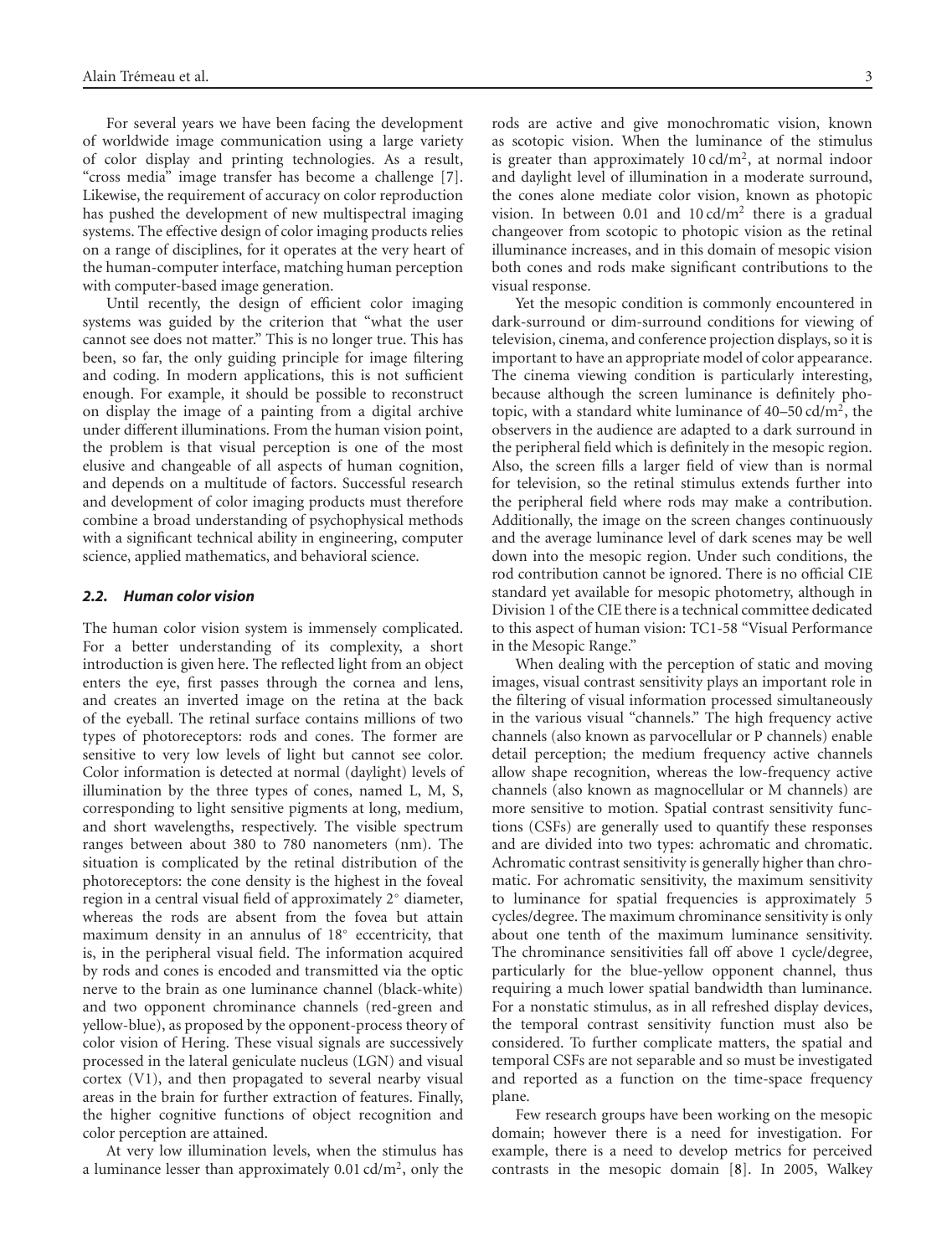et al. proposed a model which provided insight into the activity and interactions of the achromatic and chromatic mechanisms involved in the perception of contrasts [\[9](#page-19-9)]. However, the proposed model does not offer significant improvement over other models in high mesopic range or in mid-to-low mesopic range because the mathematical model used is not relevant to adjust correctly these extreme values.

Likewise, there is a need to determine the limits of visibility, for example, the minimum of brightness contrast between foreground and background, in different viewing conditions. For example, Ojanpaa et al. investigated the effect of luminance and color contrasts on the speed of reading and visual search in function of character sizes. It would be interesting to extend this study to small displays such as mobile devices and to various viewing conditions such as under strong ambient light. According to Kuang et al., contrast judgement as well as colorfulness has to be analysed in function of highlight contrasts and shadow contrasts [\[10](#page-19-10)].

#### *2.3. Low-level description and high-level interpretation*

In recent years, research efforts have also focused on semantically meaningful automatic image extraction [\[11](#page-19-11)]. According to Dasiapoulou et al. [\[11\]](#page-19-11), these efforts have not bridged the gap between low-level visual features that can be automatically extracted from visual content (e.g., with saliency descriptors), and the high-level concepts capturing the conveyed meaning. Even if conceptual models such as MPEG7 have been introduced to model high-level concepts, we are always confronted to the problem of extracting the objects of a scene (i.e., the regions of an image) at intermediate level between the low level and the high level. Perhaps the most promising way to bridge the former gap is to focus the research activity on new and improved human visual models. Traditional models are based either on a data-driven description or on a knowledge-based description. Likewise, there is in a general way a gap between traditional computer vision science and human vision science, the former considering that there is a hierarchy of intermediate levels between signal-domain information and semantic understanding meanwhile the latter consider that the relationships between visual features in the human visual system are too complex to be modeled by a hierarchical model. Alternative models attempted to bridge the gap between low-level descriptions and high-level interpretations by encompassing a structured representation of objects, events, relations that are directly related to semantic entities. However, there is still plenty of space for new alternative models, additional descriptors and methodologies for an efficient fusion of descriptors [\[11\]](#page-19-11).

Image-based models as well as learning-based approaches are techniques that have been widely used in the area of object recognition and scene classification. They consider that humans can recognize objects either from their shapes or from their color and their texture. This information is considered as low-level data because it is extracted by the human vision system during the preattentive stage. Inversely, high-level data (i.e., semantic

data) is extracted during the interpretation stage. There is no consensus in human vision science to model intermediate stages between preattentive and interpretation stages because we do not have a complete knowledge of visual areas and of neural mechanisms. Moreover, the neural pathways are interconnected and the cognitive mechanisms are very complex. Consequently, there is no consensus for one human vision model.

We believe that the future of image understanding will advance through the development of human vision models which better take into account the hierarchy of visual image processing stages from the preattentive stage to the interpretation stage. With such a model, we could bridge the gap between low-level descriptors and high-level interpretation. With a better knowledge of the interpretation stage of the human vision system we could analyze images at the semantic level in a way that matches human perception.

#### <span id="page-3-0"></span>**3. COLOR IMAGE APPLICATIONS: ISSUES, CONTROVERSIES, PROBLEMS**

When we speak about color image science, it is fundamental to evoke firstly problems of acquisition and reproduction of color images but also problems of expertise for particular disciplinary fields (meteorologists, climaticians, geographers, historians, etc.). To illustrate the problems of acquisition, we evoke the demosaicking technologies. Next, to illustrate the problems with the display of color images we speak about digital cinema. Lastly, to illustrate the problems of particular expertise we quote the medical applications.

#### *3.1. Color acquisition systems*

For several years, we have seen the development of singlechip technologies based on the use of color filter arrays (CFAs) [\[12](#page-19-12)]. The main problems these technologies have to face are the demosaicking and the denoising of resulting images [\[13](#page-19-13)[–15](#page-19-14)]. Numerous solutions have been published on facing these problems. Among the most recent ones, Li proposed in [\[16](#page-19-15)] a demosaicking algorithm in the color difference domain based on successive approximations in order to suppress color misregistration and zipper artefacts in the demosaicked images. Chaix de Lavarène et al. proposed in [\[17](#page-19-16)] a demosaicking algorithm based on a linear minimization of the mean square error (MSE). Tsai and Song proposed in [\[18](#page-19-17)] a demosaicking algorithm based on edge-adaptive filtering and postprocessing schemes in order to reduce aliasing error in red and blue channels by exploiting high-frequency information of the green channel. On the other hand, L. Zhang and D. Zhang proposed in [\[19](#page-19-18)] a joint demosaicking-zoomingalgorithm based on the computation of the color difference signals using the high spectral-spatial correlations in the CFA image to suppress artefacts arising from demosaicking as well as zippers and rings arising from zooming. Likewise, Chung and Chan proposed in [\[20](#page-20-0)] a joint demosaicking-zoomingalgorithm based on the interpolation of edge information extracted from raw sensor data in order to preserve edge features in output image. Lastly, Wu and Zhang proposed in [\[21,](#page-20-1) [22](#page-20-2)] a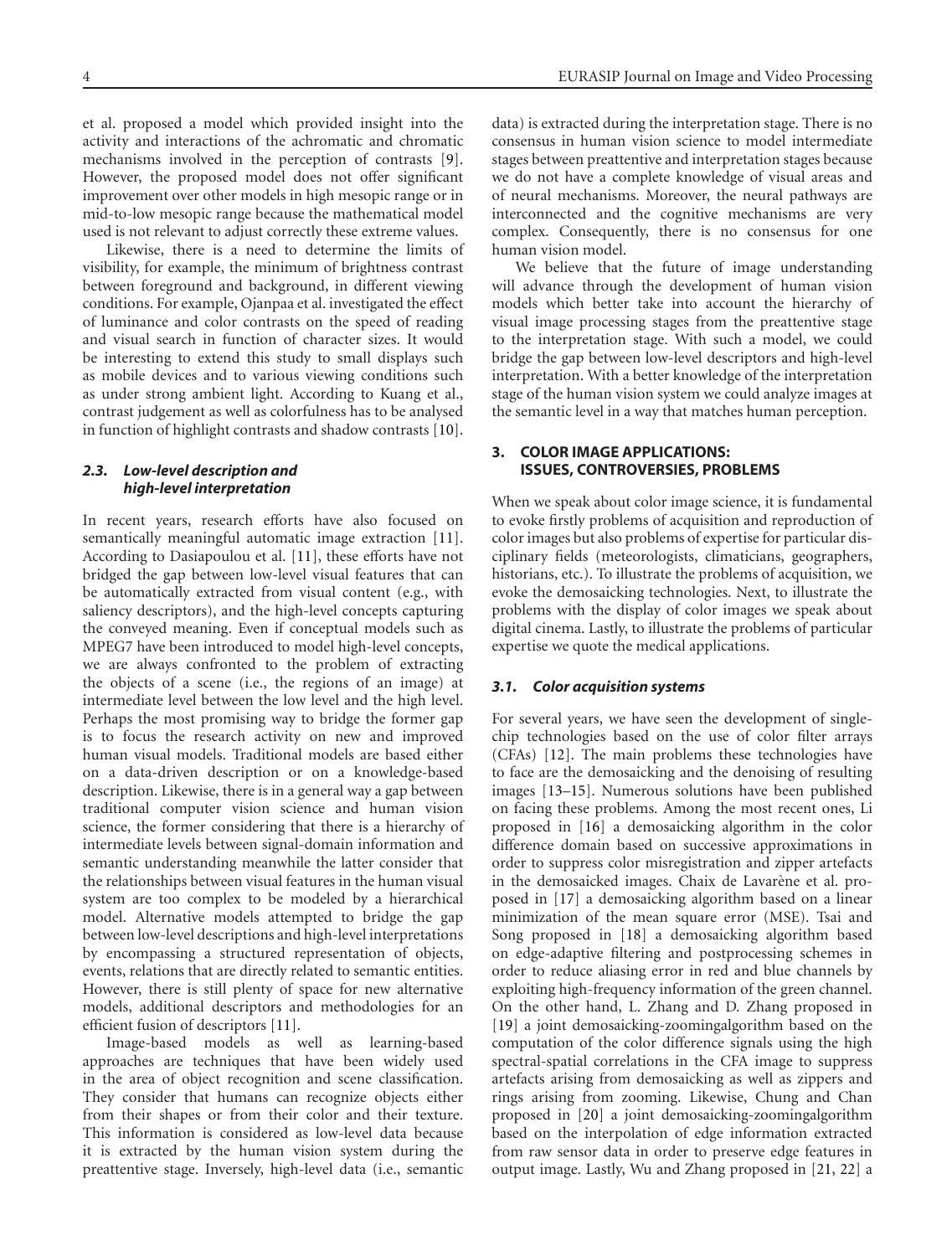temporal color video demosaicking algorithm based on the motion estimation and data fusion in order to reduce color artefacts over the intraframes. In this paper, the authors have considered that the temporal dimension of a color mosaic image sequence could reveal new information on the missing color components due to the mosaic subsampling which is otherwise unavailable in the spatial domain of individual frames. Then, each pixel of the current frame is matched to another in a reference frame via motion analysis, such that the CCD sensor samples different color components of the same object position in the two frames. Next, the resulting interframe estimates of missing color components are fused with suitable intraframe estimates to achieve a more robust color restoration. In [\[23](#page-20-3)], Lukac and Plataniotis surveyed in a comprehensive manner demosaicking demosaicked image postprocessing and camera image zooming solutions that utilize data-adaptive and spectral modeling principles to produce camera images with an enhanced visual quality. Demosaickingtechniques have been also studied in regards to other image processing tasks, such as compression task (e.g., see [\[24\]](#page-20-4)).

#### *3.2. Color in consumer imaging applications*

Digital color image processing is increasingly becoming a core technology for future products in consumer imaging. Unlike past solutions where consumer imaging was entirely reliant on traditional photography, increasingly diverse color image sources, including (digitized) photographic media, images from digital still or video cameras, synthetically generated images, and hybrids, are fuelling the consumer imaging pipeline. The diversity on the image capturing and generation side is mirrored by an increasing diversity of the media on which color images are reproduced. Besides being printed on photographic paper, consumer pictures are also reproduced on toner- or inkjet-based systems or viewed on digital displays. The variety of image sources and reproduction media, in combination with diverse illumination and viewing conditions, creates challenges in managing the reproduction of color in a consistent and systematic way. The solution of this problem involves not only the mastering of the photomechanical color reproduction principles, but also the understanding of the intrinsic relations between visual image appearance and quantitative image quality measurements. Much is expected from improved standards that describe the interfaces of various capturing and reproduction devices so they can be combined into better and more reliably working systems.

To achieve "what you see is what you get" (WYSIWYG) color reproduction when capturing, processing, storing, and displaying visual data, the color in visual data should be managed so that whenever and however images are displayed their appearance remains perceptually constant. In the photographic, display, and printing industries, color appearance models, color management methods and standards are already available, notably from the International Color Consortium (ICC, see [http://www.color.org/\)](http://www.color.org/), the International Commission on Illumination (CIE) Divisions 1 "Vision and Color" (see [http://www.bio.im.hiroshima-cu](http://www.bio.im.hiroshima-cu.ac.jp/~cie1)

[.ac.jp/](http://www.bio.im.hiroshima-cu.ac.jp/~cie1)∼cie1) and 8 "Image Technology" (see [http://www](http://www.colour.org/) [.colour.org/\)](http://www.colour.org/), the International Electrotechnical Commission (IEC) TC100 "Multimedia for today and tomorrow" (see [http://tc100.iec.ch/about/structure/tc100](http://tc100.iec.ch/about/structure/tc100$_$ta2.htm/)\_ta2.htm/), and the International Organisation for Standardisation (ISO) such as ISO TC42 "Photography" (see [http://www.i3a.org/iso.html/\)](http://www.i3a.org/iso.html/), ISO TC 159 "Visual Display" and ISO TC171 "Document Management" (see [http://www.iso.org/iso/\)](http://www.iso.org/iso/). A computer system that enables WYSIWYG color to be achieved is called a color management system. Typical components include the following:

- (i) a color appearance model (CAM) capable of predicting color appearance under a wide variety of viewing conditions, for example, the CIECAM02 model recommended by CIE;
- (ii) device characterization models for mapping between the color primaries of each imaging device and the color stimulus seen by a human observer, as defined by CIE specifications;
- (iii) a device profile format for embodying the translation from a device characterization to a color appearance space proposed by ICC.

Although in graphic arts, web application, HDTV, and so forth rapid progress has been made towards the development of a comprehensive suite of standards for color management in other application domains such as cinematography, similar efforts are still in its infancy. It should be noted, for example, that cinematographic color reproduction is performed in a rather ad hoc primitive manner due to the nature of its processing and its unique viewing conditions [\[25](#page-20-5)]. Likewise, there are problems in achieving effective color management for cinematographic applications [\[26](#page-20-6)]. In particular, in cinematographic applications the concept of "film look" is very important; this latter depends of the content of the film (e.g., the hue of the skin of actors or the hue of the sky) [\[27](#page-20-7)]. Most of color management processes minimize the errors of color rendering without taking into account the image content. Likewise the spreading of digital film applications (DFAs) in the postproduction industry introduces color management problem. This spreading arises in the processing of data when the encoding is done with different device primary colors (*CMY* or *RGB*). The current workflow in postproduction is to transform film material into the digital domain to perform the color grading (artistic color correction) and then to record the finalised images back to film. Displays used for color grading such as CRTs and digital projectors have completely different primary colors compared to negative and positive film stocks. An uncalibrated display of the digital data during the color grading sessions may produce a totally different color impression compared to the colors and the "film look" of the images printed on film. In order to achieve perceptually satisfactory cinematographic color management, it is highly desirable to model the color appearance under the cinema viewing conditions, based on a large set of color appearance data accumulated from experiments with observers under controlled conditions [\[28](#page-20-8)]. In postproduction, there is a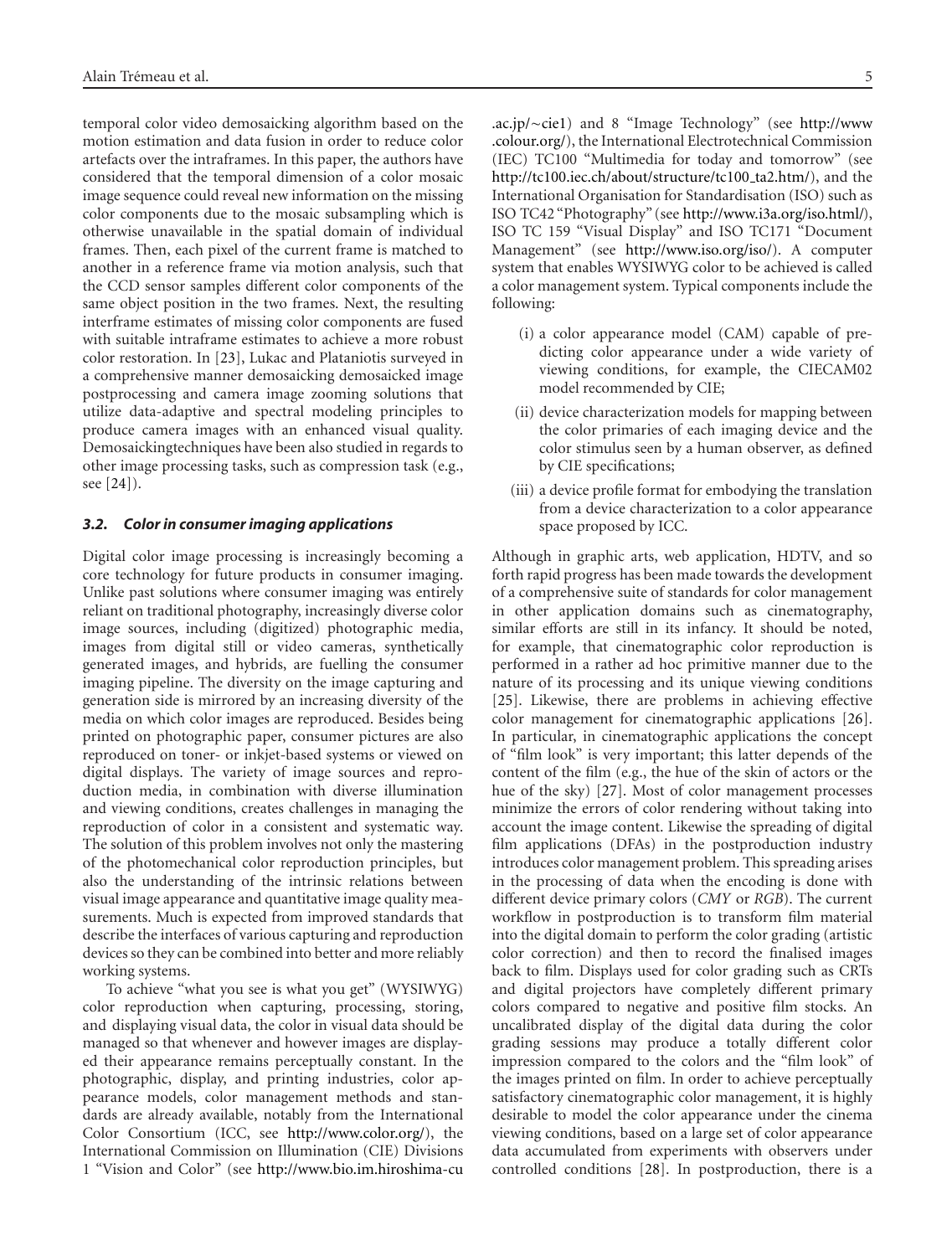need for automatic color transfer toolboxes (e.g., color balance, RGB channel alignment, color grade transfer, color correction). Unfortunately, little attention has been paid to color transfer in a video or in a film. Most of color transfer algorithms have been defined for still images from a reference image, or for image sequences from key frames in a video clip [\[29](#page-20-9)]. Moreover, the key frames computed for video sequences are arbitrarily selected regardless of the color content of these frames. A common feature of color transfer algorithms is that they operate on the whole image independent of the image's semantic content (however, an observer who sees a football match in a stadium is more sensitive to the color of the ground than to the color of the steps). Moreover, they do not take into account metadata such as the script of the scenario or the lighting conditions under which the scene was filmed. Nevertheless, such metadata is used by the Digital Cinema System Specification for testing digital projectors and theatre equipment [\[30](#page-20-10)].

The problems of color reproduction in graphic arts are in many regards similar to those in consumer imaging, except that much of the image capturing and reproduction is in a controlled and mature industrial environment, making it generally easier to manage the variability. A particularly important color problem in graphic arts is the consistency and predictability of the "digital color proof" with regard to the final print. According to Bochko et al., the design of a system for accurate digital archiving of fine art paintings has awakened increasing interest [\[31\]](#page-20-11). Excellent results have been achieved under controlled illumination conditions, but it is expected that approaching this problem using multispectral techniques will result in a color reproduction that is more stable under different illumination conditions. Archiving the current condition of a painting with high accuracy in digital form is important to preserve it for the future, likewise to restore it. For example, Berns worked on digital restoration of faded paintings and drawings using a paint-mixing model and a digital imaging of the artwork with a color-managed camera [\[32](#page-20-12)]. Until 2005, Berns also managed a research program entitled "Art Spectral Imaging" which focused on spectral-based color capture, archiving, and reproduction [\[30](#page-20-10)].

Another interesting problem in graphic arts is colorization. Colorization is a computerized process that adds color to a monochrome image or movie. Few methods for motion pictures have been published (e.g., [\[33\]](#page-20-13)). Various applications such as comics (Manga), a cartoon film, and a satellite image have been reported (e.g., [\[34\]](#page-20-14)). In addition, the technology is not only used to color images but also for image encoding [\[35\]](#page-20-15). In recent years, techniques have developed in the field of other image processing, such as image matting [\[36](#page-20-16)], image inpainting [\[37](#page-20-17)], and physical reflection model [\[38\]](#page-20-18) and have been applied to colorization. The target of colorization is not only limited to coloring algorithm but extends to the problem of color-to-gray (e.g., [\[39](#page-20-19)]). This problem is interesting and must be a new direction in colorization. The colorization accuracy for monochrome video needs to be improved and considered as an essential challenge in the future.

#### *3.3. Color in medical imaging*

In general, medical imaging focuses mostly on analysing the content of the images rather than the artefacts linked to the technologies used.

Most of the images, such as X-ray and tomographic images, echo-, or thermographs are monochrome in nature. In a first application of color image processing, pseudocolorization was used to aid the interpretation of transmitted microscopy (including stereo microscopy, 3D reconstructed image, and fluorescence microscopy) [\[40\]](#page-20-20). In the context of biomedical imaging, an important area of increasing significance in society, color information, has been used significantly in order, amongst other things, to detect skin lesions, glaucomatous in eyes [\[41](#page-20-21)], microaneurysms in color fundus images [\[42\]](#page-20-22), and to measure blood-flow velocities in the orbital vessels, and to analyze tissue microarrays (TMAs) or cDNA microarrays [\[43,](#page-20-23) [44\]](#page-20-24). Current approaches are based on colorimetric interpretation, but multispectral approaches can lead to more reliable diagnoses. Multispectral image processing may also become an important core technology for the business unit "nondestructive testing" and "aerial photography," assuming that these groups expand their applications into the domain of digital image processing. The main problem in medical imaging is to model the image formation process (e.g., digital microscopes [\[45](#page-20-25)], endoscopes [\[46\]](#page-20-26), color-doppler echocardiography [\[47](#page-20-27)]) and to correlate image interpretation with physics-based models. In medical applications, usually lighting conditions are controlled. However, several medical applications are faced with the problem of noncontrolled illumination, such as in dentistry [\[48](#page-20-28)] or in surgery.

Another important problem addressed in medical imaging is the quality of images and displays (e.g., sensitivity, contrast, spatial uniformity, color shifts across the grayscale, angular-related changes of contrast and angular color shifts) [\[49](#page-20-29)[–51\]](#page-20-30). To face with the problem of image quality, some systems classify images by assigning them to one of a number of quality classes, such as in retinal screening [\[50\]](#page-20-31). To classify image structuresfound within the image Niemeijer et al. have used a clustering approach based on multiscale filterbanks. The proposed method was compared, using different feature sets (e.g., image structure or color histograms) and classifiers, with the ratings of a human observer. The best system, based on a Support Vector Machine, had performance close to optimal with an area under the ROC curve of 0.9968.

Another problem medical imaging has to face is how to quantify the evolution of a phenomenon and more generally how to assist the diagnostic. Unfortunately, few studies have been published in this domain. Conventional image processing based on low-level features, such as clustering or segmentation, may be used to analyze color contrast between neighbor pixels or color homogeneity of regions in medical imaging application to analyze the evolution of a phenomenon but are not adapted to high-level interpretation. Perhaps a combination of low-level features such as color features, geometrical features, and structure features could improve the relevance of the analysis (e.g., see [\[52](#page-20-32)]). Another strategy will consist of extracting high-level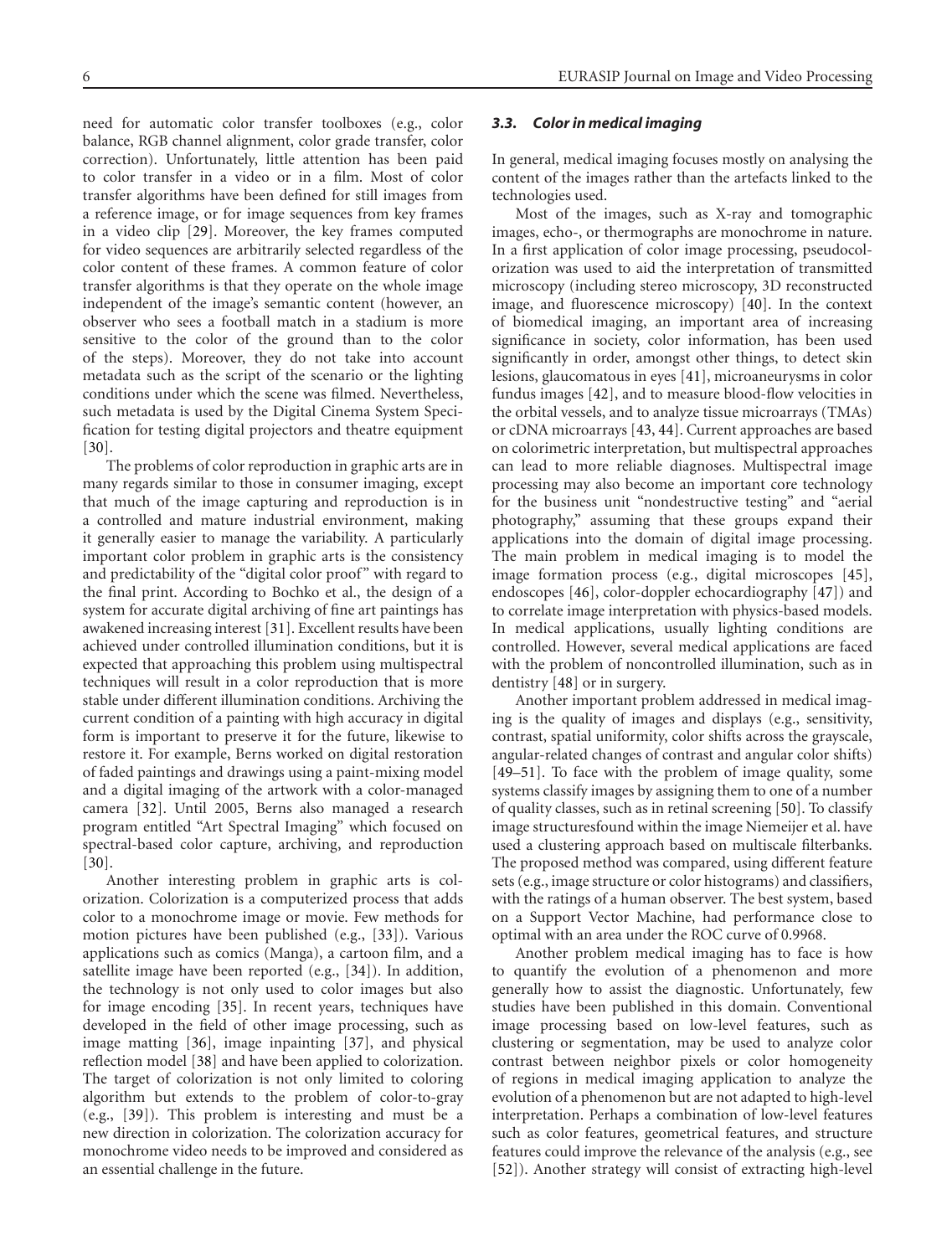metadata from specimens to characterize them, to abstract their interpretation, to correlate them to clinical data, next to use these metadata for automated and accurate analysis of digitized images.

Lastly, dentistry is faced with complex lighting phenomena (e.g., translucency, opacity, light scattering, gloss effect, etc.) which are difficult to control. Likewise, cosmetic science is faced with the same problems. The main tasks of dentistry and cosmetic science are color correction, gloss correction, and face shape correction.

#### *3.4. Color in other applications*

We have evoked in this section several problems of medical applications, but we could also evoke the problems with assisting the diagnosis in each area of particular expertise (meteorologists, climaticians, geographers, historians, etc.). Likewise, we could evoke the problems of image and display quality in web applications, HDTV, graphic arts and so on or applications of nondestructive quality control for numerous areas including painting, varnishes, and materials in the car industries, aeronautical packaging, or in the control of products in the food industry. Numerous papers have shown that even if most of the problems in color image science are similar for various applications, color imaging solutions are widely linked to the kinds of image and to the applications.

#### <span id="page-6-0"></span>**4. COLOR IMAGE SCIENCE—THE ROAD AHEAD: SOLUTIONS, RECOMMENDATIONS, AND FUTURE TRENDS**

#### *4.1. Color spaces*

Rather than using a conventional color space, another solution consists of using an *ad hoc* color space based on the most characteristic color components of a given set of images. Thus, Benedetto et al. [\[53\]](#page-20-33) proposed to use the YST color space to watermark images of human faces where Y, S, and T represent, respectively, the brightness component, the color average value of a set of different colors of human faces, and the color component orthogonal to the two others. The YST color space is next used to watermark images that have the same color characteristics as the set of images used. Such a watermarking process is robust to illumination changes as the S component is relatively invariant to illumination changes.

Other solutions have been also proposed for other kinds of processes such as the following.

- (i) For segmentation. The *Fischer distance* strategy has been proposed in [\[54](#page-20-34)] in order to perform figureground segmentation. The idea is to maximize the foreground/background class separability from a *linear discriminant analysis* (LDA) method.
- (ii) For feature detection. The *diversification principle* strategy had been proposed in [\[55\]](#page-21-0) in order to perform selection and fusion of color components. The idea is to exploit nonperfect correlation between color components or feature detection algorithms

from a weighting scheme which yields maximal feature discrimination. Considering that a tradeoff exists between color invariant components and their discriminating power, the authors proposed to automatically weight color components to arrive at a proper balance between color invariance under varying viewing conditions (repeatability) and discriminative power (distinctiveness).

(iii) For tracking. The *adaptive color space switching* strategy had been proposed in [\[56\]](#page-21-1) in order to perform tracking under varying illumination. The idea is to dynamically select the better color space, for a given task (e.g., tracking), as a function of the state of the environment, among all conventional color spaces.

These solutions could be extended to more image processing tasks than those initially considered provided these solutions are adapted to these tasks. The proper use and understanding of these solutions is necessary for the development of new color image processing algorithms. In our opinion, there is room for the development of other solutions for choosing the best color space for a given image processing task.

Lastly, to decompose color data in different components such as a lightness component and a color component, new techniques recently appeared such as the *quaternion theory* [\[57,](#page-21-2) [58\]](#page-21-3) or other mathematical models based on polar representation [\[59\]](#page-21-4). For example, Denis et al. [\[57\]](#page-21-2) used the quaternion representation for edge detection in color images. They constrained the discrete quaternionic Fourier transform to avoid information loss during processing and defined new spatial and frequency operators to filter color images. Shi and Funt [\[58\]](#page-21-3) used the quaternion representation for segmenting color images. They showed that the quaternion color texture representation can be used to successfully divide an image into regions on basis of texture.

#### *4.2. Color image appearance (CAM)*

The aim of the color appearance model is to model how the human visual system perceives the color of an object or of an image under different points of view, different lighting conditions, and with different backgrounds.

The principal role of a CAM is to achieve successful color reproduction across different media, for example, to transform input images from film scanners, cameras, onto displays, film printers, and data projectors considering the human visual system (HVS). In this way, a CAM must be adaptive to viewing conditions, that is ambient light, surround color, screen type, viewing angle, and distance. The standard CIECAM02 [\[60](#page-21-5)] has been successfully tested at various industrial sites for graphic arts applications, but needs to be tested before being used in other viewing conditions (e.g., cinematographic viewing conditions).

Research efforts have been applied in developing a color appearance model for predicting a color appearance under different viewing conditions. A complete model should predict various well-known visual phenomena such as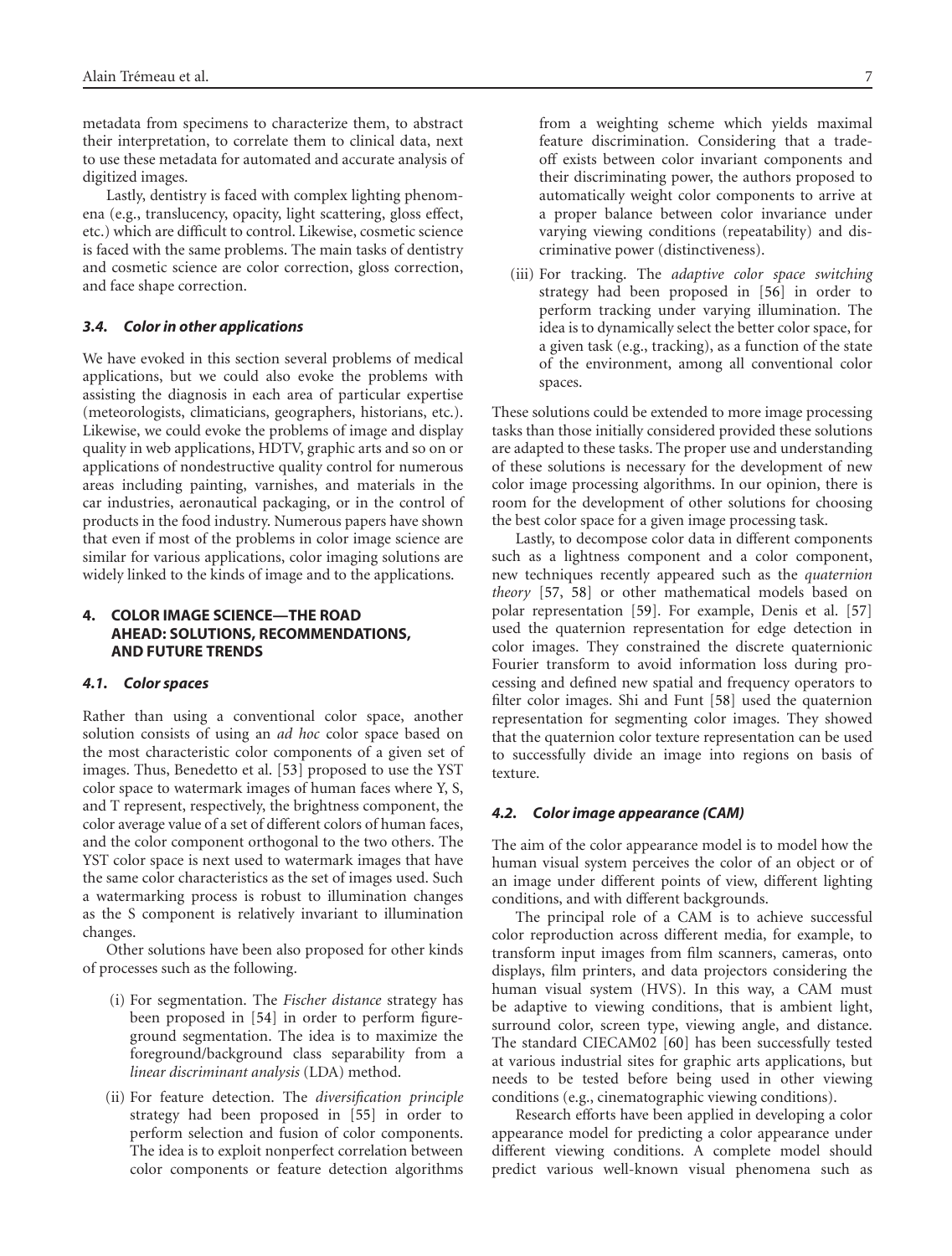Stevens effect, Hunt effect, Bezold-Brücke effect, simultaneous contrast, crispening, color constancy, memory color, discounting-the-illuminant, light, dark, and chromatic adaptation, surround effect, spatial and temporal visions. All these phenomena are caused by the change of viewing parameters, primarily illuminance level, field size, background, surround, viewing distance, spatial, and temporal variations, viewing mode (illuminant, surface, reflecting, self-luminous, or transparent), structure effect, shadow, transparency, neon-effect, saccades effect, stereo depth, and so forth.

Many color appearance models have been developed since 1980. The last one is the CIECAM02 [\[60\]](#page-21-5). Although CIECAM02 does provide satisfactory prediction to a wide range of viewing conditions, there still remain many limitations. Let us consider four of these limitations: (1) objective determination of viewing parameters; (2) prediction of color appearance under mesopic vision; (3) incorporation of spatial effects for evaluating static images; (4) consideration of the temporal effects of human vision system for moving images.

The first limitation is due to the fact that in CIECAM02 the viewing conditions need to be defined in terms of illumination (light source and luminance level), luminance factor of background and surround (average, dim, or dark). Many of these parameters are very difficult to define, which leads to confusion in industrial application and deviations in experimentation. The surround condition is highly critical for predicting accurate color appearance, especially when associated with viewing conditions for different media. Typically, we assume that viewing a photograph or a print in a normal office environment is called "bright" or "average" surround, whereas watching TV in a darkly lit living room can be categorized as "dim" surround, and observing projected slides and cinema images in a darkened room is "dark" surround. Users currently have to determine what viewing condition parameter values should be used. Recent work has been carried out by Kwak et al. [\[61\]](#page-21-6) to make better prediction of changes in color appearance with different viewing parameters.

The second shortcoming addresses the state of visual adaptation at the low-light levels (mesopic vision). Most models of color appearance assume photopic vision, and completely disregard the contribution from rods at low levels of luminance. There are few color appearance datasets for mesopic vision and the experimental data from conventional vision research are difficult to apply to color appearance modeling because of the different experimental techniques employed (haploscopic matching, flicker photometry, etc.). The only color appearance model yet to include a rod contribution is the Hunt 1994 model but, when this was adapted to produce CIECAM97s and later CIECAM02, the contributions of rod signal to the achromatic luminance channel were omitted [\[62\]](#page-21-7). In a recent study, color appearance under mesopic vision conditions was investigated using a magnitude estimation technique [\[8](#page-19-8), [63\]](#page-21-8). Larger stimuli covering both foveal and perifoveal regions were used to probe the effect of the rods. It was confirmed that colors looked "brighter" and more colorful for a 10-degree patch

than a 2-degree patch, an effect that grew at lower luminance levels. It seemed that perceived brightness was increased by the larger relative contribution of the rods at lower luminance levels and that the increased brightness induced higher colourfulness. It was also found that the colors with green-blue hues were more affected by the rods than other colors, an effect that corresponds to the spectral sensitivity of the rod cell, known as the "Purkinje shift" phenomenon. Analysis of the experimental results led to the development of an improved lightness predictor, which gave superior results to eight other color appearance models in the mesopic region [\[61](#page-21-6)].

The third shortcoming is linked to the problem that the luminance of the white point and the luminance range (white-to-dark, e.g., from highlight to shadow) of the scene may have a profound impact on the color appearance. Likewise, the background surrounding the objects in a scene influences the judgement of human evaluators when assessing video quality using segmented content.

For the last shortcoming, an interesting direction to be pursued is the incorporation of spatial and temporal effects of human vision system into color appearance models. For example, although foveal acuity is far better than peripheral acuity, many studies have shown that the near periphery resembles foveal vision for moving and flickering gratings. It is especially true for sensitivity to small vertical displacements, and detection of coherent movement in peripherally viewed random-dot patterns. Central fovea and peripheral visions are qualitatively similar in spatial-temporal visual performance and this phenomenon has to be taken into account for color appearance modeling. Some researches have been conducted on spatial and temporal effects by numerous papers [\[64](#page-21-9)[–67](#page-21-10)].

Several studies have shown that the human visual system is more sensitive to low frequencies than to high frequencies. Likewise, several studies have shown that the human visual system is less sensitive to noise in dark and bright regions than in other regions. Lastly, the human visual system is highly insensitive to distortions in regions of high activity (e.g., salient regions) and is more sensitive to distortions near edges (objects contours) than in highly textured areas. All these spatial effects are unfortunately not taken into account enough by CIECAM97s or CIECAM02 color appearance models. A new technical committee, the TC1-68 "Effect of stimulus size on colour appearance," has been created in 2005 to compare the appearance of small and large uniform stimuli on a neutral background. Even if numerous papers have been published on this topic, in particular in the proceedings of the CIE Expert Symposium on Visual Appearance organized in 2006 [\[68](#page-21-11)[–71](#page-21-12)], there is a need for further research on spatial effects.

The main limitation of color imaging in the color appearance models previously described is that they can only predict the appearance of a single stimulus under "reference conditions" such as a uniform background. These models can been used successfully in color imaging as they are able to compute the influence of viewing conditions such as the surround lighting or the overall viewing luminance on the appearance of a single color patch. The problem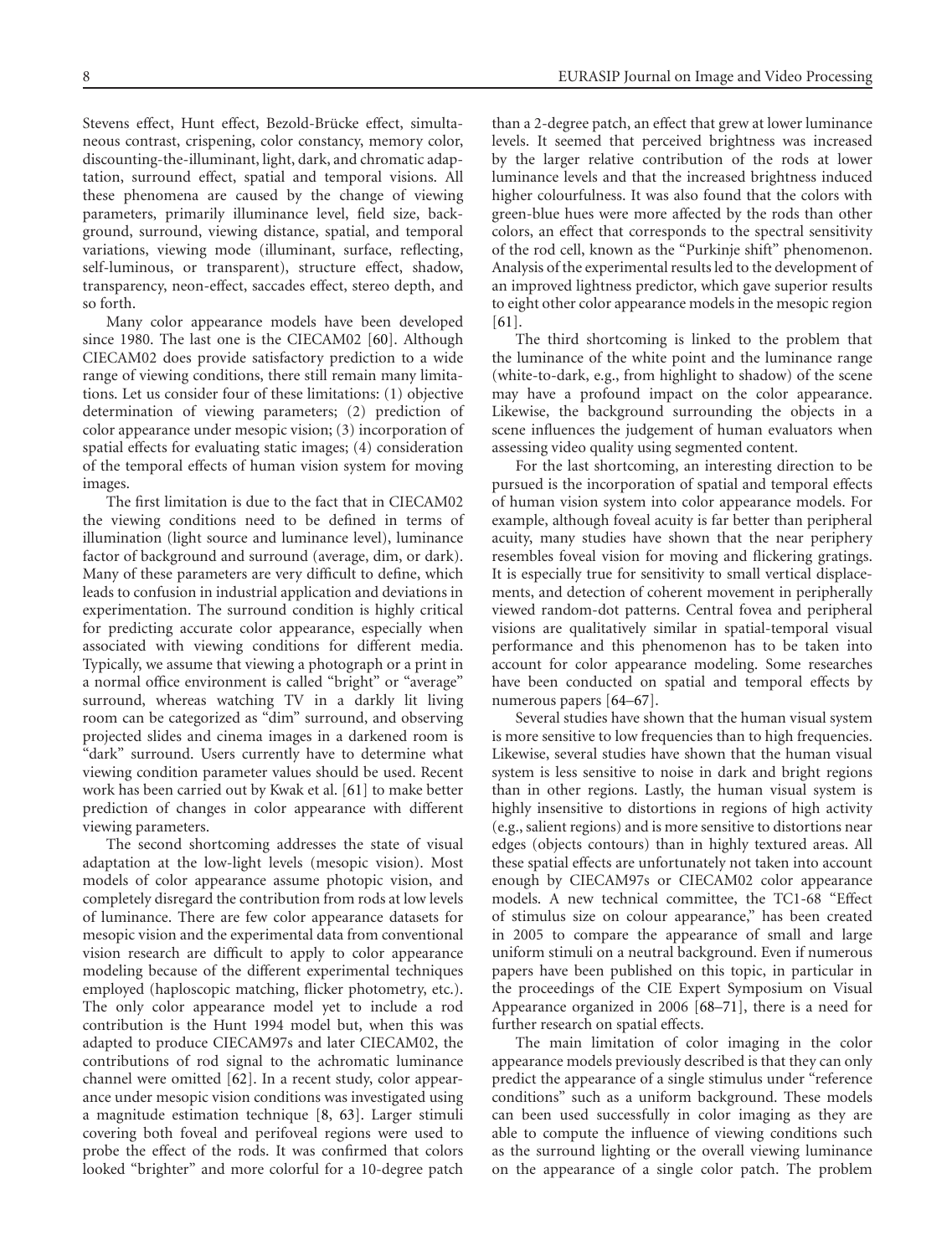with these models is that the interactions between individual pixels are mostly ignored. To deal with this problem, spatial appearance models have been developed such as the iCAM [\[64](#page-21-9)] which take into account both spatial and color properties of the stimuli and viewing conditions. The goal in developing the iCAM was to create a single model applicable to image appearance, image rendering, and image quality specifications and evaluations. This model was built upon previous research in uniform color spaces, the importance of image surround, algorithms for image difference and image quality measurement [\[72\]](#page-21-13), insights into observers eye movements while performing various visual imaging tasks, adaptation to natural scenes and an earlier model of spatial and color vision applied to color appearance problems and high dynamic range (HDR) imaging.

The iCAM model has a sound theoretical background, however, it is based on empirical equations rather than a standardized color appearance model such as CIECAM02 and some parts are still not fully implemented. It is quite efficient in dealing with still images but it needs to be improved and extended for video appearance [\[64](#page-21-9)]. Moreover, filters implemented are only spatial and cannot contribute to color rendering improvement for mesopic conditions with high contrast ratios and a large viewing field. Consequently, the concept and the need for image appearance modeling are still under discussion in the Division 1 of the CIE, in particular in the TC 1-60 "Contrast Sensitivity Function (CSF) for Detection and Discrimination." Likewise, how to define and predict the appearance of a complex image is still an open question.

Appreciating the principles of color image appearance and more generally the principles of visual appearance opens the door for improving color image processing algorithms. For example, the development of emotional models related to the color perception should contribute to the understanding of color and light effects in images (see CIE Color Reportership R1-32 "Emotional Aspects of Color"). Another example is that the development of measurement scales that relate to the perceived texture should help to analyze textured color images. Likewise, the development of measurement scales that relate to the perceived gloss should help to describe perceived colorimetric effects. Numerous studies have been done on the "science" of appearance in the CIE Technical Committee TC 1-65 "Visual Appearance Measurement."

#### *4.3. Color difference metrics*

Beyond the problem of the color appearance description arises also the problem of the color difference measurement in a color space. The CIEDE2000 color difference formula was standardized by the CIE in 2000 in order to compensate some errors in the CIELAB and CIE94 formulas [\[73](#page-21-14)]. Unfortunately, the CIEDE2000 color difference formula suffers from mathematical discontinuities [\[74](#page-21-15)].

In order to develop/text new color spaces with Euclidean color difference formulas, new reliable experimental datasets need to be used (e.g., using visual displays, under illuminating/viewing conditions close to the "reference conditions"

suggested for the CAM). This need has recently been expressed by the Technical Committee CIE TC 1-55 "Uniform color space for industrial color difference evaluation" [\[75](#page-21-16)]. The aim of this TC is to propose "a Euclidean color space where color differences can be evaluated for reliable experimental data with better accuracy than the one achieved by the CIEDE2000 formula." (See recent studies of the TC1- 63 "Validity of the range of the CIEDE2000" and R1-39 "Alternative Forms of the CIEDE2000 Colour-Difference Equations.")

The usual color difference formulas, such as the CIEDE2000 formula, have been developed to predict color difference under specific illuminating/viewing conditions closed to the "reference conditions." Inversely, the CIECAM97s and CIECAM02 color appearance models have been developed to predict the change of color appearance under various viewing conditions. These CIECAM97s and CIECAM02 models involve seven attributes: brightness (Q), lightness (J), colorfulness (M), chroma (C), saturation (s), hue composition (H), and hue angle (h).

Lastly, let us note that meanwhile the CIE  $L^*a^*b^*\Delta E$ metric can be seen as a Euclidean color metric, the S-CIELAB space has the advantage of taking into account the differences of sensitivity of the HVS in the spatial domain, such as homogeneous or textured areas.

#### <span id="page-8-0"></span>**5. COLOR IMAGE PROCESSING**

The following subsections focus on the most recent trends in quantization, filtering and enhancement, segmentation, coding and compression, watermarking, and lastly on multispectral color image processing. Several states of the art on various aspects of image processing had been published in the past. Rather than globally describing the problematic of these topics, we focus on color specificities in advanced topics.

#### *5.1. Color image quantization*

The optimal goal of the quantization method is to build a set of representative colors such that the perceived difference between the original image and the quantized one is as small as possible. The definition of relevant criteria to characterize the perceived image quality is still an open problem. One criterion commonly used by quantization algorithms is the minimization of the distance between each input color and its representative. Such criterion may be measured thanks to the total squared error which minimizes the distance within each cluster. A dual approach tries to maximize the distance between clusters. Note that the distance of each color to its representative is relative to the color space in which the mean squared error is computed. Several strategies have been developed to quantize a color image, among them the vectorial quantization (VQ) is the most popular. VQ can be also used as an image coding technique that shows high data compression ratio [\[76\]](#page-21-17).

In the previous years, image quantization algorithms were very useful due to the fact that most computers used 8-bit color palettes, but now all displays have high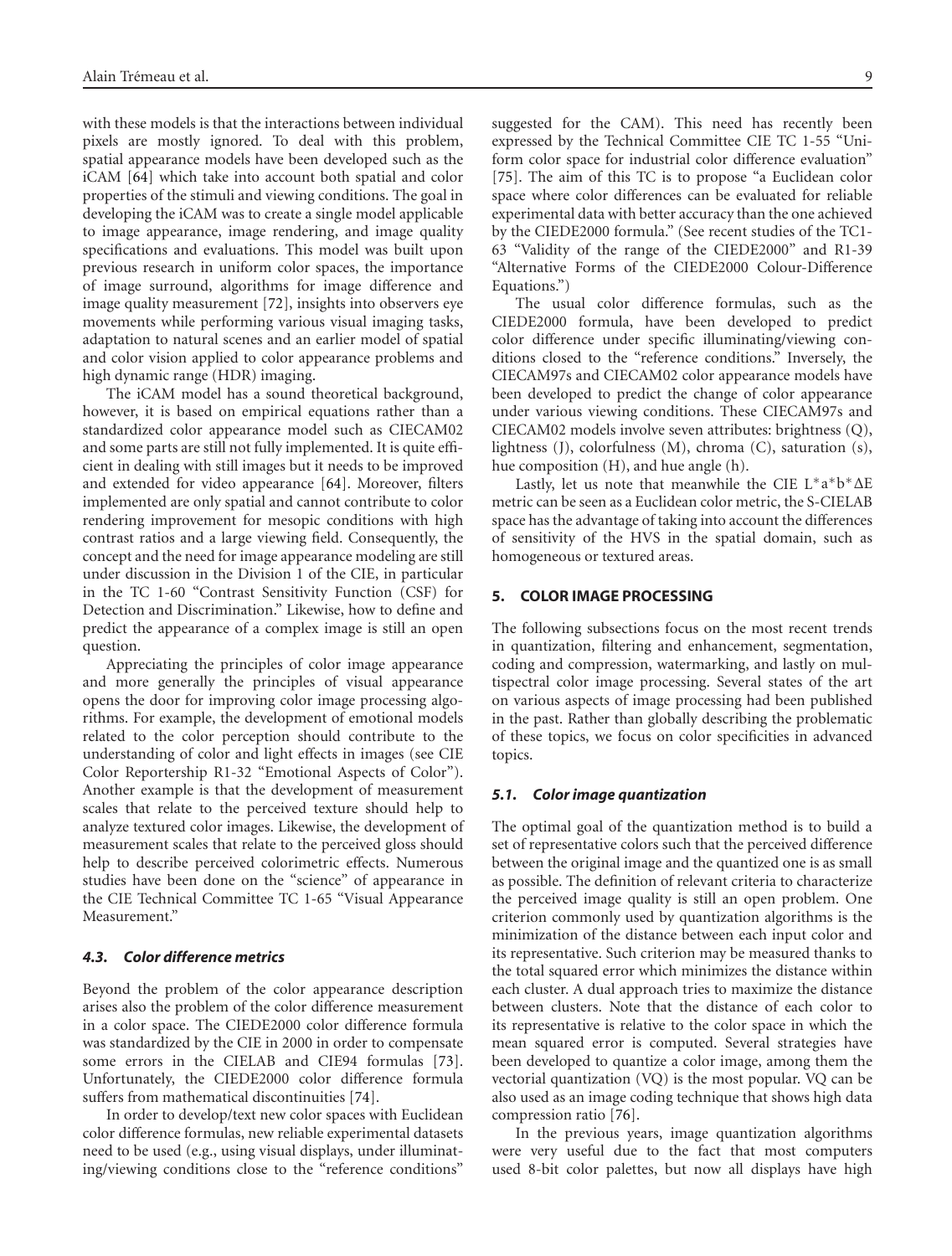bit depth, even cell phones. Image quantization algorithms are considered of much less usefulness today due to the increasing power of most digital imaging devices, and the decreasing cost of memory. The future of color quantization is not in the displays community due to the fact that the bit depth of all triprimaries displays is currently at least equal to 24 bit (or higher, e.g., equal to 48 bits!). Inversely, the future of color quantization will be guided by the image processing community due to the fact that typical color imaging processes such as compression, watermarking, filtering, segmentation, or retrieval use the quantization.

It has been demonstrated that the quality of a quantized image depends on the image content and on gray-levels of the color palette (LUT); likewise the quality of a compression or a watermarking process based on a quantization process depends on these features [\[77](#page-21-18)]. In order to illustrate this aspect, let us consider the problem of color image watermarking. Several papers have proposed a color watermarking scheme based on a quantization process. Among them, Pei and Chen [\[78](#page-21-19)] proposed an approach which embed two watermarks in the same host image, one on the a∗b<sup>∗</sup> chromatic plane with a fragile message by modulating the indexes of a color palette obtained by color quantization, another on the L<sup>∗</sup> lightness component with a robust message of gray levels palette obtained also by quantization. Chareyron et al. [\[79\]](#page-21-20) proposed a vector watermarking scheme which embeds one watermark on the xyY color space by modulating the color values of pixels previously selected by color quantization. This scheme is based on the minimization of color changes between the watermarked image and the host image in the L∗a∗b<sup>∗</sup> color space.

#### *5.2. Color image filtering and enhancement*

The function of a filtering and signal enhancement module is to transform a signal into another more suitable for a given processing task. As such, filters and signal enhancement modules find applications in image processing, computer vision, telecommunications, geophysical signal processing, and biomedicine. However, the most popular filtering application is the process of detecting and removing unwanted noise from a signal of interest, such as color images and video sequences. Noise affects the perceptual quality of the image decreasing not only the appreciation of the image but also the performance of the task for which the image was intended. Therefore, filtering is an essential part of any image processing system whether the final product is used for human inspection, such as visual inspection, or an automatic analysis.

In the past decade, several color image processing algorithms have been proposed for filtering, noise reduction targeting, in particular, additive impulsive and Gaussian noise, speckle noise, additive mixture noise, and stripping noise. A comprehensive class of vector filtering operators have been proposed, researched, and developed to effectively smooth noise, enhance signals, detect edges, and segment color images [\[80\]](#page-21-21). The proposed framework, which has supplanted previously proposed solutions, appeared to report the best performance to date and has inspired the introduction of a

number of variants inspired by the framework of [\[81](#page-21-22)] such as those reported in [\[82](#page-21-23)[–90\]](#page-22-0).

Most of these solutions are able to outperform classical rank-order techniques. However, they do not produce convincing results for additive noise [\[89](#page-22-1)] and fall short of delivering the performance reported in [\[80\]](#page-21-21). It should be added at this point that classical color filters are designed to perform a fixed amount of smoothing so that they are not able to adapt to local image statistics [\[89\]](#page-22-1). Inversely, adaptive filters are designed to filter only those pixels that are likely to be noisy while leaving the rest of the pixels unchanged. For example, Jin and Li [\[88\]](#page-22-2) proposed a "switching" filterwhich better preserves the thin lines, fine details, and image edges. Other filtering techniques, able to suppress impulsive noise and keep image structures based on modifying the importance of the central pixel in the filtering process, have also been developed [\[90](#page-22-0)]. They provide better detailed preservation whereas the impulses are reduced [\[90](#page-22-0)]. A disadvantage of these techniques is that some parameters have to be tuned in order to achieve an appropriate performance. To solve this problem, a new technique based on a fuzzy metric has been recently developed where an adaptive parameter is automatically determined in each image location by using local statistics [\[90\]](#page-22-0). This new technique is a variant of the filtering technique proposed in [\[91\]](#page-22-3). Numerous filtering techniques used also *morphological* operators, *wavelets* or *partial differential equations* [\[92,](#page-22-4) [93](#page-22-5)].

Several research groups worldwide have been working on these problems, although none of the proposed solutions seems to outperform the adaptive designs reported in [\[80\]](#page-21-21). Nevertheless, there is a room for improvement in existing vector image processing to achieve a tradeoff between detailed preservation (e.g., edge sharpness) and noise suppression. The challenge of the color image denoising results mainly from two aspects: the diversity of the noise characteristics and the nonstationary statistics of the underlying image structures [\[87](#page-22-6)].

The main problem these groups have to face is how to evaluate the effectiveness of a given algorithm. As for other image processing algorithms, the effectiveness of an algorithm is image-dependent and application-dependent. Although there is no universal method for color image filtering and enhancement solutions, the design criteria accompanied the framework reported in [\[80,](#page-21-21) [81](#page-21-22), [86\]](#page-21-24) appear to offer the best guidance to researchers and practitioners.

#### *5.3. Color image segmentation*

Color image segmentation refers to partitioning an image into different regions that are homogeneous with respect to some image feature. Color image segmentation is usually the first task of any image analysis process. All subsequent tasks, such as feature extraction and object recognition, rely heavily on the quality of the segmentation. Without a good segmentation algorithm, an object may never be recognizable. Oversegmenting an image will split an object into different regions while undersegmenting it will group various objects into one region. In this way, the segmentation step determines the eventual success or failure of the analysis. For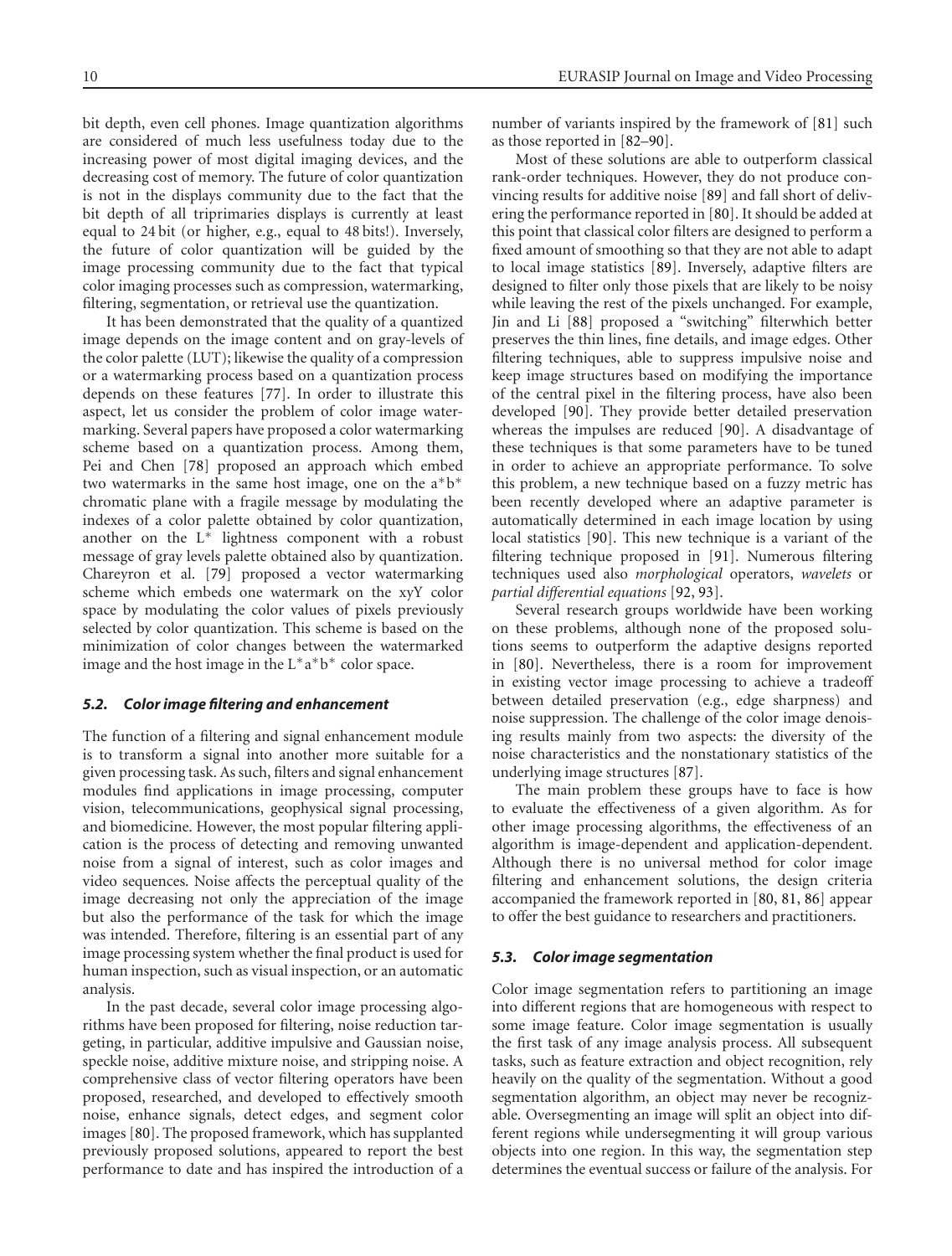this reason, considerable care is taken to improve the stateof-the-art in color image segmentation. The latest survey on color image segmentation techniques were published in 2007 by Paulus [\[94\]](#page-22-7). These surveys discussed the advantages and disadvantages of classical segmentation techniques, such as *histogram thresholding, clustering, edge detection, regionbased methods, vector based, fuzzy techniques,* as well as physics-based methods. Since then, physics-based methods as well as those based on fuzzy logic concepts appear to offer the most promising results. Methodologies utilizing active contour concepts [\[95\]](#page-22-8) or hybrid methods combining global information, such as image histograms and local information, regions and edge information [\[96](#page-22-9), [97](#page-22-10)], appear to deliver efficient results.

Color image segmentation is a rather demanding task and developed solutions have to be effectively deal with image shadows, illumination variations and highlights. Amongst the most promising line of work in the area is the computation of image invariants that are robust to photometric effects [\[54](#page-20-34), [98](#page-22-11), [99](#page-22-12)]. Unfortunately, there are too many color invariant models introduced in the open literature, making the selection of the best model and its combination with local image structures (e.g., color derivatives) in order to produce the best result quite difficult. In [\[100](#page-22-13)], Gevers et al. survey the possible solutions available to the practitioner. In specific applications, shadow, shading, illumination, and highlight edges have to be identified and processed separately from geometrical edges such as corners and T-junctions. To address the issue, local differential structures and color invariants in a multidimensional feature space were used to detect salient image structures (i.e., edges) on the basis of their physical nature in [\[100](#page-22-13)]. In [\[101](#page-22-14)], the authors proposed a classification of edges into five classes, namely, object edges, reflectance edges, illumination/shadow edges, specular edges, and occlusion edges to enhance the performance of the segmentation solution utilized.

Shadow segmentation is of particular importance in applications such as video object extraction and tracking. Several research proposals have been developed in an attempt to detect a particular class of shadows in video images, namely, moving cast shadows, based on the shadow's spectral and geometric properties [\[102](#page-22-15)]. The problem is that cast shadow models cannot be effectively used to detect other classes of shadows, such as self-shadows or shadows in diffuse penumbra [\[102](#page-22-15)] suggesting that existing shadow segmentations solutions could be further improved using invariant color features.

Presently, the main focus of the color image processing community appears to be the fusion of several low-level image features so that image content would be better described and processed. Several researches provided some solutions to combine color derivatives features and color invariant features, color features and other low-level features (e.g., color and texture [\[103\]](#page-22-16), color and shape [\[100](#page-22-13)]), low-level features and high-level features (e.g., from graph representation [\[104](#page-22-17)]). However, none of the proposed solutions appear to provide the expected performance leading to solutions that borrow ideas and concepts from sister signal processing communities. For example, in [\[105\]](#page-22-18) the

authors propose the utilization of color masks and MPEG-7 descriptors in order to segment prespecified target objects in video sequences. According to this solution, available priori information on specified target objects, such as skin color features in head-and-shoulder sequence, are used to automatically segment these objects focusing on a small part of the image. In the opinion of the authors, the future of color image segmentation solutions will heavily rely on the development and use of intermediate-level features derived using saliency descriptors and by the use of a priori information.

Color segmentation can be used in numerous applications, such as skin detection. Skin detection plays an important role in a wide range of image processing applications ranging from face detection, face tracking, content-based image retrieval systems, and to various human computer interaction domains [\[106](#page-22-19)[–109\]](#page-22-20). A survey of skin modeling and classification strategies based on color information was published by Kakumanu et al. in 2007 [\[108\]](#page-22-21).

#### *5.4. Color coding and compression*

A number of video coding standards have been developed, ITU-T H.261, H.263, ISO/IEC MPEG-1, MPEG-2, MPEG-4, and H.264/AVC, and deployed in multimedia applications such as video conferencing, storage video, video-on-demand, digital television broadcasting, and Internet video streaming [\[110](#page-22-22)]. In most of the developed solutions, color has played only a peripheral role. However, in the opinion of the authors, video coding solutions could be further improved by utilizing color and its properties. Most of the traditional video coding techniques are based on the hypothesis that the so-called luminance component, that is the Y channel in the YCbCr color space representation, provides meaningful textural details which can deliver acceptable performance without resorting to the use of chrominance planes. This fundamental design assumption explains the use of models with separate luminance and chrominance components in most transform-based video coding solutions. In [\[110\]](#page-22-22), the authors suggested the utilization of the same distribution function for both the luminance and chrominance components demonstrating the effectiveness of a nonseparable color model both in terms of compression ratio and compressed sequence picture quality.

Unfortunately, most of codecs use different chroma subsampling ratio as appropriate to their compression needs. For example, video compression schemes for Web and DVD use make use of a 4 : 2 : 0 color sampling pattern and the DV standard uses  $4:1:1$  sampling ratio. A common problem when an end user wants to watch a video stream encoded with a specific codec is that if the exact codec is not present and properly installed on the user's machine, the video will not play (or will not play optimally). Spatial and temporal downsampling may also be used to reduce the raw data rate before the basic encoding process. The most popular of such transforms is the 8 × 8 *discrete cosine transform* (DCT).

In the area of still image compression, there has been a growing interest in wavelet-based embedded image coders because they enable high quality at large compression ratio,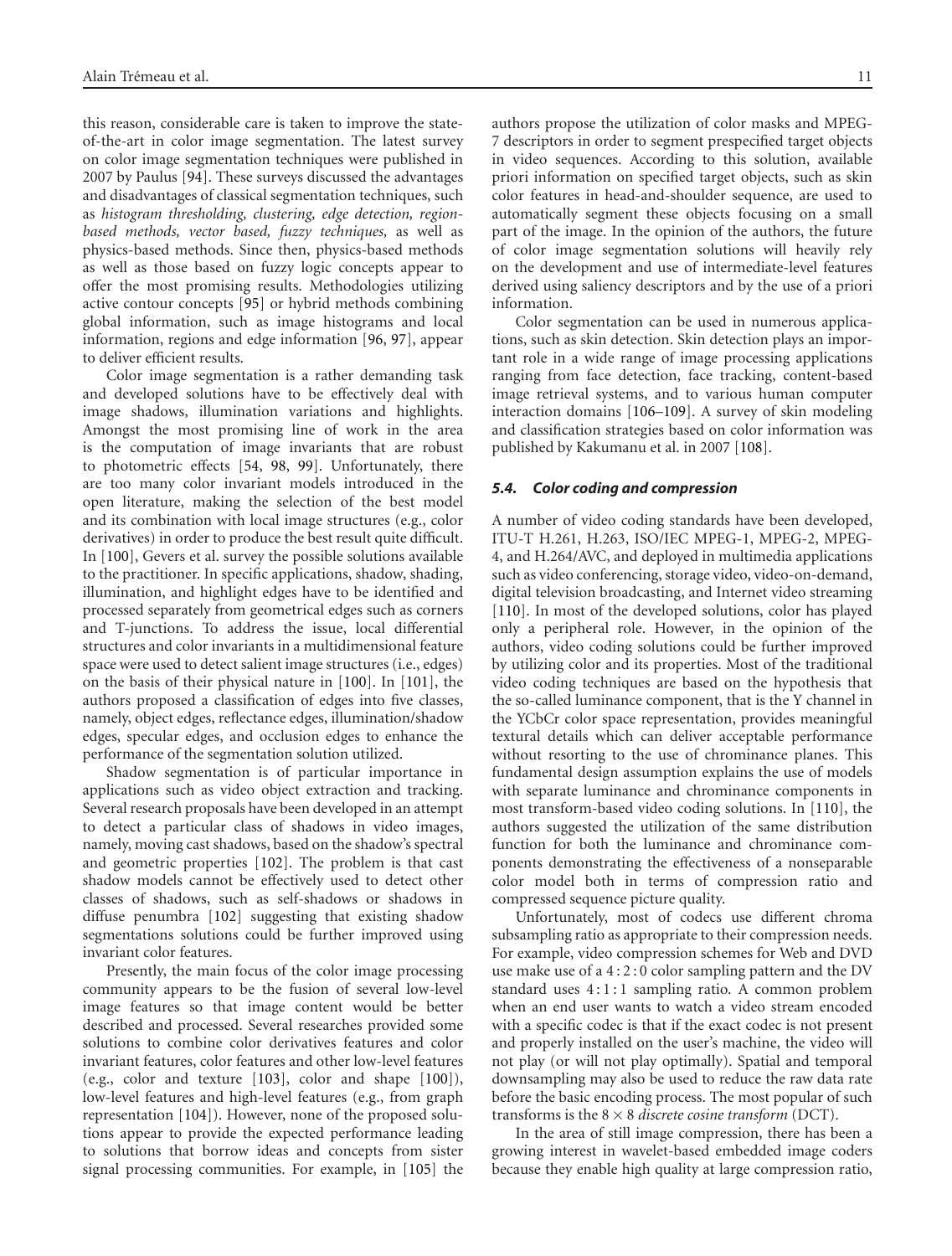very fast decoding/encoding, progressive transmission, low computational complexity, low dynamic memory requirement, and so forth [\[111](#page-22-23)]. The recent survey of [\[112](#page-22-24)] summarized color image compression techniques based on subband transform coding principles. The *discrete cosine transform* (DCT), the *discrete Fourier transform* (DFT), the *Karhunen-Loeve transform* (KLT), and the *wavelet tree decomposition* had been reviewed. The authors proposed a rate-distortion model to determine the optimal color components and the optimal bit allocation for the compression. It is interesting to note that these authors had demonstrated that the YUV, YIQ, and KLT color spaces are not optimal to reduce bit allocation. There has been also a great interest in vector quantization (VQ) because VQ provides a high compression ratio and better performance may be obtained than using any other block coding technique by increasing vector length and codebook size. Lin and Chen extended this technique in developing a spread neural network with penalized fuzzy cmeans (PFCM) clustering technology based on interpolative VQ for color image compression [\[113\]](#page-22-25).

In [\[114\]](#page-22-26), Dhara and Chanda surveyed color image compression techniques that are based on block truncation coding (BTC). The authors' recommendations to increase the performance of BTC include a proposal to reduce the interplane redundancy between color components prior to applying a pattern fitting (PF) on each of the color plane separately. The work includes recommendations on determining the size of the pattern book, the number of levels in patterns, and the block size based on the entropy of each color plane. The resulting solution offers competitive coding gains at a fraction of the coding/decoding time required by existing solution such as JPEG. In [\[115](#page-22-27)], the authors proposed a color image coding strategy which combines localized spatial correlation and intercolor correlation between color components in order to build a progressive transmission, cost-effective solution. Their idea is to exploit the correlation between color components instead of decorrelating color components before applying the compression. Inspired by the huge success of set-partitioning sorting algorithms such as the SPIHT or the SPECK, there has been also extensive research on color image coding using the zerotree structure. For example, Nagaraj et al. proposed a color set partitioned embedded block coder (CSPECK) to handle color still images in the YUV 4 : 2 : 0 format [\[111\]](#page-22-23). By treating all color planes as one unit at the coding stage, the CSPECK generates a single mixed bit-stream so that the decoder can reconstruct the color image with the best quality at that bit-rate.

Although it is a known fact that interframe-based coding schemes (such as MPEG) which exploit the redundancy in the temporal domain outperform intrabased coding schemes (like Motion JPEG or Motion JPEG2000) in terms of compression ratio, intrabased coding schemes have their own set of advantages such as embeddedness, frame-byframe editing, arbitrary frame extraction, and robustness to bit errors in error-prone channel environments which the former schemes fail to provide [\[111\]](#page-22-23). Nagaraj et al. exploited this statement to extend CSPECK for coding video frames by using an intrabased setting of the video sequences. They called this scheme as Motion-SPECK and compared its

performance on QCIF and CIF sequences against Motion-JPEG2000. The intended applications of such video coder would be high-end and emerging video applications such as high-quality digital video recording system and professional broadcasting systems.

In a general way, to automatically measure the quality of a compressed video sequence the PSNR is computed on multimedia videos, consisting of CIF and QCIF video sequences compressed at various bit rates and frame rates [\[111](#page-22-23), [116\]](#page-22-28). However, the PSNR has been found to correlate poorly with subjective quality ratings, particularly at low bit rates and low frame rates. To face with this problem, Ong et al. proposed an objective video quality measurement method better correlated to the human perception than the PSNR and the video structural similarity method [\[116](#page-22-28)]. On the other hand, Süsstrunk and Winkler reviewed the typical visual artifacts that occur due to high compression ratios and/or transmission errors [\[117\]](#page-22-29). They discussed noreference artifact metrics for blockiness, blurriness, and colorfulness. In our opinion, objective video quality metrics will be useful for weighting the frame rate of coding algorithms in regard to the content richness fidelity, to the distortion-invisibility, and so forth. In this area, numerous researches have been made but few of them focused on color information (see [Section 6.5\)](#page-16-0).

Lastly, it is interesting to note that even if the goals of compression and data hiding methods are by definition contradictory, these methods can be used jointly. While the former methods add perceptually irrelevant information in order to embed data, the latter methods remove this irrelevancy and redundancy to reduce storage requirements. In the opinion of the authors, the future of color image compression will heavily rely on the development of joint methods combining compression and data hiding. For example, Lin and Chen proposed a color image hiding scheme which first compresses color data by an interpolative VQ scheme (IVQ), then encrypts color IVQ indices, sorts the codebooks of secret color image information, and embeds them into the frequency domain of the cover color image by the Hadamard transform (HT) [\[113\]](#page-22-25). On the other hand, Chang et al. [\[118](#page-22-30)] proposed a reversible hiding scheme which first compresses color data by a block-truncation coding scheme (BTC), then applies a genetic algorithm to reduce the binary bitmap from three to one, and embeds the secret bits from the common bitmap and the three quantization levels of each block. According to Chang et al., unlike the codebook used in VQ, BTC never requires any auxiliary information during the encoding and decoding procedures. In addition, BTC-compressed images usually maintain acceptable visual quality, and the output can be compressed further by using other lossless compression methods.

#### *5.5. Color image watermarking*

For a few years, color has become a major component in watermarking applications but also in security, steganography, and cryptography applications of multimedia contents. In this section, we only discuss watermarking, for other topics refer to the survey written by Lukac and Plataniotis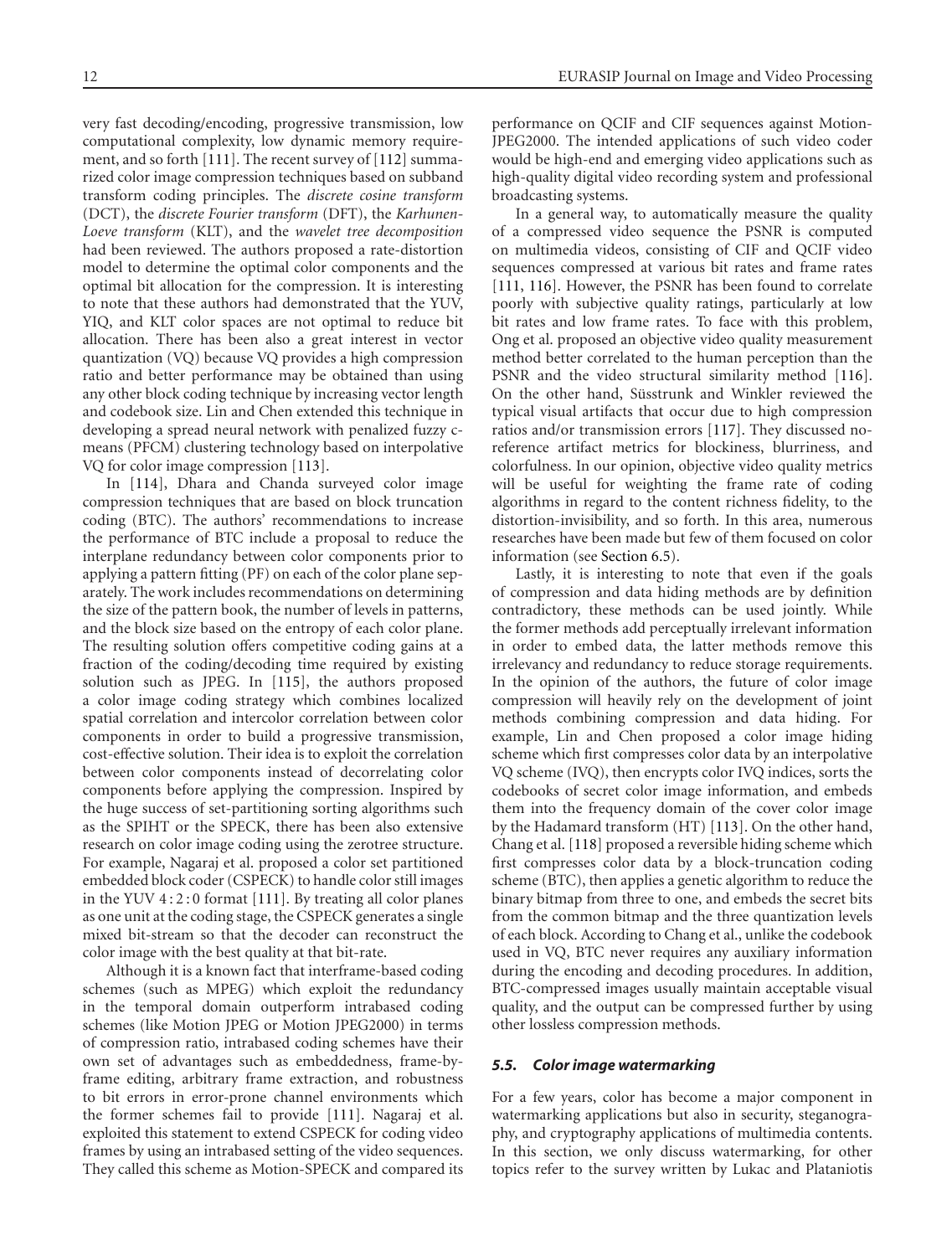in 2007 [\[5](#page-19-5)]. In watermarking, we tend to watermark the perceptually significant part of the image to ensure robustness rather than providing fidelity (except for fragile watermarks and authentication). Therefore, the whole challenge is how to introduce more and more significant information without perceptibility, and how to keep the distortion minimal. On one hand, this relies upon crypting techniques, and on the other, the integration of HSV models. Most watermarking schemes use either one or two perceptual components, such as color and frequency components. Obviously, the issue is the combination of the individual components so that a watermark with increased robustness and adequate imperceptibility is obtained [\[119](#page-22-31), [120](#page-22-32)].

Most of the recently proposed watermarking techniques operate on the spatial color image domain. The main advantage of spatial domain watermarking schemes is that their computational cost is smaller compared to the cost associated with watermarking solutions operating on the transform image domain. One of the first spatial-domain watermarking schemes, the so-called the least significant bit (LSB) scheme, was on the principle of inserting the watermark in the low order bits of the image pixel. Unfortunately, LSB techniques are highly sensitive to noise with watermarks that can be easily removed. Moreover, as LSB solutions applied to color images use color transforms which are not reversible when using fixed-point processor, the watermark can be destroyed and the original image cannot be recovered, even if only the least significant bits are altered [\[121](#page-22-33)]. This problem is not specific to LSB techniques, it concerns any color image watermarking algorithm based on nonreversible forward and inverse color transforms using fixed-point processor. Another problem with LSB-based methods is that most of them are built for raw image data rather than for compressed image formats that are usually used across the Internet today [\[118](#page-22-30)]. To face this problem, Chang et al. proposed a reversible hiding method based on a block truncation coding of compressed color images. The reversibility of this scheme is based on the order of the quantization levels of each block and the property of the natural image, that is, the adjacent pixels are usually similar.

In the authors' opinion, watermarking quality can be improved through the utilization of the appearance models and color saliency maps. As a line for future research, it will be interesting to examine how to combine the various saliency maps that influence the visual attention, namely, the intensity map, contrast map, edginess map, texture map, and the location map [\[119,](#page-22-31) [122,](#page-22-34) [123\]](#page-23-0).

Generally, when a new watermarking method is proposed, some empirical results are provided so that performance claims can be validated. However, at present there is no systematic framework or body of standard metrics and testing techniques that allow for a systematic comparative evaluation of watermarking methods. Even for benchmarked systems such as Stirmark or Checkmark, comparative evaluation of performance is still an open question [\[122\]](#page-22-34). From a color image processing perspective, the main weaknesses of these benchmarking techniques is that they are limited to gray-level images. Thus, in order to compute the fidelity between an original and a watermarked

image, color images have to be converted to grayscale images. Moreover, such benchmarks use a black-box approach to compute the performance of a given scheme. Thus, they first compute various performance metrics which they then combine to produce an overall performance score. According to Wilkinson [\[122\]](#page-22-34), a number of separate performance metrics must be computed to better fully describe the performance of a watermarking scheme. Likewise, Xenos et al. [\[119\]](#page-22-31) proposed a model based on four quality factors and approximately twenty criteria hierarchized in three levels of analysis (i.e., high level, middle level, and low level). According to this recommendation, four major factors are considered as part of the evaluation procedure, namely, high-level properties, such as the image type, color-related information, such as the depth and basic colors, color features, such as the brightness, saturation, and hue, and regional information, such as the contrast, the location, the size, the color of image patches. In the opinion of the authors, it will be interesting to undertake new investigations towards the development of a new generation of a comprehensive benchmarking system capable of measuring the quality of the watermarking process in terms of color perception.

Similar to solutions developed for still color images, the development of quality metrics that can accurately and consistently measure the perceptual differences between original and watermarked video sequences is a key technical challenge. Winkler [\[124](#page-23-1)] showed that the video quality metrics (VQM) could automatically predict the perceptual quality of video streams for a broad variety of video applications. In the author's opinion, these metrics could be refined through the utilization of high-level color descriptors. Unfortunately, very few works had been reported in the literature on the objective evaluation of the quality of watermarked videos.

#### *5.6. Multispectral color image processing*

A multispectral color imagingsystem is a system which captures and describes color information by a greater number of sensors than an RGB device resulting in a color representation that uses more than three parameters. The problem with conventional color imaging systems is that they have some limitations, namely, dependence on the illuminant and characteristics of the imaging system. On the other hand, multispectral color imaging systems, based on spectral reflectance, are device and illuminant independent [\[7,](#page-19-7) [30,](#page-20-10) [31](#page-20-11)].

During the last few years, the importance of multispectral imagery has sharply increased following the development of new optical devices and the introduction of new applications. The trichromatic, RGB color imaging becomes unsatisfactory for many advanced applications but also for the interfacing of input/output device and color rendering in imaging systems. Color imaging must become spectrophotometric, therefore, multispectral color imaging is the technique of the immediate future.

The advantages of multispectral systems are beginning to be appreciated by a growing group of researchers, many of whom have devoted considerable efforts over the past few years to developing new techniques. The importance of this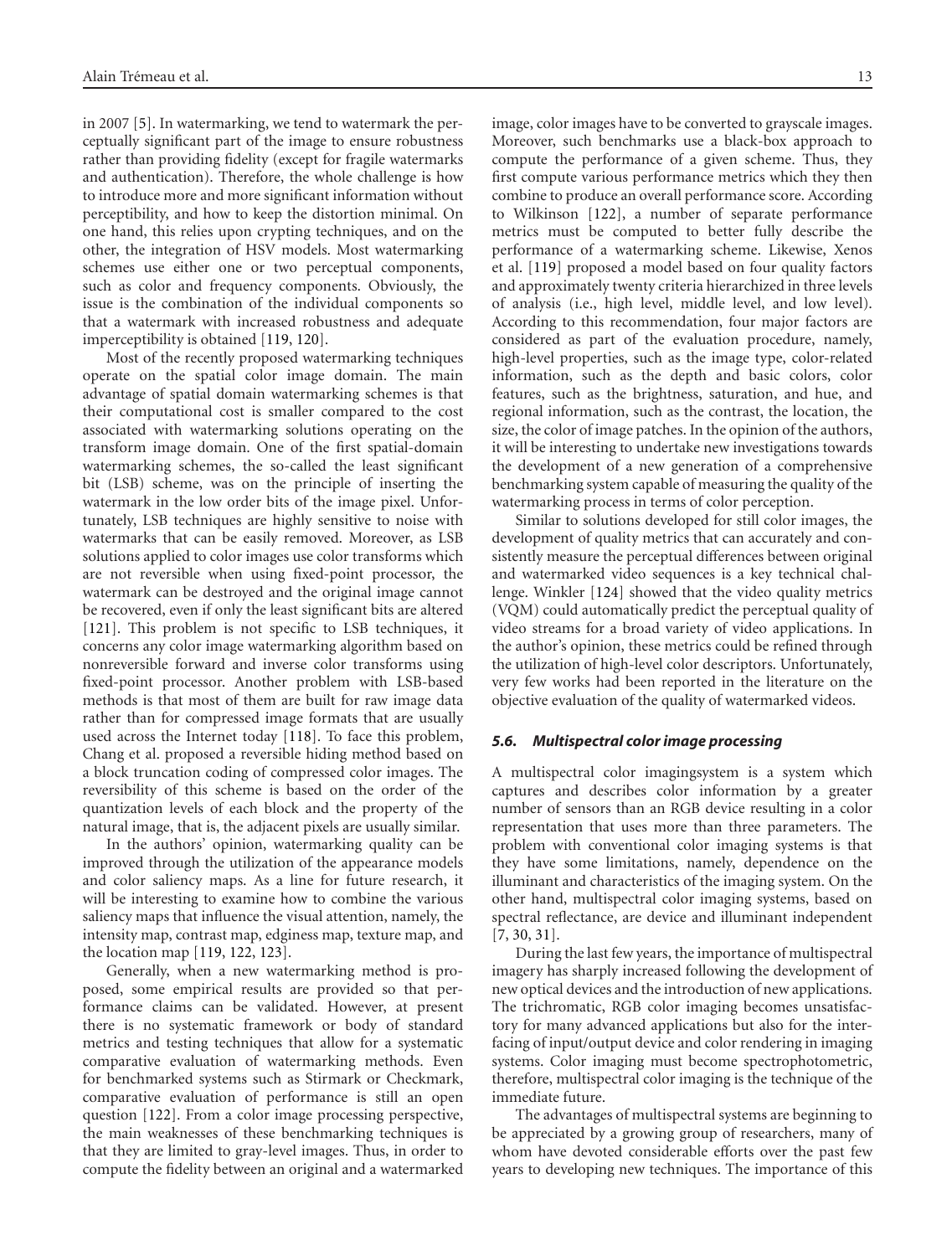subject is reflected by an increasing number of publications in journals and conference proceedings. Consequently, in 2002 the CIE established a new technical committee (TC8- 07) devoted to this field (see [http://www.colour.org/tc8-07/\)](http://www.colour.org/tc8-07/). For a few years, this technical committee works with a survey of the existing data formats for multispectral images to specify the requirements of a general data format and to define a new such data format, based on previous knowledge.

To further understand existing solutions and to facilitate the development of new algorithms, a unified color representation is needed. This can be achieved only by using spectral approach to color. The basis for the theory is the spectral color signal reaching the detection system (human eye, eye of a solitary bee, or an artificial detector in industry). Some approaches towards this theory have been proposed including *Karhunen-Loeve* transform-based subspaces of a *Hilbert space,* time-frequency analysis by using *Wigner distribution*, *group theory* with *Lie algebra*, or *quaternion* as color representation in a complex space. Learning this unified spectral color theory requires much effort and cooperation between theorists and practitioners. In future, metrology in multispectral imaging measurements will be a large and diffuse research field and will be directly aimed at generic and precompetitive multisector-based activities [\[125](#page-23-2), [126\]](#page-23-3) (see also [http://www.multispectral.org/\)](http://www.multispectral.org/).

There are two main differences between multispectral remote sensing systems and multispectral color imaging systems. Firstly, in remote sensing systems, the information is captured from narrowband spectra filters to record the spectrum without attempting to match a human observer. Inversely, color imaging systems used spectra filters to recover the visible spectrum so as to match the human observer. Secondly, most of remote sensing systems classify the data acquired in a number of known categories to reduce the amount of information. Inversely, in color imaging system the goal is to acquire data without loss of visual information, that is without dimensionality reduction of data acquired. An alternate solution of multispectral color imaging systems involves sampling the spectra of images while preserving visual information. Numerous techniques can be used for recovering illuminant and surface reflectance data from recorded images. All these techniques were reviewed and compared by Bochko et al. [\[31\]](#page-20-11). According to Bochko et al., there is a room for improvement in existing reconstruction methods of reflectance spectra.

#### <span id="page-13-0"></span>**6. COLOR IMAGE ANALYSIS**

According to several studies, color is perhaps the most expressive of all visual features. Furthermore, color features are robust to several image processing transforms such as geometric transform (e.g., translation and rotation of the regions of interest) and to partial occlusion and pose variations. For several years, the main challenge for color image analysis, and particularly for image retrieval and object recognition, has been to develop high-level features modeling the semantics of image content. The problem that we have to face is that there is a gap between this objective and the set of features which have been identified and

experimented. Meanwhile, many low-level image features have been identified, such as color, texture, shape, and structure [\[127,](#page-23-4) [128\]](#page-23-5), or at an intermediate level, such as spatial arrangement and multiscale saliency. However, few high-level image features have been identified [\[11](#page-19-11)], with regard to the variety of images which can be seen and to the number of entity features which can be identified by an observer.

#### *6.1. Color features*

In numerous applications, such as color image indexing and retrieval, color features are used to compare or match objects through similarity metrics. However, Schettini et al. have shown that the robustness, the effectiveness, and the efficiency of color features in image indexing are still open issues [\[129](#page-23-6)].

Color features are also used to classify color regions or to recognize color objects in images [\[130](#page-23-7)[–132](#page-23-8)]. Classical object matching methods are based on template matching, color histograms matching, or hybrid models [\[133\]](#page-23-9). Hurtu et al. [\[134](#page-23-10)] revealed that taking into account the spatial organization of colors and the independence relationships between pixels improves the performance of classifiers. The spatial organization of colors is a key element of the structure of an image and ultimately one of the first to be perceived. It is an intermediate feature between low-level content such as color histograms and image semantics [\[134\]](#page-23-10). The earth mover's distance (EMD) is a robust method enabling the comparison of the spatial organization of color between images [\[135](#page-23-11)]. A major interest of the EMD is that it is unnecessary and sometimes misleading to segment the image into regions. One of the main problems of color object recognition methods is to be able to cope with the object color uncertainty caused by different illumination conditions. To face this problem, van Gemert et al. proposed to use high-order invariant features with an entropy-based similarity measure [\[136](#page-23-12)]. Other invariant features have been considered as the correlograms or the SIFT. SIFT has been proven to be the most robust local invariant features descriptor [\[137](#page-23-13), [138\]](#page-23-14). A colored SIFT, more robust than the conventional SIFT descriptors with respect to color and photometrical variations, has been proposed by Abdel-Hakim and Farag [\[138](#page-23-14)]. As structural information and color information are often complementary, Schügerl et al. proposed a combined object redetection method using SIFT and MPEG-7 color descriptors extracted around the same interest points [\[139](#page-23-15)].

In order to unify efforts aiming to define descriptors that effectively and efficiently capture the image content, the International Standards Organization (ISO) developed the MPEG-7 standard, specifically designed for the description of multimedia content [\[128,](#page-23-5) [140](#page-23-16)]. The main problem with MPEG-7 is that it focuses on the representation of descriptions and their encoding rather than on the extraction of some descriptors. For example, description schemes used in MPEG-7 specify complex structures and semantics groupings descriptors and other descriptions schemes such as segments and regions which require a segmentation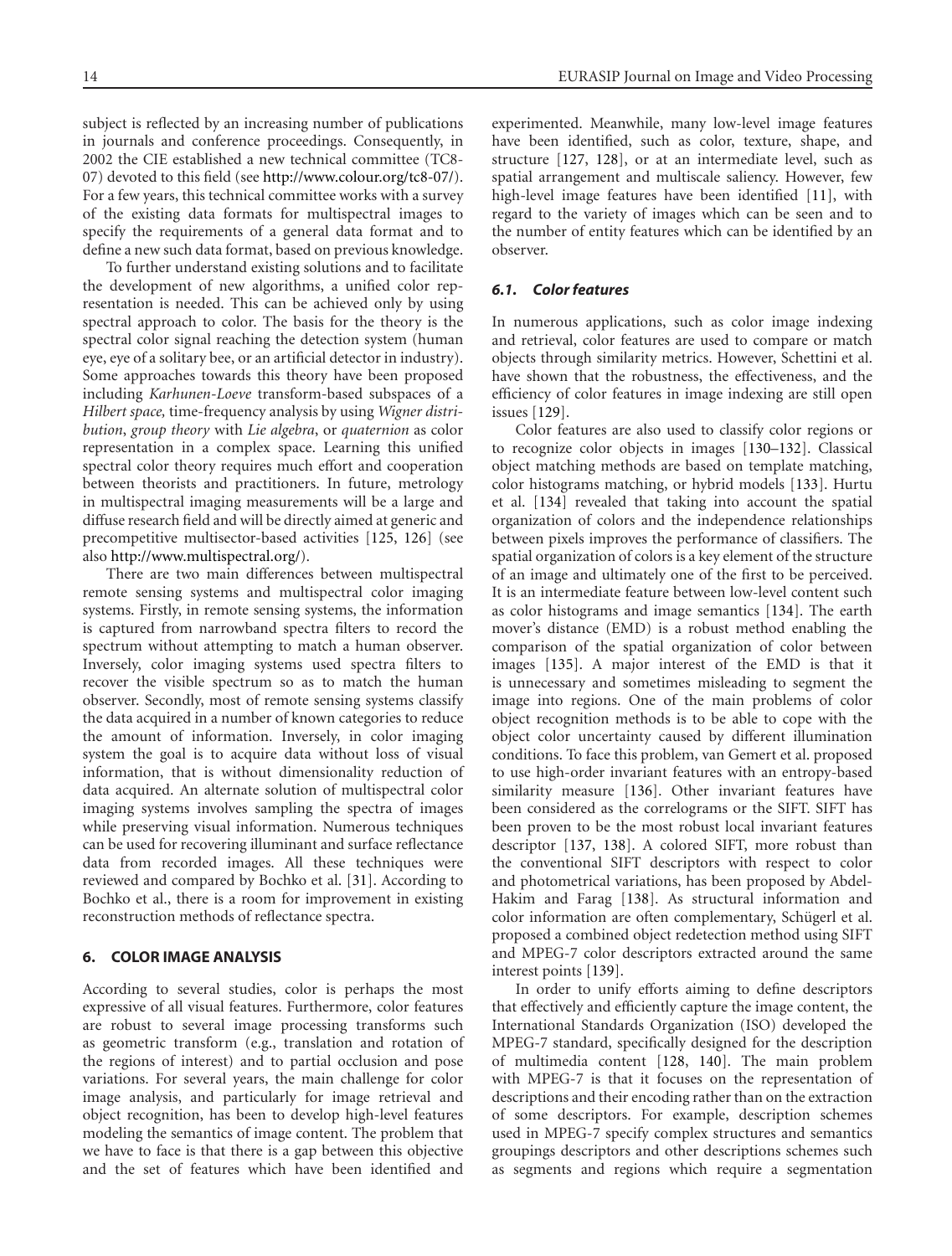of multimedia data (still images and videos). However, MPEG-7 does not specify how to automatically segment still images and videos in regions and segments. Likewise, how to segment objects at semantic level. The creation and application of MPEG-7 descriptions are outside the scope of the MPEG-7 standard. Another problem with MPEG-7 is its complexity, for example, 13 low-level descriptors have been defined to represent color, texture, and shape [\[11](#page-19-11)]. For some image analysis tasks, such as content-based image retrieval, it may be more efficient to combine selected MPEG-7 descriptors in a compact way rather than using several of them independently [\[141](#page-23-17)].

MPEG-7 provides seven color descriptors, namely, color space, color quantization, dominant colors, scalable color, color layout, color-structure, and group of frames/group of pictures color. Among them, some are histogram-derived descriptors such as the scalable color descriptor (SCD) constructed from a fixed HSV color space quantization and a Haar transform encoding. Others provided spatial information on the image color distribution, such as

- (i) the color layout descriptor (CLD) constructed in the YCbCr color space from a DCT transform with quantization,
- (ii) the color structure descriptor (CSD) constructed from the hue-min-max-difference (HMMD) using an  $8 \times 8$  structuring element and a nonuniform quantization,
- (iii) the region locator descriptor (RLD) when regions are concerned.

The main advantage of these kinds of descriptors is that they can be used to embed into a color histogram some information on the spatial localization of color content. Several studies have shown the effectiveness of these descriptors in the context of image retrieval. Berreti et al. [\[128](#page-23-5)] noted that these descriptors may not be appropriate for capturing binary spatial relationships between complex spatial entities. Other studies have also shown the effectiveness of combining spatial and color information in the context of content-based image retrieval. For example, Heidemann [\[142](#page-23-18)] proposed to compute color features from a local principal component analysis in order to represent spatial color distribution. The representation used is based on image local windows which are selected by two complementary data driven attentive mechanisms: a symmetry-based saliency map and an edge and corner detector. According to Dasiapoulou et al. [\[11](#page-19-11)], since the performance of the analysis depends on the availability of sufficiently descriptive and representative concepts definitions, among the future priorities is the investigation of additional descriptors and methodologies for their effective fusion. We particularly think of inherent objects colors descriptors which could only be computed for certain types of objects such as the sky, the sand, the vegetation, and a face. For example, to face the problem of skin region segmentation, several papers have tried to define the inherent colors of skin. Li et al. [\[99](#page-22-12)] conducted a survey on this problem. We also think about fuzzy spatial connectivity descriptors which could be used to measure the homogeneity of a region. Prados-Suárez et al. [[143](#page-23-19)] proposed a fuzzy image segmentation algorithm based on Weber's parametric t-norm. According to the authors, Weber's t-norm provides suitable homogeneity measures to segment imprecise regions

due to shadows, highlights, and color gradients. One advantage of this technique is to provide a way to define the "semantics" of homogeneity.

Beyond the problem of color image analysis, there is also a need to define which metadata (e.g., MPEG7 metadata) could be useful to increase the performance of analysis methods. For example, viewing conditions and display parameters are metadata which could be useful for accurate coding, representation, and analysis of color images. According to Ramanath et al. [\[144](#page-23-20)], all data which affect the image data need to be included with the image data. Thus, to characterize a digital camera we need to know (or to determine) the illumination under which the image was recorded.

#### *6.2. Color saliency*

The aim of color saliency models is to model how the human visual system perceives the colors in the image in function of its local spatial organization [\[145,](#page-23-21) [146\]](#page-23-22).

The selection of regions of interest is directed both by neurological and cognitive resources. Neurological resources refer to bottom-up (stimuli-based) information where cognitive resources refer to top-down (task-dependent) cues. Bottom-up information is controlled by low-level image features that stimulate achromatic and chromatic parallel pathways of the human visual system. Top-down cues are controlled by high-level cognitive strategies largely influenced by memory and task-oriented constraints.

One drawback of most of existing models is that color information is not integrated in the computation of the saliency map [\[100](#page-22-13)] or it is taken into account only through the raw RGB components of color images. For example, van de Weijer et al. proposed a salient point detector based upon the analysis of the statistics of color derivatives [\[147](#page-23-23)]. Another drawback is that local spatial organization of the visual scene generally does not play a part in the construction of saliency maps. However, it is well known that a large uniform patch does not attract visual attention as a fine textured structure. Moreover, color appearance is widely dependent on the local spatial arrangements. Surroundings largely influence the color appearance of a surface.

According to numerous studies, the future of visual attention models will follow the development of perceptual multiscale saliency map based on a competitive process between all bottom-up cues (color, intensity, orientation, location, motion) [\[68,](#page-21-11) [148](#page-23-24)[–150](#page-23-25)]. In order to be consistent with human visual perception, color information must be exploited on the basis of chromatic channel opponencies. Likewise, in order to be consistent with neural mechanisms, all features must be quantified in the LMS color space. During the competitive process color information must be modulated by local spatial arrangements of the visual scene.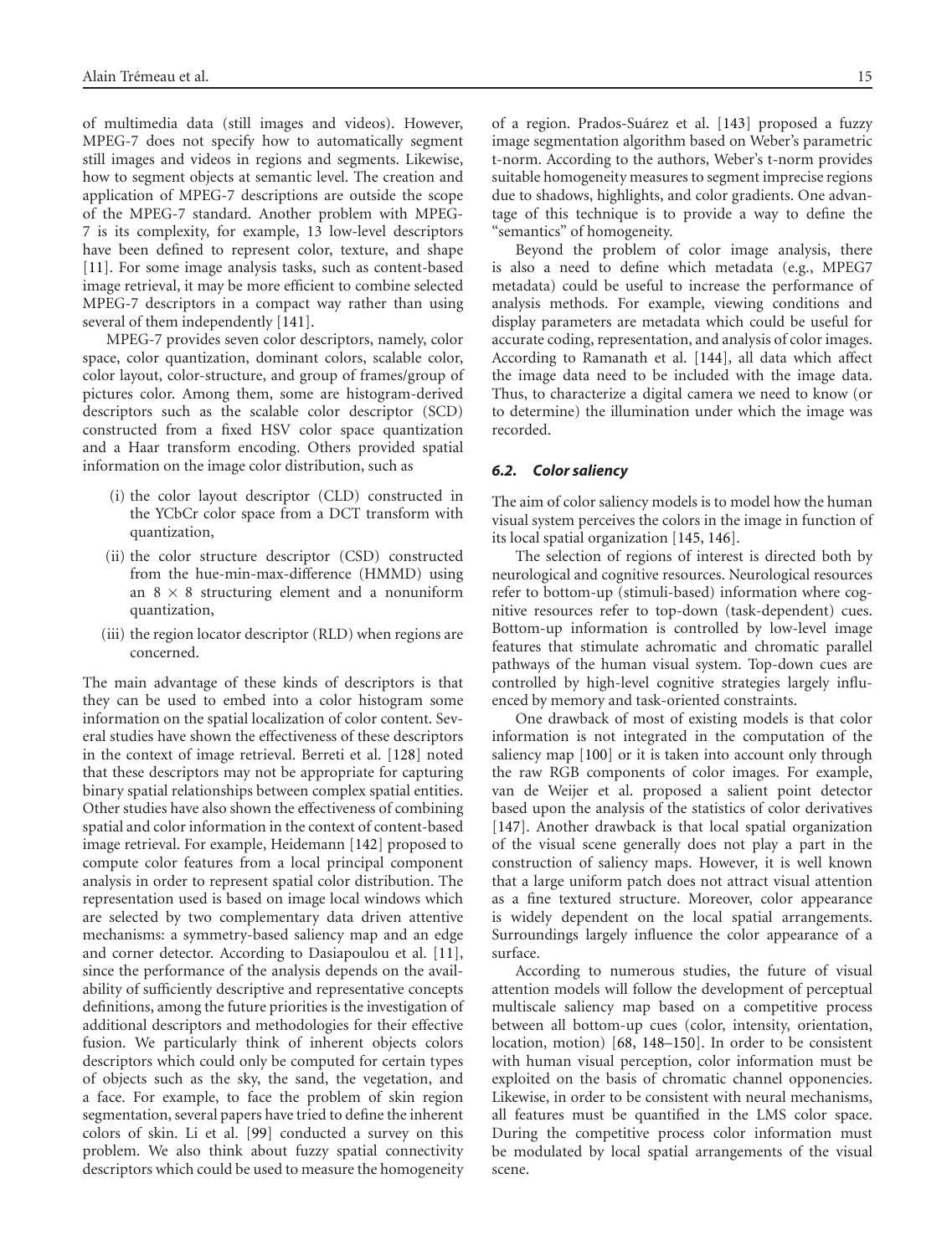In our opinion, new saliency models will be developed in the next decade which better take into account color perception through neural mechanisms. The regions of interest (ROI) detection based on visual attention mechanisms is currently an active research area in the image processing community [\[151](#page-23-26)[–154](#page-24-0)]. For example, Hu et al. propose a visual attention region (VAR) process which involves the selection of a part of the sensory information by the primary visual cortex in the brain features such as intensity, color, orientation and size. The uniqueness of a combination of these features at a location compared to its neighbourhood indicates a high saliency for that region.

#### *6.3. Color-based object tracking*

Color-based object tracking has long been an active research topic in the image processing and computer vision community, and has widespread applications in many application areas ranging from visual surveillance to image coding, robotics, and human-computer interaction [\[155](#page-24-1), [156](#page-24-2)]. One of the most commonly used techniques, the so-called *meanshift* (MS) solution, was developed to use color, amongst other features, in order to segment and track objects of interest [\[157](#page-24-3)]. Dynamic MS models using stochastic estimators, such as the celebrated *Kalman filter* or the so-called *particle filter*, have been used to cope with large displacements, occlusions and, to some extent, with scale changes of the tracked objects in color video sequences. Other innovative methods such as stream tensors, block-matching, and relaxation with local descriptors could be optimized with color information. It was suggested that the performance of these trackers is greatly improved through the use of local object color models instead of the global ones [\[157\]](#page-24-3). The utility of the color model is particularly useful when the object under consideration undergoes partial occlusion [\[158\]](#page-24-4). Two categories of color models are traditionally used in tracking applications, namely semiparametric and nonparametric models. In general terms, semiparametric models use a mixture of Gaussians (MoG) to estimate color distributions. The EM algorithm is one of the algorithms which better adjusts color histograms by MoGs [\[54\]](#page-20-34). Nonparametric models use similarity measures such as the Bhattacharrya distance to match color histograms. The *mean-shift* algorithm is one of the most popular techniques used for color histogram matching. According to Peihua [\[156\]](#page-24-2), determination of the number of histogram bins is an important yet unresolved problem in color-based object tracking. The main difficulty to face is to account for illumination changes or noise while retaining a good discriminative power [\[56\]](#page-21-1).

In 2007, Muñoz-Salinas et al. [[159](#page-24-5)] proposed a people detection and tracking method based on stereo vision and color. Although that is a useful tool in dealing with partial occlusion, the use of color models is yet to be effectively utilized in the problem of tracking multiple targets that share the same color information (i.e., football game telecast) [\[160](#page-24-6)]. The fundamental assumption of these solutions, namely the assumption that the image background is of a sufficiently different color structure compared to the objects to be tracked, is rather restrictive. In order to

alleviate this problem, Czyz et al. recommend the use of observation features such as appearance models or contours in addition to color [\[160\]](#page-24-6). On the other hand, Holcombe and Gavanagh demonstrated that the perception of object motion depends upon its color [\[149\]](#page-23-27). Such features, coupled with the use of stereo camera configurations, will allow for the development of solutions that can effectively deal with occlusions, illumination variations, camera motion, and fade in/out motion. Appearance models could really be helpful in color-based tracking applications in particular for face tracking. Numerous studies have integrated visual appearance attributes based on color information [\[161](#page-24-7)].

#### *6.4. Scene illuminant estimation and color constancy*

Scene illuminant estimation is related to an ability of the human visual system that the color appearance of an object is invariant under light with varying intensity levels and illuminant spectral distribution. This ability, called color constancy, demonstrates at least a subconscious ability to separate the illuminant spectral distribution from the surface spectral reflectance function.

Most previous studies supposed that the scene illuminant had a continuous spectral-power distribution such as incandescent lamp light and daylight. Illuminants with spikes, such as fluorescent illuminant, were neglected as a target scene illuminant. Spectral distribution of a fluorescent lamp or a mercury arc lamp includes intense spectral lines and a weaker continuous spectrum. Currently, fluorescent sources are often being used as indoor lighting; therefore we have to discuss illuminant estimation while inferring scene illumination with a spiky spectrum. Note that wavelengths of the line spectra are inherent to fluorescent material. Therefore, an illuminant classification approach is proposed for inferring the fluorescent type by knowing the wavelength positions of spikes [\[162](#page-24-8)]. This approach requires a spectral camera system with narrow band filtration.

So far, most of the illuminant estimation methods made the hypothesis that only one source illuminates the scene. It is obvious that this hypothesis is not realistic and severely limits the applicability of the algorithms to real scenes. Attempts have started to overcome the limitations in several ways. One approach is the use of an active illumination. For instance, a camera flush can be used as an active light source with the known illuminant properties. In this case, illuminant is estimated using two images of the same scene, which are captured under the unknown ambient scene illuminant and under a combination of the scene illumination and the camera flash. This approach is limited in scenes to which it can be applied because it is based on light reflection of the camera flash from scene objects to the camera.

The second approach may be directed at solving the illuminant estimation problem for composite illuminants involving both spiky and continuous spectra. Note that the ambient illumination in indoors and outdoors often is a compound of fluorescence and daylight (or incandescent lamp). Therefore, we pose a new illuminant estimation problem: estimation of light source components from a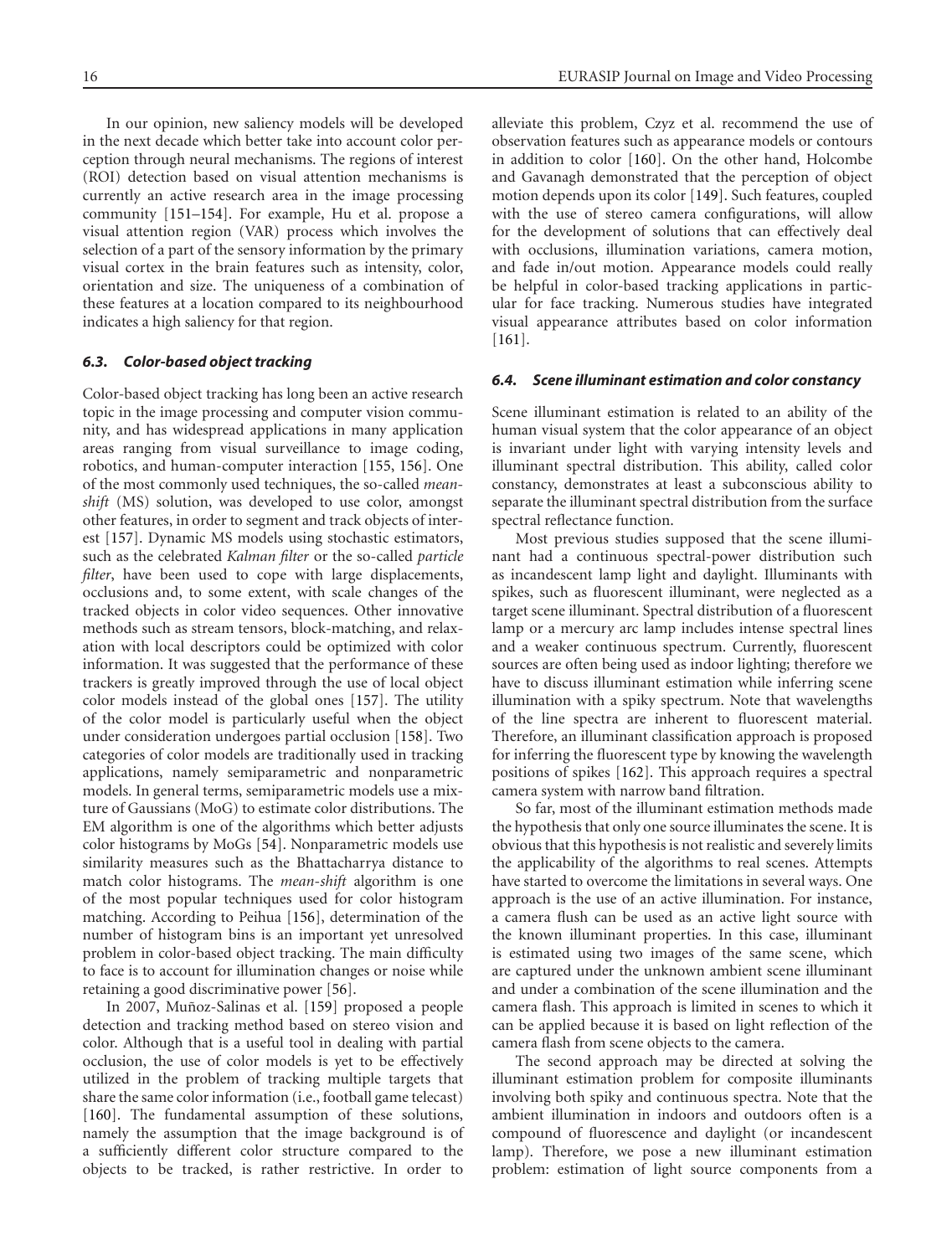single image of natural scene [\[163\]](#page-24-9). Obviously the usual RGB camera systems are inappropriate for solving this problem.

The third approach may be directed at omnidirectional scene illuminant estimation [\[164](#page-24-10)]. Again we should note that many illumination sources are present in natural scenes, and the case of just one source is an exception. Therefore, illuminant estimation includes definitely the problem of estimating spatial distribution of light sources by omnidirectional observations. The omnidirectional measuring systems use a special tool for observing the surrounding scene, such as a mirrored ball and a fisheye lens. A method for estimating an omnidirectional distribution of the scene illuminant spectral power distribution was proposed based on a calibrated measuring system using a mirrored ball and an RGB digital camera [\[165](#page-24-11)]. Thus, the illuminant estimation problems for various scenes with more than one illumination source must be a promising area of future research.

As the problem of illuminant estimation is in general illposed, there is a room for improvement in existing scene illuminant estimation and correction methods [\[166](#page-24-12)[–170](#page-24-13)]. Another problem we are faced with is how to evaluate the performance of a given algorithm. The problem is that the performance of an algorithm is image-dependent. According to Hordley [\[167\]](#page-24-14), three requirements have to be addressed to solve this problem. First, we must choose an appropriate set of test images. Second, we must define suitable error measures. Third, we must consider how best to summarize these errors over the set of test images. Note that these three requirements can be extended to any image processing task, such as edge detection, segmentation, and compression. In our opinion, the evaluation of the performance of an algorithm is one of the main problems to face in many fields due to the fact that most of image processing algorithms are image-dependent.

Unfortunately, in image processing, most algorithms such as scene segmentation, object recognition, and tracking do not take into account scene illumination changes. The illumination dependence is one of the main problems to face in computer vision. Several illuminant estimation algorithms have been developed for trichromatic devices, such as the max-RGB and the gray-world methods, and the three statistical methods of gamut mapping, Bayesian, and neural network. These methods have been reviewed and compared in [\[167\]](#page-24-14). Moreover, a combined method was proposed to combine a physics-based method with the statistical methods. Most of these algorithms are described as color constancy algorithms since the goal is to have the colors of the image remain constant regardless of the illumination spectrum. Color constancy is the ability to measure colors of objects independently of the color of the light source [\[171](#page-24-15)]. Since 2005, numerous studies have been based on region attributes [\[172,](#page-24-16) [173\]](#page-24-17). For example, van de Weijer et al. [\[173](#page-24-17)] proposed a bottom-up method based on high-level visual information to improve illuminant estimation. The authors modeled the image by a mixture of semantic classes (e.g., the grass green, the sky blue, the road gray) and used class features (e.g., texture, position, and color information) to evaluate the likelihood of the semantic content.

#### <span id="page-16-0"></span>*6.5. Quality assessment and fidelity assessment*

In a general way, the fidelity of a color image to a reference is evaluated by some algorithmic perceptual distance measure. On the other hand, the quality of a color image can be assessed by some perceptual features without reference. The problem of objective quality assessment linked to perception is open because it depends on several parameters, such as the kind of image viewed, the expertise of the viewer, the field of study, and the perceived quality of services (PqoS) [\[117,](#page-22-29) [174](#page-24-18)[–177\]](#page-24-19). Furthermore, in general there is a difference between subjective evaluations with and without experts in the area. Numerous studies integrate appearance attributes, such as spatial/spatial-frequency distribution, to assess local perceptual distortions due to quantization noise in block-based DCT domain, as those resulting from JPEG or MPEG encoding [\[178](#page-24-20)[–180](#page-24-21)]. Other researches integrate in a feature vector several appearance attributes, such as contrast masking effect and color correlation, to obtain more reliable quality scores [\[181](#page-24-22)].

It is generally believed that measuring the fidelity between two color images is a difficult problem due to the subjective nature of the human visual system (HVS). Many reported works utilize the mean-squared error (MSE) distance between two images. MSE is often evaluated in the L∗a∗b<sup>∗</sup> color space, although there have been reported works where MSE measures are firstly computed componentwise and then are added together to produce an overall error value. The peak signal-to-noise ratio (PSNR) is often used to compute the fidelity between two images. It should be noted at this point that although these two methods are simpler to use and evaluate they do not correlate well with human perception [\[182](#page-24-23)]. By construction, MSE treats all errors equally regardless of image content and error type. However, it is well known that the human visual system's response is highly nonuniform with regard to spatial frequencies or colors. Thus, the development of new fidelity metrics, albeit more complicated, that correlates well the human visual system's response is still an open research problem. A promising idea appears to be the development of fidelity metrics which combine human sensitivity to color differences with human sensitivity to spatial frequencies, as it is done with the S-CIELAB space or the iCAM color space [\[64](#page-21-9)].

The problem of fidelity assessment is more difficult for video images than for still images as in this case spatiotemporal effects and memory effect occur. Numerous researches have shown that these two effects are linked to color information. Furthermore, subjective quality assessment is absolutely necessary in critical situations such as postproduction task in cinematographic applications and standardization processes. Over the last several years, a number of subjective assessment methods have been introduced for the evaluation of video image quality [\[174](#page-24-18), [183\]](#page-24-24). Most of them follow recommendations published by *The Video Quality Expert Group* [VQEG] or by *The Society of Motion Picture and Television Engineers* and the International Telecommunication Union [SMPTE 196M-2003, ITU-R BT.500-10], such as the *double-stimulus continuous quality scale method* (DSCQS),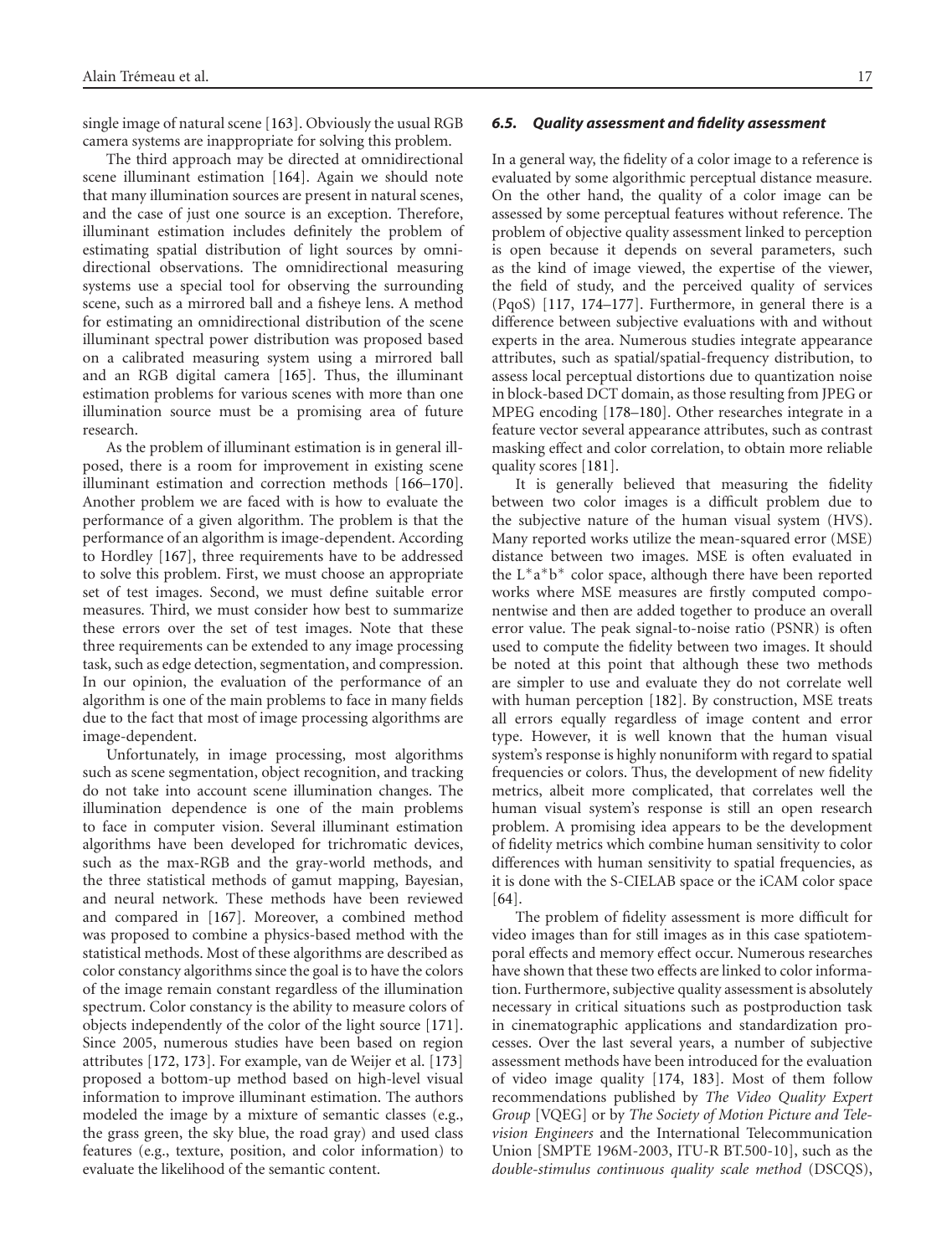the *simultaneous double stimulus for continuous evaluation method* (SDSCE), or the *double-stimulus impairment scale method* (DSIS) [ITU-R BT.500-10]. Inversely, few subjective assessment methods have been proposed to evaluate film image quality [\[27](#page-20-7), [28](#page-20-8)]. In cinematographic postproduction or color management, subjective assessments are more critical because they involve highly skilled and experienced specialists in color correction and creative production, so called "golden eyes." The problem with film assessment consists of the following: (1) the number of "golden eyes" is limited in number and time; (2) a film projector cannot be stopped in repetition during projection (e.g., for the voting of observers or for the projection of other media); (3) the quality estimation is different between the preattentive phase and the attentive phase; (4) a memory effect may significantly impact the quality estimation when the quality of a video does not vary in the time; (5) to enable final assessment comparable to real application case, short segments of real film content with high importance to color quality are used for the tests.

In the opinion of the authors, when evaluating the quality of a processing video with regard to fidelity, it is necessary to consider not only the overall video but also individual sequences in the video and individual regions within sequences. This requires choosing a representative set of test sequences that satisfy a wide range of constraints, such as large gamut, presence of natural colors, high contrast, high sharpness, and presence of quite uniform areas. For example, the content of these test sequences must correspond to specific use cases such as "hue of skin color," "saturation of blue sky," and "tone of night scene."

#### *6.6. Color characterization and calibration of a display device*

Several standard data sets can be used to characterize or to calibrate a device, such as the Macbeth Color Checker (24 patches), the Macbeth DC Color Checker (237 patches), the Munsell data set (426 patches), or the IT8.7/2 chart (288 patches). The problem with these data sets is that the number of color patches is limited, the color patches do not cover regularly and entirely the gamut of the device to calibrate or are too distant. In other words, these data sets are defined according to some constraints which are not optimal when using color processing algorithms based on LUTs, such as calibration or compression, due to the fact that interpolation function needs to be used to ensure a continuum of values between points in the LUT. Color interpolation consists of constructing a continuous function of 3 independent variables that interpolates color data values which are only known (measured) at some points in the three-dimensional space. Different interpolation methods can be used depending on the nature of the input data values [\[184](#page-24-25)]. Another problem of using such data sets is that it is difficult to know how to update algorithms if the data set used for a characterization process cannot be used any longer. For example, as it is now impossible to buy the Macbeth DC Color Checker due to the fact that it is no longer produced, how could one update algorithms based on this data set?

Another problem with color reproduction devices is that the number of colors that they can reproduce is limited. Numerous gamut mapping strategies have been developed to ensure that all the colors can be reproduced on output devices (e.g., displays or printers) without visual artefacts. By definition a gamut mapping operation converts input values from a source image to output values of a reproduction in a way that compensates for differences in the input and output gamut volume shapes [\[185](#page-24-26)]. The problem with conventional gamut mapping techniques is that they do not include adjusting for preferred colors or adapting colors for different lighting/viewing conditions. On the other hand, a color rendering operation converts an encoded representation of a scene (e.g., a raw capture) to a reproduction in a way that includes gamut mapping and image preference adjustments, and also compensates for differences in viewing conditions, tonal range, and so forth. Color rerendering is similar to color rendering, except that it starts with a source image that is already a reproduction, and produces a new different reproduction, typically for a different kind of display [\[186\]](#page-24-27).

The problem of gamut mapping (and of color rendering) is far from being optimally solved [\[187](#page-25-0)]. The development of universal gamut mappings algorithms is still under discussion in the Technical Committee CIE TC 8-03 "Gamut Mapping." With the development of multispectral devices new problems appear. For example, with the advent of highfidelity six color display devices, the higher dimensionality of the mapping becomes a problem [\[188](#page-25-1)]. Likewise, how could one display on a six primaries system a color image coded on triprimaries? Inversely, how could one display on a triprimaries system a color image coded on six primaries? Some solutions have been proposed but new research is needed [\[189\]](#page-25-2).

With the development of new display technologies, such as flat-panels or large-area color displays for TV or small color displays (e.g., cell phones, PDAs), a multitude of new problems appear. The advantage of multiprimaries displays in comparison with conventional displays is that the gamut is expanded, the metamerism is minimized, the brightness is higher, and the color break-up effect is reduced [\[190](#page-25-3)[–192](#page-25-4)]. Other technologies, such as hybrid spatial-temporal displays [\[193](#page-25-5)], provide evolutionary advances. In particular, they have been used for large displays to further enhance spatial and temporal image qualities [\[194\]](#page-25-6). Inversely, substantial improvements of image quality and full-color reproduction are required for mobile displays. Even if color management and image processing enhancement for mobile displays are currently active areas of investigation and engineering development [\[195](#page-25-7)], there is a need for efficient image processing techniques compatible with the processing resources of mobile devices [\[166,](#page-24-12) [194\]](#page-25-6). Most of the new displays technologies use new image processing functionalities, such as contrasts stretching, saturation enhancement, and sharpening. to increase the image quality and the color rendering of displays. Among these advancements, let us point out the video attention model based on content recomposition proposed by Cheng et al. [\[120\]](#page-22-32). The idea of this modelis to provide effective small size videos which emphasize the important aspects of a scene while faithfully retaining the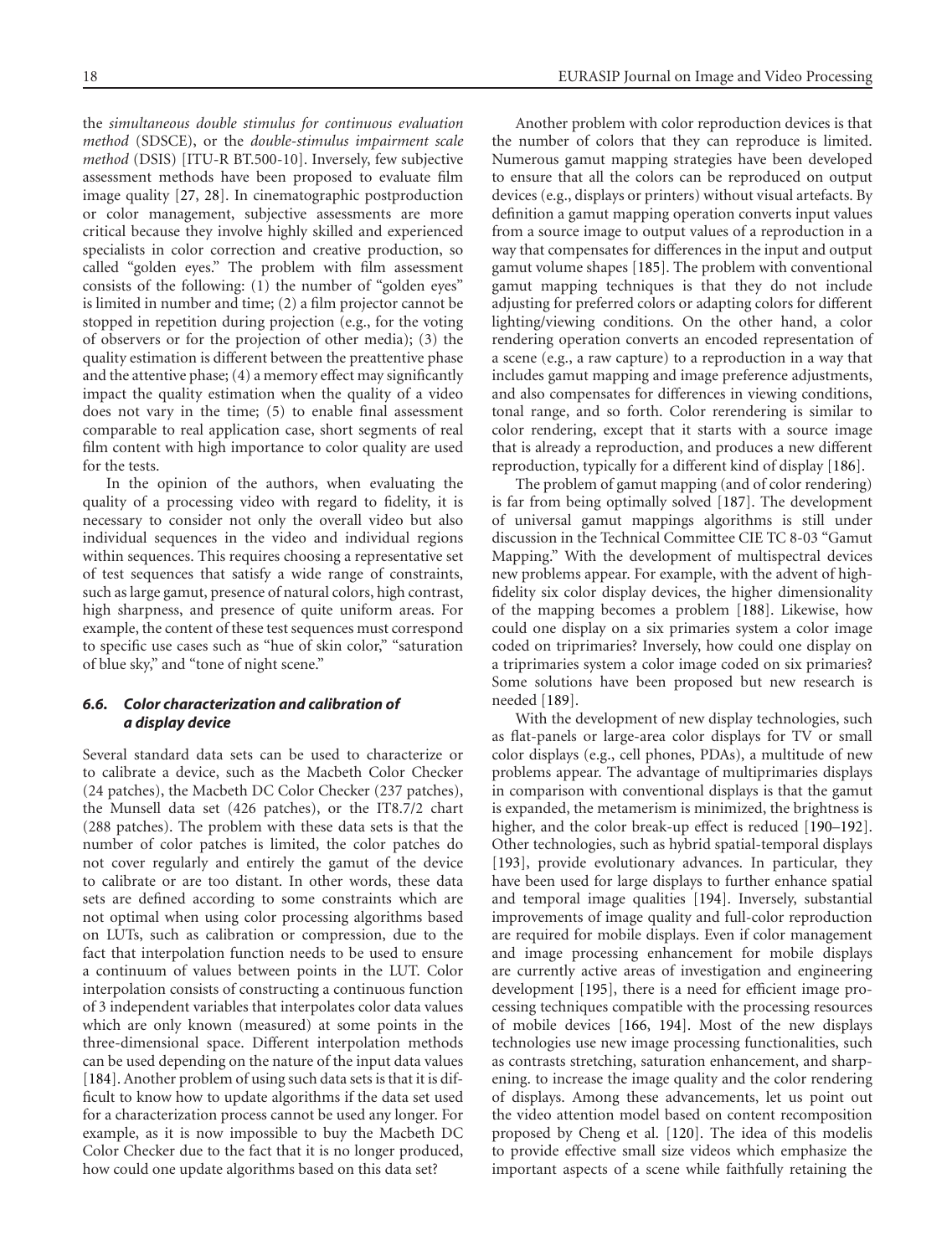background context (e.g., for a football match retransmission) [\[196](#page-25-8)]. That is achieved by explicitly separating the manipulation of different video objects. The model is developed to extract user-interest objects, next visual attention features (intensity, color, and motion) are computed and fused according to a high-level combination strategy, and lastly these objects are well reintegrated with the directresized background to optimally match the specific screen sizes. The problem with mobile displays is their power consumption. In order to reduce power consumption while preserving perceived brightness, several issues have been considered such as the use of backlights for LCD mobile displays. However, some problems have been partly solved such as the visibility loss under strong ambient light (e.g., daylight) or the changes of color contrast due to the screen size of mobile displays.

Generally, the contrast of a display device is defined as a ratio depending on the black level and the white level. It is well known that gamma correction influences both the image brightness and image contrast, since it modifies the black level, the white point, and the brightness ratio. Furthermore, it is well known that the ambient light, the viewing angle, the screen depth (sharpness), and the screen size have an influence on the display image quality [\[197](#page-25-9)– [199](#page-25-10)]. Lastly, it is well known that the chromacity coordinates of primaries, the size of the gamut, and the lightness of the white point have an influence on the rendering of color which depends on the saturation of colors [\[200](#page-25-11)]. Most of these parameters and their relationships are taken into account in color appearance models. Incremental advances in displaying image quality could be obtained thanks to the development of sophisticated modeling and analysis tools based on color appearance models.

Over the last several years, new technologies have appeared on the market and significant progress has been achieved in display screens. These new technologies are due to the development of small, large, or 3D displays and the new uses associated with these displays. These new technologies have introduced new problems in terms of image quality evaluation on such screens (e.g., the "presence" on a 3D screen [\[198](#page-25-12)]). The problem is that several descriptors contribute to characterize a screen in terms of image quality and that these descriptors are device-dependent. Furthermore, the majority of these descriptors are correlated. Perhaps it could be possible to reduce the concept of "image quality" to a limited number of descriptors, but this seems very complicated. Especially, as this concept varies according to the contents of the image. However, we can consider that the brightness, the contrast, the color rendering, and the sharpness are the main quality descriptors required to qualify an image without specific artefact [\[201](#page-25-13)].

To improve image quality, three strategies can be used. The first one relies on using *ad hoc* tools based on color management such as gamut mapping, contrast enhancement (from contrast ratio, black level, and high peak luminance), contrast stretching, sharpening, saturation enhancement to improve color rendering and to expand the color gamut (e.g., see [\[195](#page-25-7)]). The second utilizes conventional image processing tools to enhance color image contrast. The last strategy uses high-level concepts based on color appearance models (in function of viewing distance, screen type, background, surround, ambient light, etc.) or content-image dependency models (e.g., see [\[202\]](#page-25-14)).

Until now, only *ad hoc* tools have given efficient results due to the fact that they take into account the limits of the technologies used. The problem with conventional image processing tools is that in the best case their parameters have to be adapted to the application, and in the worst case their fundamental concepts have to be extended to the application or have to be completely modified [\[195\]](#page-25-7). In our opinion, the tools based on high-level concepts constitute without any doubt the most promising way to improve image quality. The first solutions which have been developed in this direction, such as those developed by Liu et al. [\[203\]](#page-25-15), have consolidated us in this opinion.

#### <span id="page-18-0"></span>**7. DISCUSSION AND CONCLUSIONS**

Knowledge of recent trends in color science, color systems, appropriate processing algorithms, and device characteristics is necessary to fully harness the functionalities and specificities of the capture, representation, description, analysis, interpretation, processing, exchange, and output of color images. The field of digital color imaging is a highly interdisciplinary area involving elements of physics, psychophysics, visual science, physiology, psychology, computational algorithms, systems engineering, and mathematical optimization. While excellent surveys and reference material exist in each of these areas, the goal of this survey was to present the most recent trends of these diverse elements as they relate to digital color imaging in a single and concise compilation and to put forward relevant information. The aim of this survey was to aid researchers with expertise in a specific domain who seek a better understanding of other domains in the field. Researchers can also use it as an up-todate reference because it offers a broad survey of the relevant literature.

In this survey, we presented an extensive overview of the up-to-date techniques for color image analysis and processing. We reviewed the following critical issues regarding still images and videos.

- (i) Choice of appropriate color space. Most of image analysis and processing methods are affected by the choice of color space and by the color metric used. The improvement of the accuracy of color metrics is really a hot topic in color imaging.
- (ii) Dropping the intensity component so as to obtain robust parameters against illumination conditions. Many processes are affected by illumination conditions. However, the application of color constancy techniques as a preprocessing step proved to improve the performance of numerous processes. All techniques which do not make any explicit assumptions about the scene content are very promising. Dynamic adaptation techniques which transform the existing color models so as to adapt to the changing viewing conditions are also promising.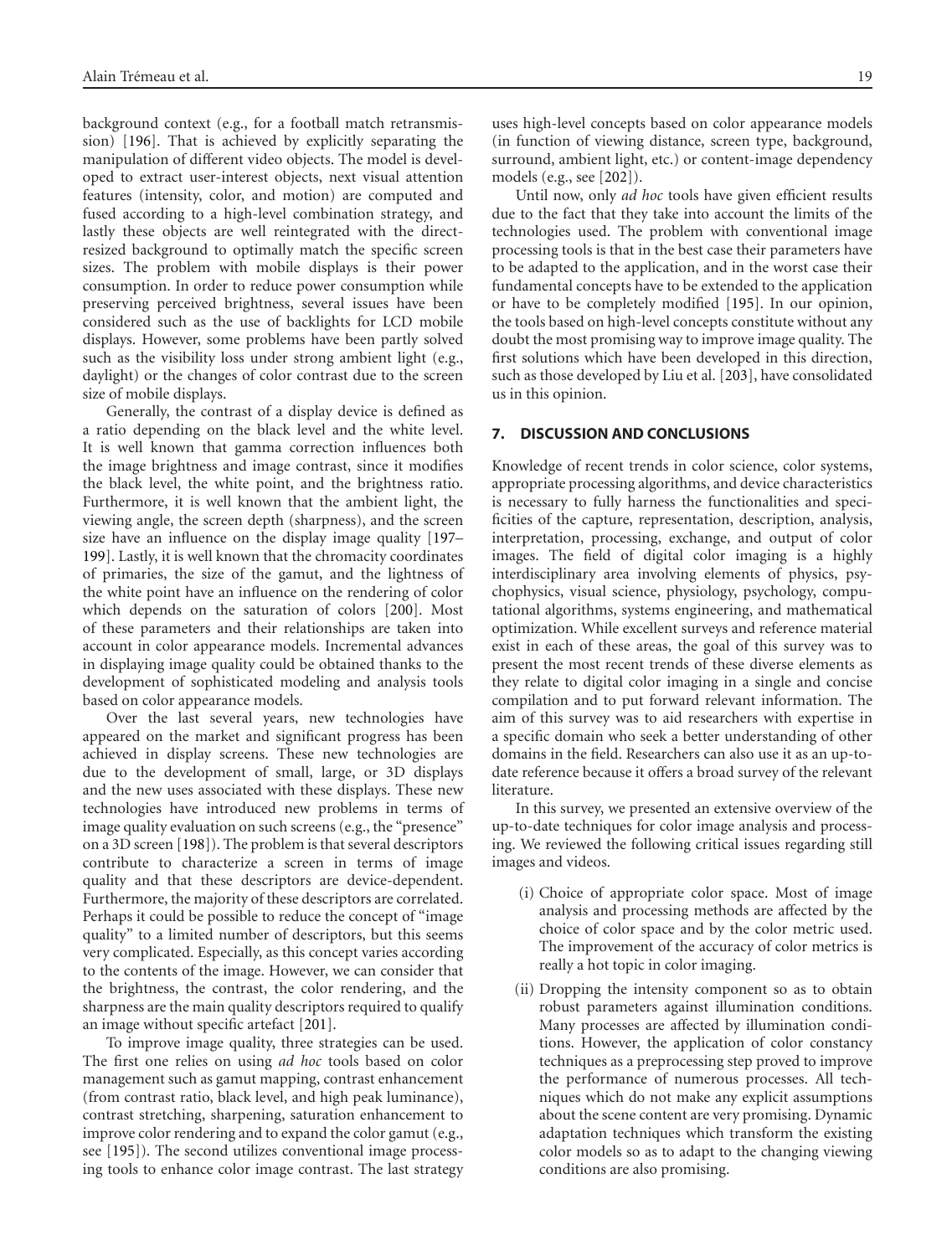- (iii) Reducing the gap between low-level features and high-level interpretation. To improve the accuracy of the analysis, various low-level features such as shape, spatial and motion information can be used along with color information. Likewise, various perceptual features such as saliency and appearance models can be used to improve the accuracy of the analysis.
- (iv) Incorporating color perception models (though, not necessarily physiological) into color processing algorithms. The improvement of the performance of algorithms by simpler and readily applicable models is really a hot topic in digital imaging. This is particularly relevant for problems of coding, description, object recognition, compression, quality assessment, and so forth. Many processes are affected by perceptual quality criteria. All techniques including perceptual quality criteria are very promising.

The objective of this survey was not to cover all types of applications under color imagery, but to identify all topics that have given rise to new advances in the last two years and for which there have been more theoretical research as in other topics. We have clearly shown that the future of color image processing will be guided by the use of human vision models that compute the color appearance of spatial information rather than low-level signal processing models based on pixels, but also frequential, temporal information, and the use of semantic models. In particular, we focused on color constancy, illuminant estimation, mesopic vision, appearance models, saliency, and so forth. Human color vision is an essential tool for those who wish to contribute to the development of color image processing solutions and also for those who wish to develop a new generation of color image processing algorithms based on high-level concepts. We have also showed that color characterization and calibration of digital systems is a key element for several applications such as medical imaging and consumer imaging applications. The quality of images and displays is really a hot topic for particular fields of expertise. This paper focused also on hot topics such as object tracking or skindetection, and advanced topics such as image/video coding, compression, and watermarking for which several open problems have been identified.

#### **ACKNOWLEDGMENTS**

The authors thank all those who have helped to make this special paper possible and who contributed directly or indirectly to the content of this paper. The authors thank the reviewers of this paper who contributed to increase its overall quality.

#### <span id="page-19-0"></span>**REFERENCES**

- <span id="page-19-1"></span>[1] H. J. Trussell, E. Saber, and M. Vrhel, "Color image processing," *IEEE Signal Processing Magazine*, vol. 22, no. 1, pp. 14– 22, 2005.
- <span id="page-19-2"></span>[2] J. J. McCann, "Color imaging systems and color theory: past, present and future," in *Human Vision and Electronic Imaging*

*III*, vol. 3299 of *Proceedings of SPIE*, pp. 38–46, San Jose, Calif, USA, January 1998.

- <span id="page-19-3"></span>[3] R. Lukac, P. A. Laplante, and K. N. Plataniotis, "Multidimensional image processing," *Real-Time Imaging*, vol. 11, no. 5-6, pp. 355–357, 2005.
- <span id="page-19-4"></span>[4] R. Lukac, K. N. Plataniotis, and A. N. Venetsanopoulos, Eds., "Color image processing," *Computer Vision and Image Understanding*, vol. 107, no. 1-2, pp. 1–2, 2007.
- <span id="page-19-5"></span>[5] R. Lukac and K. N. Plataniotis, "Secure color imaging," in *Color Image Processing: Methods and Applications*, R. Lukac and K. N. Plataniotis, Eds., chapter 8, pp. 185–202, CRC Press, Boca Raton, Fla, USA, 2007.
- <span id="page-19-6"></span>[6] R. Lukac and K. N. Plataniotis, Eds., *Color Image Processing: Methods and Applications*, Image Processing Series, CRC Press, Boca Raton, Fla, USA, 2006.
- <span id="page-19-7"></span>[7] B. Hill, "(R)evolution of color imaging systems," in *Proceedings of the 1st European Conference on Colour in Graphics, Imaging and Vision (CGIV '02)*, pp. 473–479, Poitiers, France, April 2002.
- <span id="page-19-8"></span>[8] Y. Kwak, *Quantifying the colour appearance of display*, Ph.D. thesis, University of Derby, Derby, UK, 2003.
- <span id="page-19-9"></span>[9] H. C. Walkey, J. L. Barbur, J. A. Harlow, A. Hurden, I. R. Moorhead, and J. A. F. Taylor, "Effective contrast of colored stimuli in the mesopic range: a metric for perceived contrast based on achromatic luminance contrast," *Journal of the Optical Society of America A*, vol. 22, no. 1, pp. 17–28, 2005.
- <span id="page-19-10"></span>[10] J. Kuang, C. Liu, G. M. Johnson, and M. D. Fairchild, "Evaluation of HDR image rendering algorithms using real-world scenes," in *Proceedings of the 30th International Congress of Imaging Science (ICIS '06)*, pp. 265–268, Rochester, NY, USA, May 2006.
- <span id="page-19-11"></span>[11] S. Dasiapoulou, E. Spyrou, Y. Kompatsiaris, Y. Avrithis, and M. G. Stintzis, "Semantic processing of color images," in *Color Image Processing: Methods and Applications*, chapter 11, pp. 259–284, CRC Press, Boca Raton, Fla, USA, 2007.
- <span id="page-19-12"></span>[12] B. K. Gunturk, J. Glotzbach, Y. Altunbasak, R. W. Schafer, and R. M. Mersereau, "Demosaicking: color filter array interpolation in single chip digital cameras," *IEEE Signal Processing Magazine*, vol. 22, no. 1, pp. 44–54, 2005.
- <span id="page-19-13"></span>[13] L. Zhang and X. Wu, "Color demosaicking via directional linear minimum mean square-error estimation," *IEEE Transactions on Image Processing*, vol. 14, no. 12, pp. 2167–2178, 2005.
- [14] K. Hirakawa and T. W. Parks, "Joint demosaicing and denoising," *IEEE Transactions on Image Processing*, vol. 15, no. 8, pp. 2146–2157, 2006.
- <span id="page-19-14"></span>[15] L. Zhang, X. Wu, and D. Zhang, "Color reproduction from noisy CFA data of single sensor digital cameras," *IEEE Transactions on Image Processing*, vol. 16, no. 9, pp. 2184– 2197, 2007.
- <span id="page-19-15"></span>[16] X. Li, "Demosaicing by successive approximation," *IEEE Transactions on Image Processing*, vol. 14, no. 3, pp. 370–379, 2005.
- <span id="page-19-16"></span>[17] B. Chaix de Lavarène, D. Alleysson, and J. Hérault, "Practical implementation of LMMSE demosaicing using luminance and chrominance spaces," *Computer Vision and Image Understanding*, vol. 107, no. 1-2, pp. 3–13, 2007.
- <span id="page-19-17"></span>[18] C.-Y. Tsai and K.-T. Song, "A new edge-adaptive demosaicing algorithm for color filter arrays," *Image and Vision Computing*, vol. 25, no. 9, pp. 1495–1508, 2007.
- <span id="page-19-18"></span>[19] L. Zhang and D. Zhang, "A joint demosaicking-zooming scheme for single chip digital color cameras," *Computer Vision and Image Understanding*, vol. 107, no. 1-2, pp. 14–25, 2007.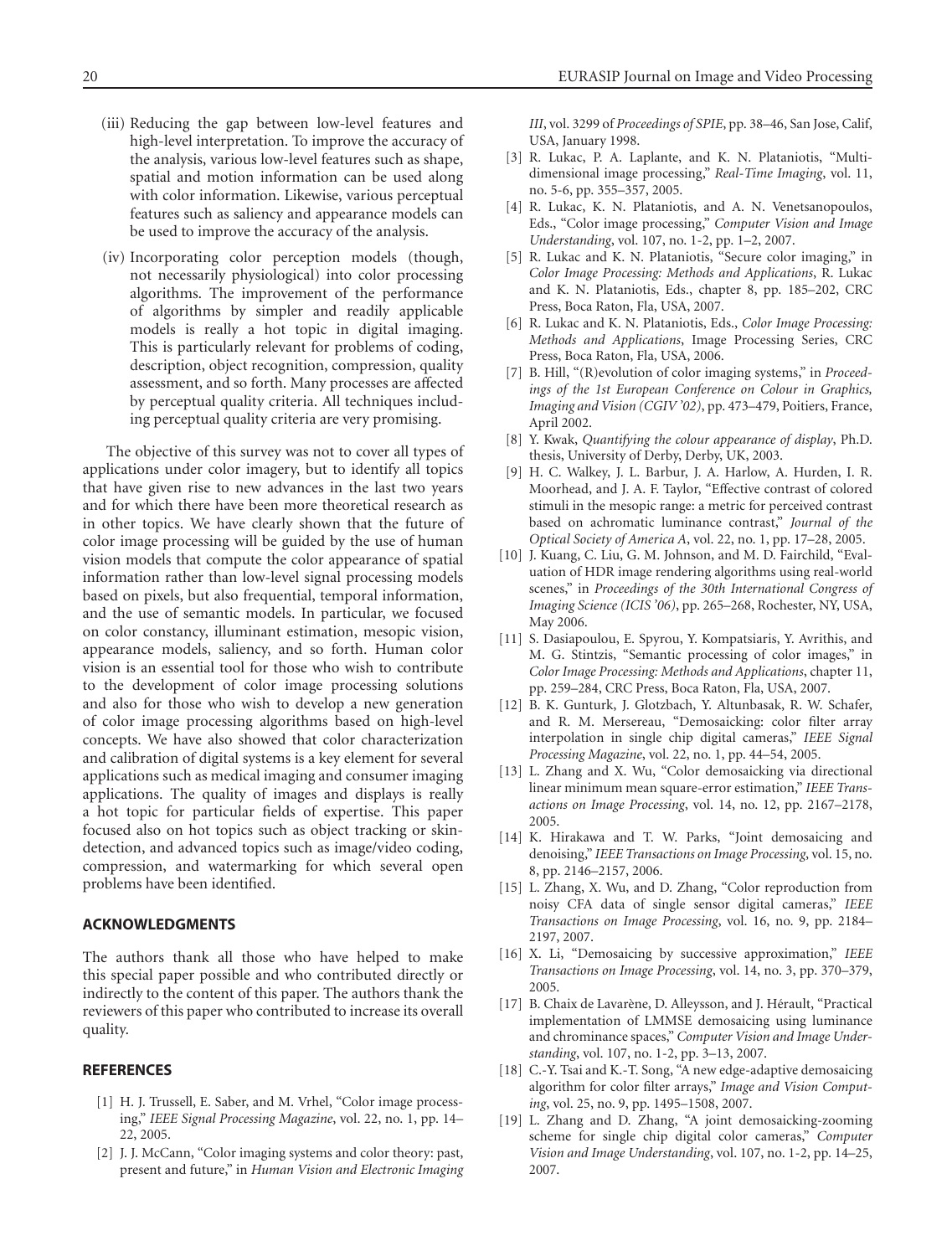- <span id="page-20-0"></span>[20] K.-H. Chung and Y.-H. Chan, "A low-complexity joint color demosaicking and zooming algorithm for digital camera," *IEEE Transactions on Image Processing*, vol. 16, no. 7, pp. 1705–1715, 2007.
- <span id="page-20-1"></span>[21] X. Wu and L. Zhang, "Improvement of color video demosaicking in temporal domain," *IEEE Transactions on Image Processing*, vol. 15, no. 10, pp. 3138–3151, 2006.
- <span id="page-20-2"></span>[22] X. Wu and L. Zhang, "Temporal color video demosaicking via motion estimation and data fusion," *IEEE Transactions on Circuits and Systems for Video Technology*, vol. 16, no. 2, pp. 231–240, 2006.
- <span id="page-20-3"></span>[23] R. Lukac and K. N. Plataniotis, "Single-sensor camera image processing," in *Color Image Processing: Methods and Applications*, R. Lukac and K. N. Plataniotis, Eds., chapter 16, pp. 363–392, CRC Press, Boca Raton, Fla, USA, 2007.
- <span id="page-20-4"></span>[24] N.-X. Lian, L. Chang, V. Zagorodnov, and Y.-P. Tan, "Reversing demosaicking and compression in color filter array image processing: performance analysis and modeling," *IEEE Transactions on Image Processing*, vol. 15, no. 11, pp. 3261– 3278, 2006.
- <span id="page-20-5"></span>[25] J. Stauder and L. Blondé, "Introduction to cinematographic color management," in *Proceedings of the 1st European Conference on Visual Media Production (CVMP '04)*, pp. 221– 229, London, UK, March 2004.
- <span id="page-20-6"></span>[26] C. Poynton, "Color in digital cinema," in *Understanding Digital Cinema: A Professional Handbook*, C. Swartz, Ed., chapter 3, Focal Press, Burlington, Mass, USA, 2004.
- <span id="page-20-7"></span>[27] J. Stauder, L. Blondé, J. Pines, P. Colantoni, and A. Trémeau, "Film look in digital post production," in *Proceedings of the 3rd IS&T International Conference on Color in Graphics, Imaging, and Vision (CGIV '06)*, pp. 81–86, Leeds, UK, June 2006.
- <span id="page-20-8"></span>[28] J. Stauder, L. Blondé, A. Trémeau, and J. Pines, "Evaluating digital film look," in *Proceedings of the 13th IS&T/SID Color Imaging Conference (CIC '05)*, pp. 308–312, Scottsdale, Ariz, USA, November 2005.
- <span id="page-20-9"></span>[29] C.-M. Wang, Y.-H. Huang, and M.-L. Huang, "An effective algorithm for image sequence color transfer," *Mathematical and Computer Modelling*, vol. 44, no. 7-8, pp. 608–627, 2006.
- <span id="page-20-10"></span>[30] R. Berns, "Art Spectral Imaging," research program, 2005, [http://www.art-si.org/.](http://www.art-si.org/)
- <span id="page-20-11"></span>[31] V. Bochko, N. Tsumura, and Y. Miyake, "Spectral color imaging system for estimating spectral reflectance of paint," *Journal of Imaging Science and Technology*, vol. 51, no. 1, pp. 70–78, 2007.
- <span id="page-20-12"></span>[32] R. Berns, current research topics, 2006, [http://www.cis.rit](http://www.cis.rit.edu/people/faculty/berns/research.html) [.edu/people/faculty/berns/research.html.](http://www.cis.rit.edu/people/faculty/berns/research.html)
- <span id="page-20-13"></span>[33] L. Yatziv and G. Sapiro, "Fast image and video colorization using chrominance blending," *IEEE Transactions on Image Processing*, vol. 15, no. 5, pp. 1120–1129, 2006.
- <span id="page-20-14"></span>[34] Y. Qu, T.-T. Wong, and P.-A. Heng, "Manga colorization," *ACM Transactions on Graphics*, vol. 25, no. 3, pp. 1214–1220, 2006.
- <span id="page-20-15"></span>[35] M. Nishi, T. Horiuchi, and H. Kotera, "A novel picture coding using colorization technique," in *IS&T's NIP21: International Conference on Digital Printing Technologies*, pp. 380–383, Baltimore, Md, USA, September 2005.
- <span id="page-20-16"></span>[36] T. Chen, Y. Wang, V. Schillings, and C. Meinel, "Grayscale image matting and colorization," in *Proceedings of the 6th Asian Conference on Computer Vision (ACCV '04)*, pp. 1164– 1169, Jeju Island, South Korea, January 2004.
- <span id="page-20-17"></span>[37] G. Sapiro, "Inpainting the colors," in *Proceedings of the IEEE International Conference on Image Processing (ICIP '05)*, vol. 2, pp. 698–701, Genova, Italy, September 2005.
- <span id="page-20-18"></span>[38] T. Horiuchi and H. Kotera, "Colorization of diffuse reflection component on monochrome image," *Journal of Imaging Science and Technology*, vol. 51, no. 6, pp. 486–491, 2007.
- <span id="page-20-19"></span>[39] A. A. Gooch, S. C. Olsen, J. Tumblin, and B. Gooch, "Color2Gray: salience-preserving color removal," *ACM Transactions on Graphics*, vol. 24, no. 3, pp. 634–639, 2005.
- <span id="page-20-20"></span>[40] R. Wegerhoff, O. Weidlich, and M. Kassens, "Basics of light microscopy and imaging," *Imaging & Microscopy*, pp. 1–56, 2007.
- <span id="page-20-21"></span>[41] E. Valencia and M. S. Millán, "Color image analysis of the optic disc to assist diagnosis of glaucoma risk and evolution," in *Proceedings of the 3rd IS&T European Conference on Colour in Graphics, Imaging, and Vision (CGIV '06)*, pp. 298–301, Leeds, UK, June 2006.
- <span id="page-20-22"></span>[42] T. Walter, P. Massin, A. Erginay, R. Ordonez, C. Jeulin, and J.- C. Klein, "Automatic detection of microaneurysms in color fundus images," *Medical Image Analysis*, vol. 11, no. 6, pp. 555–566, 2007.
- <span id="page-20-23"></span>[43] R. Lukac, K. N. Plataniotis, B. Smolka, and A. N. Venetsanopoulos, "cDNA microarray image processing using fuzzy vector filtering framework," *Fuzzy Sets and Systems*, vol. 152, no. 1, pp. 17–35, 2005.
- <span id="page-20-24"></span>[44] R. Lukac and K. N. Plataniotis, "cDNA microarray image segmentation using root signals," *International Journal of Imaging Systems and Technology*, vol. 16, no. 2, pp. 51–64, 2006.
- <span id="page-20-25"></span>[45] K. Xiao, G. Hong, A. Gale, and P. A. Rhodes, "Colour characterization of digital microscopes," in *Proceedings of the 3rd IS&T European Conference on Colour in Graphics, Imaging, and Vision (CGIV '06)*, pp. 172–175, Leeds, UK, June 2006.
- <span id="page-20-26"></span>[46] V. Bochko and Y. Miyake, "Highlight removal in endoscope images," in *Proceedings of IS&T's 3rd European Conference on Color in Graphics, Imaging, and Vision (CGIV '06)*, pp. 167– 171, Leeds, UK, June 2006.
- <span id="page-20-27"></span>[47] J. L. Rojo-Álvarez, J. Bermejo, A. B. Rodríguez-González, et al., "Impact of image spatial, temporal, and velocity resolutions on cardiovascular indices derived from color-Doppler echocardiography," *Medical Image Analysis*, vol. 11, no. 6, pp. 513–525, 2007.
- <span id="page-20-28"></span>[48] W. Luo, S. Westland, P. Brunton, R. Ellwood, I. A. Pretty, and N. Mohan, "Comparison of the ability of different colour indices to assess changes in tooth whiteness," *Journal of Dentistry*, vol. 35, no. 2, pp. 109–116, 2007.
- <span id="page-20-29"></span>[49] A. Saha, H. Liang, and A. Badano, "Color measurement methods for medical displays," *Journal of the Society for Information Display*, vol. 14, no. 11, pp. 979–985, 2006.
- <span id="page-20-31"></span>[50] M. Niemeijer, M. D. Abràmoff, and B. van Ginneken, "Image structure clustering for image quality verification of color retina images in diabetic retinopathy screening," *Medical Image Analysis*, vol. 10, no. 6, pp. 888–898, 2006.
- <span id="page-20-30"></span>[51] M. R. Luo, "A colour management framework for medical imaging applications," *Computerized Medical Imaging and Graphics*, vol. 30, no. 6-7, pp. 357–361, 2006.
- <span id="page-20-32"></span>[52] M.-C. Larabi, N. Richard, and C. Fernandez-Maloigne, "Color image retrieval: from low-level representation," *Cellular and Molecular Biology*, vol. 52, no. 6, pp. 61–76, 2006.
- <span id="page-20-33"></span>[53] F. Benedetto, G. Giunta, and A. Ner, "A new color space domain for digital watermarking in multimedia applications," in *Proceedings of IEEE International Conference on Image Processing (ICIP '05)*, vol. 1, pp. 249–252, Genova, Italy, September 2005.
- <span id="page-20-34"></span>[54] F. Moreno-Noguer, A. Sanfeliu, and D. Samaras, "Integration of deformable contours and a multiple hypotheses Fisher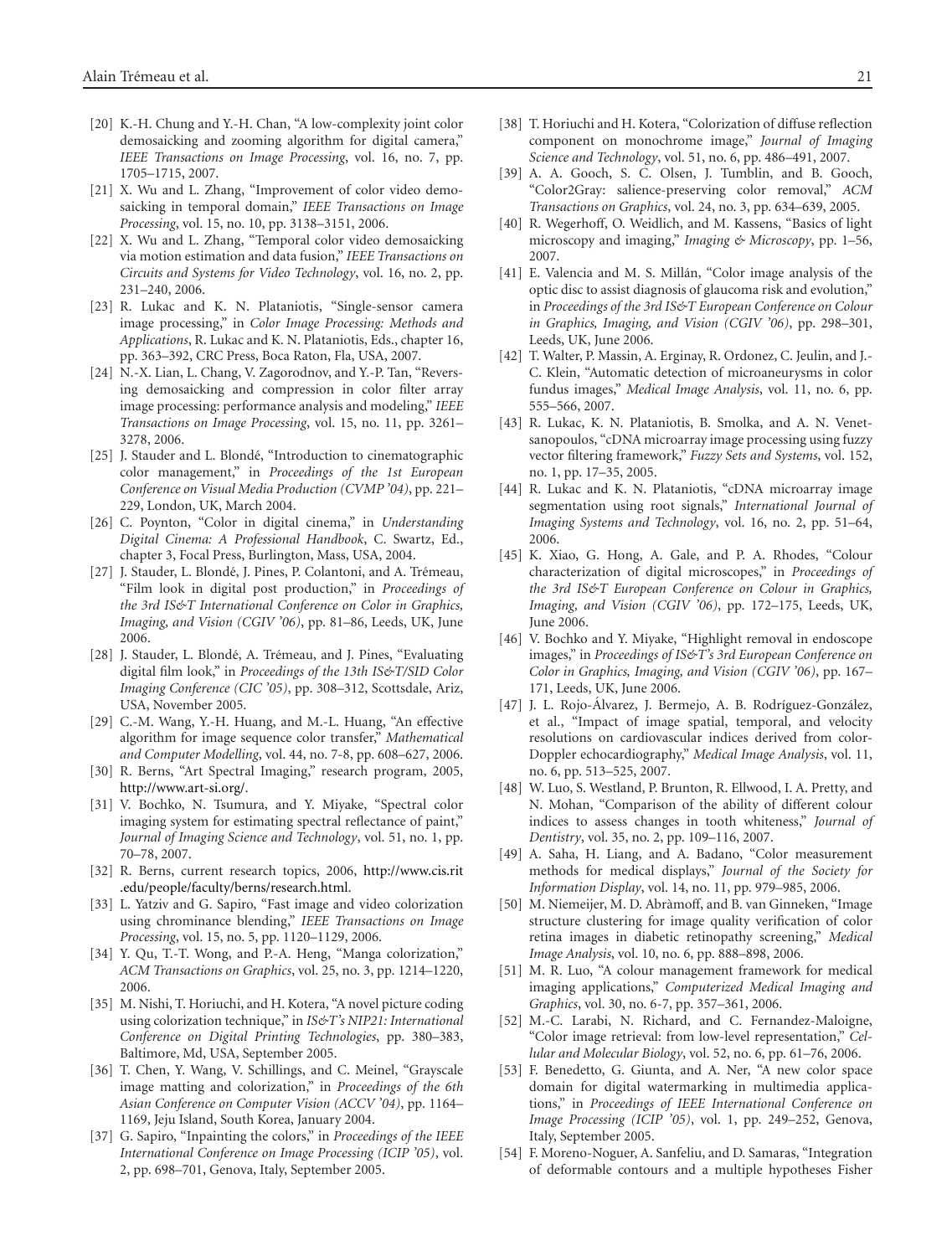color model for robust tracking in varying illuminant environments," *Image and Vision Computing*, vol. 25, no. 3, pp. 285–296, 2007.

- <span id="page-21-0"></span>[55] H. Stokman and T. Gevers, "Selection and fusion of color models for image feature detection," *IEEE Transactions on Pattern Analysis and Machine Intelligence*, vol. 29, no. 3, pp. 371–381, 2007.
- <span id="page-21-1"></span>[56] H. Stern and B. Efros, "Adaptive color space switching for tracking under varying illumination," *Image and Vision Computing*, vol. 23, no. 3, pp. 353–364, 2005.
- <span id="page-21-2"></span>[57] P. Denis, P. Carre, and C. Fernandez-Maloigne, "Spatial and spectral quaternionic approaches for colour images," *Computer Vision and Image Understanding*, vol. 107, no. 1-2, pp. 74–87, 2007.
- <span id="page-21-3"></span>[58] L. Shi and B. Funt, "Quaternion color texture segmentation," *Computer Vision and Image Understanding*, vol. 107, no. 1-2, pp. 88–96, 2007.
- <span id="page-21-4"></span>[59] J. Angulo and J. Serra, "Modelling and segmentation of colour images in polar representations," *Image and Vision Computing*, vol. 25, no. 4, pp. 475–495, 2007.
- <span id="page-21-5"></span>[60] International Commission on Illumination, "A colour appearance model for colour management systems: CIECAM02," CIE Tech. Rep. 159, 2004.
- <span id="page-21-6"></span>[61] Y. Kwak, L. W. MacDonald, and M. R. Luo, "Prediction of lightness in mesopic vision," in *Proceedings of the 11th IS&T/SID Color Imaging Conference (CIC '03)*, pp. 301–307, Scottsdale, Ariz, USA, November 2003.
- <span id="page-21-7"></span>[62] N. Moroney, M. D. Fairchild, R. W. G. Hunt, C. Li, M. R. Luo, and T. Newman, "The CIECAM02 color appearance model," in *Proceedings of the 10th IS&T/SID Color Imaging Conference*, pp. 23–27, Scottsdale, Ariz, USA, November 2002.
- <span id="page-21-8"></span>[63] Y. Kwak, L. W. MacDonald, and M. R. Luo, "Mesopic colour appearance," in *Human Vision and Electronic Imaging VIII*, Proceedings of SPIE, pp. 161–169, Santa Clara, Calif, USA, January 2003.
- <span id="page-21-9"></span>[64] M. D. Fairchild and G. M. Johnson, "iCAM framework for image appearance, differences, and quality," *Journal of Electronic Imaging*, vol. 13, no. 1, pp. 126–138, 2004.
- [65] C. Fernandez-Maloigne, M.-C. Larabi, B. Bringier, and N. Richard, "Spatio temporal characteristics of the human color perception for digital quality assessment," in *Proceedings of the International Symposium on Signals, Circuits and Systems (ISSCS '05)*, vol. 1, pp. 203–206, Iasi, Romania, July 2005.
- [66] B. Bringier, N. Richard, M. C. Larabi, and C. Fernandez-Maloigne, "No-reference perceptual quality assessment of colour image," in *Proceedings of the European Signal Processing Conference (EUSIPCO '06)*, Florence, Italy, September 2006.
- <span id="page-21-10"></span>[67] A. J. Zele, V. C. Smith, and J. Pokorny, "Spatial and temporal chromatic contrast: effects on chromatic discrimination for stimuli varying in L- and M-cone excitation," *Visual Neuroscience*, vol. 23, no. 3-4, pp. 495–501, 2006.
- <span id="page-21-11"></span>[68] E. Dinet and A. Bartholin, "A spatio-colorimetric model of visual attention," in *Proceedings of the CIE Expert Symposium on Visual Appearance*, pp. 97–107, Paris, France, October 2006.
- [69] M. C. Larabi, O. Tulet, and C. Fernandez-Maloigne, "Study of the influence of background on color appearance of spatially modulated patterns," in *Proceedings of the CIE Expert Symposium on Visual Appearance*, pp. 174–180, Paris, France, October 2006.
- [70] A. Trémeau and R. Nicolas, "Evaluation of color appearance for complex images," in *Proceedings of the CIE Expert*

*Symposium on Visual Appearance*, pp. 204–211, Paris, France, October 2006.

- <span id="page-21-12"></span>[71] R. H. Wardman and R. C. Wu, "Adaptation of the CIECAM02 colour appearance model to predict the simultaneous contrast effect," in *Proceedings of the CIE Expert Symposium on Visual Appearance*, pp. 235–241, Paris, France, October 2006.
- <span id="page-21-13"></span>[72] M. D. Fairchild, "Modeling colour appearance, spatial vision, and image quality," in *Color Image Science: Exploiting Digital Media*, pp. 357–370, John Wiley & Sons, New York, NY, USA, 2002.
- <span id="page-21-14"></span>[73] M. Melgosa, R. Huertas, and R. S. Berns, "Relative significance of the terms in the CIEDE2000 and CIE94 colordifference formulas," *Journal of the Optical Society of America A*, vol. 21, no. 12, pp. 2269–2275, 2004.
- <span id="page-21-15"></span>[74] G. Sharma, W. Wu, and E. N. Dalal, "The CIEDE2000 colordifference formula: implementation notes, supplementary test data, and mathematical observations," *Color Research & Application*, vol. 30, no. 1, pp. 21–30, 2005.
- <span id="page-21-16"></span>[75] M. Melgosa, "Request for existing experimental datasets on color differences," *Color Research & Application*, vol. 32, no. 2, p. 159, 2007.
- <span id="page-21-17"></span>[76] K. B. Kim and A. S. Pandya, "Color image vector quantization using an enhanced self-organizing neural network," in *Proceedings of the 1st International Symposium on Computational and Information Science (CIS '05)*, vol. 3314 of *Lecture Notes in Computer Science*, pp. 1121–1126, Shanghai, China, December 2005.
- <span id="page-21-18"></span>[77] S.-C. Chao, H.-M. Huang, and C.-Y. Chen, "Digital watermarking of color image," in *Color Imaging XI: Processing, Hardcopy, and Applications*, vol. 6058 of *Proceedings of SPIE*, pp. 1–12, San Jose, Calif, USA, January 2006.
- <span id="page-21-19"></span>[78] S. C. Pei and J. H. Chen, "Color image watermarking by Fibonacci lattice index modulation," in *Proceedings of the 3rd European Conference on Color in Graphics, Imaging, and Vision (CGIV '06)*, pp. 211–215, Leeds, UK, April 2006.
- <span id="page-21-20"></span>[79] G. Chareyron, D. Coltuc, and A. Trémeau, "Watermaking and authentication of color images based on segmentation of the xyZ color space," *Journal of Imaging Science and Technology*, vol. 50, no. 5, pp. 411–423, 2006.
- <span id="page-21-21"></span>[80] K. N. Plataniotis and A. N. Venetsanopoulos, *Color Image Processing and Applications*, Springer, New York, NY, USA, 2000.
- <span id="page-21-22"></span>[81] K. N. Plataniotis, D. Androutsos, and A. N. Venetsanopoulos, "Adaptive fuzzy systems for multichannel signal processing," *Proceedings of the IEEE*, vol. 87, no. 9, pp. 1601–1622, 1999.
- <span id="page-21-23"></span>[82] R. Lukac, B. Smolka, K. Martin, K. N. Plataniotis, and A. N. Venetsanopoulos, "Vector filtering for color imaging," *IEEE Signal Processing Magazine*, vol. 22, no. 1, pp. 74–86, 2005.
- [83] R. Lukac and K. N. Plataniotis, "A taxonomy of color image filtering and enhancement solutions," *Advances in Imaging and Electron Physics*, vol. 140, pp. 187–264, 2006.
- [84] R. Lukac, B. Smolka, K. N. Plataniotis, and A. N. Venetsanopoulos, "Vector sigma filters for noise detection and removal in color images," *Journal of Visual Communication and Image Representation*, vol. 17, no. 1, pp. 1–26, 2006.
- [85] S. Schulte, V. de Witte, M. Nachtegael, D. van der Weken, and E. E. Kerre, "Histogram-based fuzzy colour filter for image restoration," *Image and Vision Computing*, vol. 25, no. 9, pp. 1377–1390, 2007.
- <span id="page-21-24"></span>[86] B. Smolka and A. N. Venetsapoulos, "Noise reduction and edge detection in color images," in *Color Image Processing: Methods and Applications*, chapter 4, pp. 75–102, CRC press, Boca Raton, Fla, USA, 2007.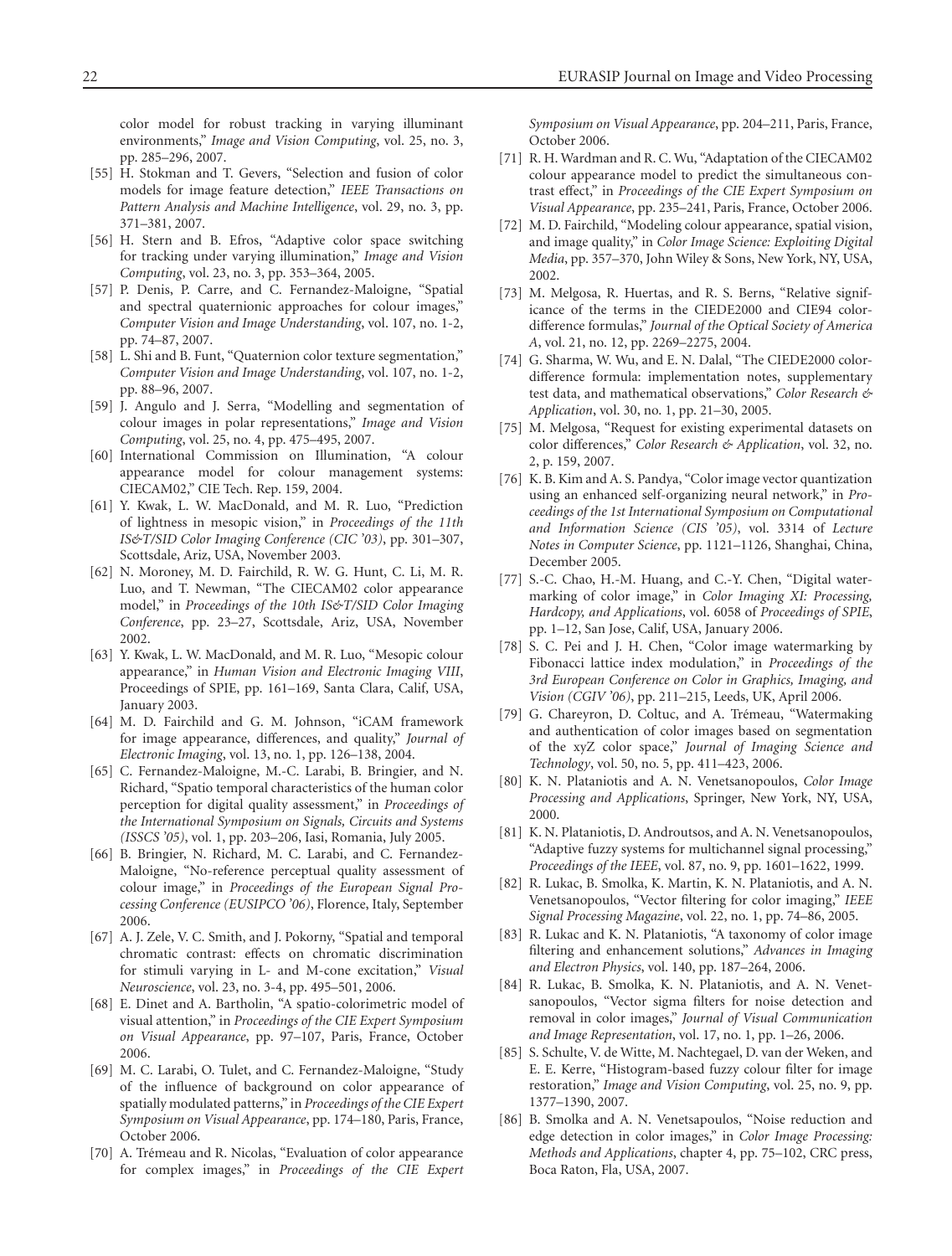- <span id="page-22-6"></span>[87] Z. Ma, H. R. Wu, and D. Feng, "Fuzzy vector partition filtering technique for color image restoration," *Computer Vision and Image Understanding*, vol. 107, no. 1-2, pp. 26–37, 2007.
- <span id="page-22-2"></span>[88] L. Jin and D. Li, "A switching vector median filter based on the CIELAB color space for color image restoration," *Signal Processing*, vol. 87, no. 6, pp. 1345–1354, 2007.
- <span id="page-22-1"></span>[89] S. Schulte, V. de Witte, and E. E. Kerre, "A fuzzy noise reduction method fort color images," *IEEE Transactions on Image Processing*, vol. 16, no. 5, pp. 1425–1436, 2007.
- <span id="page-22-0"></span>[90] S. Morillas, V. Gregori, G. Peris-Fajarnès, and A. Sapena, "Local self-adaptive fuzzy filter for impulsive noise removal in color images," *Signal Processing*, vol. 88, no. 2, pp. 390–398, 2008.
- <span id="page-22-3"></span>[91] S. Morillas, V. Gregori, G. Peris-Fajarnès, and P. Latorre, "A fast impulsive noise color image filtering using fuzzy metrics," *Real-Time Imaging*, vol. 11, no. 5-6, pp. 417–428, 2005.
- <span id="page-22-4"></span>[92] C. Kim, "Intelligent video display can improve visual detail and quality on mobile devices," SPIE Digital Library, October 2006, [http://newsroom.spie.org/x4928.xml.](http://newsroom.spie.org/x4928.xml)
- <span id="page-22-5"></span>[93] J. Angulo, "Morphological colour operators in totally ordered lattices based on distances: application to image filtering, enhancement and analysis," *Computer Vision and Image Understanding*, vol. 107, no. 1-2, pp. 56–73, 2007.
- <span id="page-22-7"></span>[94] H. Paulus, "Color image processing: methods and applications," in *Color Image Segmentation Selected Techniques*, chapter 5, pp. 103–128, CRC Press, Boca Raton, Fla, USA, 2007.
- <span id="page-22-8"></span>[95] L. Pi, C. Shen, F. Li, and J. Fan, "A variational formulation for segmenting desired objects in color images," *Image and Vision Computing*, vol. 25, no. 9, pp. 1414–1421, 2007.
- <span id="page-22-9"></span>[96] E. Navon, O. Miller, and A. Averbuch, "Color image segmentation based on adaptive local thresholds," *Image and Vision Computing*, vol. 23, no. 1, pp. 69–85, 2005.
- <span id="page-22-10"></span>[97] Y.-W. Tai, J. Jia, and C.-K. Tang, "Soft color segmentation and its applications," *IEEE Transactions on Pattern Analysis and Machine Intelligence*, vol. 29, no. 9, pp. 1520–1537, 2007.
- <span id="page-22-11"></span>[98] J. van de Weijer, T. Gevers, and J.-M. Geusebroek, "Edge and corner detection by photometric quasi-invariants," *IEEE Transactions on Pattern Analysis and Machine Intelligence*, vol. 27, no. 4, pp. 625–630, 2005.
- <span id="page-22-12"></span>[99] B. Li, X. Xue, and J. Fan, "A robust incremental learning framework for accurate skin region segmentation in color images," *Pattern Recognition*, vol. 40, no. 12, pp. 3621–3632, 2007.
- <span id="page-22-13"></span>[100] T. Gevers, J. van de Weijer, and H. Stokman, "Color feature detection: an overview," in *Color Image Processing: Methods and Applications*, chapter 9, pp. 203–226, CRC Press, Boca Raton, Fla, USA, 2007.
- <span id="page-22-14"></span>[101] A. Koschan and M. Abidi, "Detection and classification of edges in color images," *IEEE Signal Processing Magazine*, vol. 22, no. 1, pp. 64–73, 2005.
- <span id="page-22-15"></span>[102] E. Salvador, A. Cavallaro, and T. Ebrahimi, "Cast shadow segmentation using invariant color features," *Computer Vision and Image Understanding*, vol. 95, no. 2, pp. 238–259, 2004.
- <span id="page-22-16"></span>[103] J. Chen, T. N. Pappas, A. Mojsilović, and B. E. Rogowitz, "Adaptive perceptual color-texture image segmentation," *IEEE Transactions on Image Processing*, vol. 14, no. 10, pp. 1524–1536, 2005.
- <span id="page-22-17"></span>[104] G. Dong and M. Xie, "Color clustering and learning for image segmentation based on neural networks," *IEEE Transactions on Neural Networks*, vol. 16, no. 4, pp. 925–936, 2005.
- <span id="page-22-18"></span>[105] F. Porikli and W. Yao, "Constrained video object segmentation by color masks and MPEG-7 descriptors," in *Proceedings of IEEE International Conference on Multimedia and Expo (ICME '02)*, vol. 1, pp. 441–444, Lausanne, Switzerland, August 2002.
- <span id="page-22-19"></span>[106] J.-S. Lee, Y.-M. Kuo, P.-C. Chung, and E.-L. Chen, "Naked image detection based on adaptive and extensible skin color model," *Pattern Recognition*, vol. 40, no. 8, pp. 2261–2270, 2007.
- [107] Z. Jin, Z. Lou, J. Yang, and Q. Sun, "Face detection using template matching and skin-color information," *Neurocomputing*, vol. 70, no. 4–6, pp. 794–800, 2007.
- <span id="page-22-21"></span>[108] P. Kakumanu, S. Makrogiannis, and N. Bourbakis, "A survey of skin-color modeling and detection methods," *Pattern Recognition*, vol. 40, no. 3, pp. 1106–1122, 2007.
- <span id="page-22-20"></span>[109] J. Yang, X. Ling, Y. Zhu, and Z. Zheng, "A face detection and recognition system in color image series," *Mathematics and Computers in Simulation*, vol. 77, no. 5-6, pp. 531–539, 2008.
- <span id="page-22-22"></span>[110] Z. Chen and K. N. Ngan, "Towards rate-distortion tradeoff in real-time color video coding," *IEEE Transactions on Circuits and Systems for Video Technology*, vol. 17, no. 2, pp. 158–167, 2007.
- <span id="page-22-23"></span>[111] N. Nagaraj, W. A. Pearlman, and A. Islam, "Block based embedded color image and video coding," in *Visual Communications and Image Processing*, vol. 5308 of *Proceedings of SPIE*, pp. 264–275, San Jose, Calif, USA, January 2004.
- <span id="page-22-24"></span>[112] E. Gershikov and M. Porat, "On color transforms and bit allocation for optimal subband image compression," *Signal Processing: Image Communication*, vol. 22, no. 1, pp. 1–18, 2007.
- <span id="page-22-25"></span>[113] C.-Y. Lin and C.-H. Chen, "An invisible hybrid color image system using spread vector quantization neural networks with penalized FCM," *Pattern Recognition*, vol. 40, no. 6, pp. 1685–1694, 2007.
- <span id="page-22-26"></span>[114] B. C. Dhara and B. Chanda, "Color image compression based on block truncation coding using pattern fitting principle," *Pattern Recognition*, vol. 40, no. 9, pp. 2408–2417, 2007.
- <span id="page-22-27"></span>[115] Y. Roterman and M. Porat, "Color image coding using regional correlation of primary colors," *Image and Vision Computing*, vol. 25, no. 5, pp. 637–651, 2007.
- <span id="page-22-28"></span>[116] E. P. Ong, X. Yang, W. Lin, et al., "Perceptual quality and objective quality measurements of compressed videos," *Journal of Visual Communication and Image Representation*, vol. 17, no. 4, pp. 717–737, 2006.
- <span id="page-22-29"></span>[117] S. Süsstrunk and S. Winkler, "Color image quality on the internet," in *Internet Imaging V*, vol. 5304 of *Proceedings of SPIE*, pp. 118–131, San Jose, Calif, USA, January 2004.
- <span id="page-22-30"></span>[118] C.-C. Chang, C.-Y. Lin, and Y.-H. Fan, "Lossless data hiding for color images based on block truncation coding," *Pattern Recognition*, vol. 41, no. 7, pp. 2347–2357, 2008.
- <span id="page-22-31"></span>[119] M. Xenos, K. Hantzara, E. Mitsou, and I. Kostopoulos, "A model for the assessment of watermark quality with regard to fidelity," *Journal of Visual Communication and Image Representation*, vol. 16, no. 6, pp. 621–642, 2005.
- <span id="page-22-32"></span>[120] W.-H. Cheng, C.-W. Wang, and J.-L. Wu, "Video adaptation for small display based on content recomposition," *IEEE Transactions on Circuits and Systems for Video Technology*, vol. 17, no. 1, pp. 43–58, 2007.
- <span id="page-22-33"></span>[121] S.-C. Pei and J.-J. Ding, "Reversible integer color transform," *IEEE Transactions on Image Processing*, vol. 16, no. 6, pp. 1686–1691, 2007.
- <span id="page-22-34"></span>[122] S. Wilkinson, "Hide and seek: robust digital watermarking," Tech. Rep., School of Computing, University of Leeds, Leeds, UK, 2005.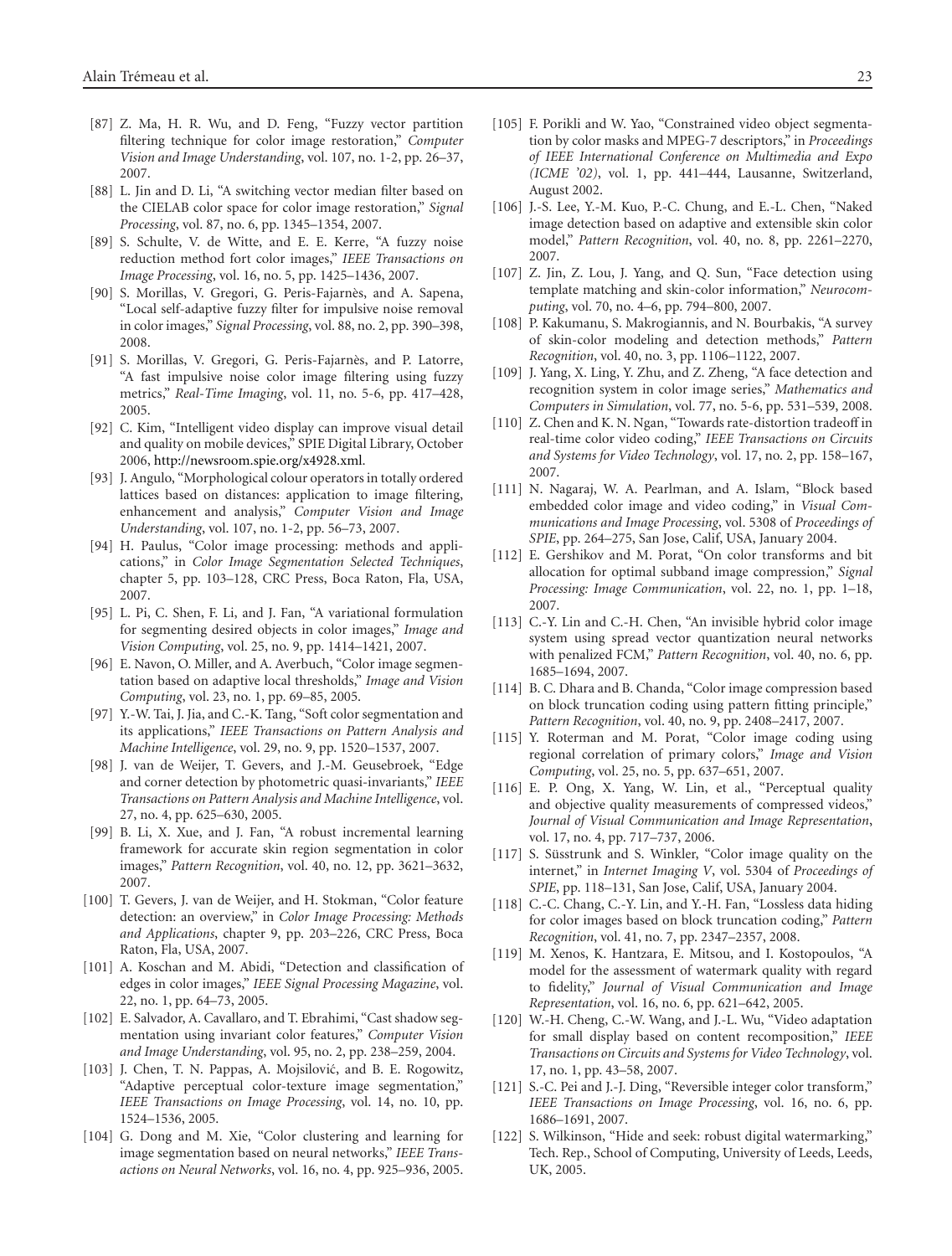- <span id="page-23-0"></span>[123] S. P. Mohanty, P. Guturu, E. Kougianos, and N. Pati, "A novel invisible color image watermarking scheme using image adaptive watermark creation and robust insertionextraction," in *Proceedings of the 8th IEEE International Symposium on Multimedia (ISM '06)*, pp. 153–160, San Diego, Calif, USA, December 2006.
- <span id="page-23-1"></span>[124] S. Winkler, "Perceptual video quality metrics—a review," in *Digital Video Image Quality and Perceptual Coding*, H. R. Wu and K. R. Rao, Eds., CRC Press, Boca Raton, Fla, USA, 2005.
- <span id="page-23-2"></span>[125] C. Bonifazzi, P. Carcagnì, A. Della Patria, et al., "A scanning device for multispectral imaging of paintings," in *Spectral Imaging: Eighth International Symposium on Multispectral Color Science*, vol. 6062 of *Proceedings of SPIE*, pp. 1–10, San Jose, Calif, USA, January 2006.
- <span id="page-23-3"></span>[126] M. de Lasarte, M. Vilaseca, J. Pujol, and M. Arjona, "Color measurements with colorimetric and multispectral imaging systems," in *Spectral Imaging: Eighth International Symposium on Multispectral Color Science*, vol. 6062 of *Proceedings of SPIE*, San Jose, Calif, USA, January 2006.
- <span id="page-23-4"></span>[127] J.-F. Aujol and S. H. Kang, "Color image decomposition and restoration," *Journal of Visual Communication and Image Representation*, vol. 17, no. 4, pp. 916–928, 2006.
- <span id="page-23-5"></span>[128] S. Berretti and A. Del Bimbo, "Color spatial arrangement for image retrieval by visual similarity," in *Color Image Processing: Methods and Applications*, chapter 10, pp. 227– 258, CRC Press, Boca Raton, Fla, USA, 2007.
- <span id="page-23-6"></span>[129] R. Schettini, G. Ciocca, and S. Zuffi, "A survey of methods for colour image indexing and retrieval in image databases," in *Color Image Science: Exploiting Digital Media*, John Wiley & Sons, New York, NY, USA, 2001.
- <span id="page-23-7"></span>[130] A. Gepperth, B. Mersch, J. Fritsch, and C. Goerick, "Color object recognition in real word scenes," in *Proceedings of the 17th International Conference on Artificial Neural Networks (ICANN '07)*, vol. 4669 of *Lectures Notes in Computer Science*, pp. 583–592, Porto, Portugal, September 2007.
- [131] S. K. Vuppala, S. M. Grigorescu, D. Ristic, and A. Graser, "Robust color object recognition for a service robotic task in the system FRIEND II," in *Proceedings of the 10th IEEE International Conference on Rehabilitation Robotics (ICORR '07)*, pp. 704–713, Noordwijk, The Netherlands, June 2007.
- <span id="page-23-8"></span>[132] K. Boehnke, M. Otesteanu, P. Roebrock, W. Winkler, and W. Neddermeyer, "Neural network based object recognition using color block matching," in *Proceedings of the 4th International Conference on Signal Processing, Pattern Recognition and Applications (SPPRA '07)*, vol. 554, pp. 122– 125, Innsbruck, Austria, February 2007.
- <span id="page-23-9"></span>[133] C. Stauffer and M. Antone, "Translation templates for object matching across predictable pose variation," in *Proceedings of the 17th British Machine Vision Conference (BMVC '06)*, vol. 3, pp. 219–228, Edinburgh, UK, September 2006.
- <span id="page-23-10"></span>[134] T. Hurtut, Y. Gousseau, and F. Schmitt, "Adaptive image retrieval based on the spatial organization of colors," *Computer Vision and Image Understanding*. In press.
- <span id="page-23-11"></span>[135] H. Ling and K. Okada, "An efficient earth mover's distance algorithm for robust histogram comparison," *IEEE Transactions on Pattern Analysis and Machine Intelligence*, vol. 29, no. 5, pp. 840–853, 2007.
- <span id="page-23-12"></span>[136] J. C. van Gemert, G. J. Burghouts, F. J. Seinstra, and J.-M. Geusebroek, "Color invariant object recognition using entropic graphs," *International Journal of Imaging Systems and Technology*, vol. 16, no. 5, pp. 146–153, 2006.
- <span id="page-23-13"></span>[137] J. M. Geusebroek, "Compact object descriptors from local colour invariant histograms," in *Proceedings of the British*

*Machine Vision Conference (BMVC '06)*, pp. 1029–1038, Edinburgh, UK, September 2006.

- <span id="page-23-14"></span>[138] A. E. Abdel-Hakim and A. A. Farag, "CSIFT: a SIFT descriptor with color invariant characteristics," in *Proceedings of the IEEE Computer Society Conference on Computer Vision and Pattern Recognition (CVPR '06)*, vol. 2, pp. 1978–1983, New York, NY, USA, June 2006.
- <span id="page-23-15"></span>[139] P. Schügerl, R. Sorschag, W. Bailer, and G. Thallinger, "Object re-detection using SIFT and MPEG-7 color descriptors," in *Proceedings of the International Workshop on Multimedia Content Analysis and Mining (MCAM '07)*, vol. 4577 of *Lecture Notes in Computer Science*, pp. 305–314, Weihai, China, June-July 2007.
- <span id="page-23-16"></span>[140] ISO/IEC, Final Committee Draft, "Multimedia content description interface—part 3: visual," Tech. Rep. 15938-3, Doc. N4062, MPEG Video Group, Singapore, 2001.
- <span id="page-23-17"></span>[141] R. Dorairaj and K. R. Namuduri, "Compact combination of MPEG-7 color and texture descriptors for image retrieval," in *Proceedings of the 38th Asilomar Conference on Signals, Systems and Computers*, vol. 1, pp. 387–391, Pacific Grove, Calif, USA, November 2004.
- <span id="page-23-18"></span>[142] G. Heidemann, "Combining spatial and colour information for content based image retrieval," *Computer Vision and Image Understanding*, vol. 94, no. 1–3, pp. 234–270, 2004.
- <span id="page-23-19"></span>[143] B. Prados-Suárez, J. Chamorro-Martínez, D. Sánchez, and J. Abad, "Region-based fit of color homogeneity measures for fuzzy image segmentation," *Fuzzy Sets and Systems*, vol. 158, no. 3, pp. 215–229, 2007.
- <span id="page-23-20"></span>[144] R. Ramanath, W. E. Snyder, Y. Yoo, and M. S. Drew, "Color image processing pipeline," *IEEE Signal Processing Magazine*, vol. 22, no. 1, pp. 34–43, 2005.
- <span id="page-23-21"></span>[145] L. Itti, "Visual salience," *Scolarpedia*, vol. 2, no. 9, pp. 3327– 3333, 2007.
- <span id="page-23-22"></span>[146] O. Le Meur, P. Le Callet, D. Barba, and D. Thoreau, "A coherent computational approach to model bottom-up visual attention," *IEEE Transactions on Pattern Analysis and Machine Intelligence*, vol. 28, no. 5, pp. 802–817, 2006.
- <span id="page-23-23"></span>[147] J. van de Weijer, T. Gevers, and A. D. Bagdanov, "Boosting color saliency in image feature detection," *IEEE Transactions on Pattern Analysis and Machine Intelligence*, vol. 28, no. 1, pp. 150–156, 2006.
- <span id="page-23-24"></span>[148] A. Correani, N. E. Scott-Samuel, and U. Leonards, "Luminosity—a perceptual "feature" of light-emitting objects?" *Vision Research*, vol. 46, no. 22, pp. 3915–3925, 2006.
- <span id="page-23-27"></span>[149] A. O. Holcombe and P. Cavanagh, "Independent, synchronous access to color and motion features," *Cognition*, vol. 107, no. 2, pp. 552–580, 2008.
- <span id="page-23-25"></span>[150] R. Kasten and D. Navon, "Is location cueing inherently superior to color cueing? Not if color is presented early enough," *Acta Psychologica*, vol. 127, no. 1, pp. 89–102, 2008.
- <span id="page-23-26"></span>[151] O. Marques, L. M. Mayron, G. B. Borba, and H. R. Gamba, "Using visual attention to extract regions of interest in the context of image retrieval," in *Proceedings of the 44th Annual Southeast Regional Conference (SE '06)*, pp. 638–643, Melbourne, Fla, USA, March 2006.
- [152] E. T. Pereira, H. M. Gomes, and V. F. C. Florentino, "Bottom-up visual attention guided by genetic algorithm optimization," in *Proceedings of the 8th IASTED International Conference on Signal and Image Processing (SIP '08)*, pp. 228– 233, Honolulu, Hawaii, USA, August 2006.
- [153] Y. Hu, D. Rajan, and L.-T. Chia, "Scale adaptive visual attention detection by subspace analysis," in *Proceedings of the 15th*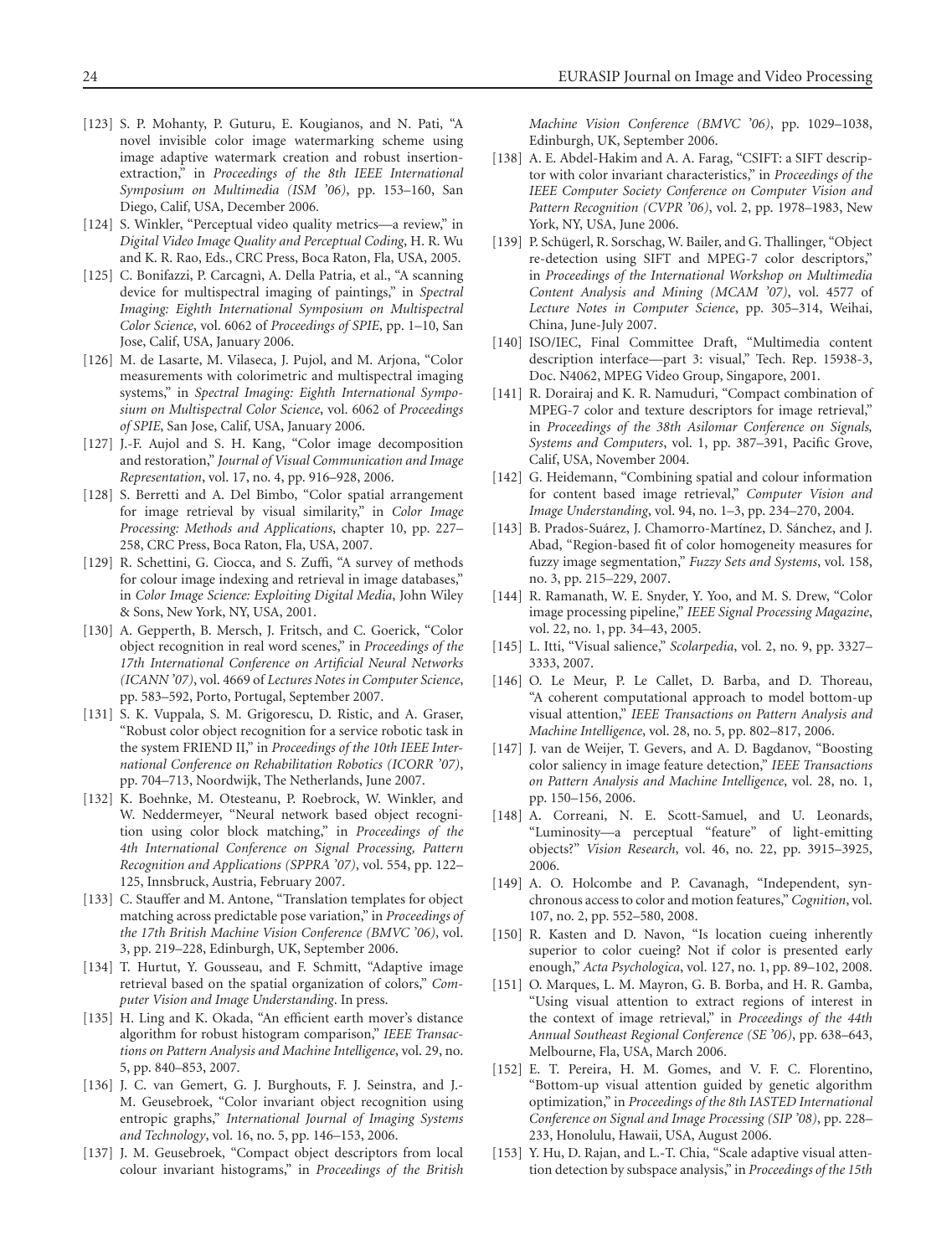*International Conference on Multimedia (MULTIMEDIA '07)*, pp. 525–528, Augsburg, Germany, September 2007.

- <span id="page-24-0"></span>[154] Y. Hu, D. Rajan, and L.-T. Chia, "Detection of visual attention regions in images using robust subspace analysis," *Journal of Visual Communication and Image Representation*, vol. 19, no. 3, pp. 199–216, 2008.
- <span id="page-24-1"></span>[155] G. Mostafoui, C. Achard, and M. Milgram, "Real time tracking of multiple persons on colour image sequences," in *Proceedings of the 7th International Conference on Advanced Concepts for Intelligent Vision Systems (ACIVS '05)*, vol. 3708 of *Lecture Notes in Computer Science*, pp. 44–51, Antwerp, Belgium, September 2005.
- <span id="page-24-2"></span>[156] L. Peihua, "A clustering-based color model and integral images for fast object tracking," *Signal Processing: Image Communication*, vol. 21, no. 8, pp. 676–687, 2006.
- <span id="page-24-3"></span>[157] R. V. Babu, P. Pérez, and P. Bouthemy, "Robust tracking with motion estimation and local kernel-based color modeling," *Image and Vision Computing*, vol. 25, no. 8, pp. 1205–1216, 2007.
- <span id="page-24-4"></span>[158] R. Venkatesh Babu, P. Pérez, and P. Bouthemy, "Robust tracking with motion estimation and local Kernel-based color modeling," *Image and Vision Computing*, vol. 25, no. 8, pp. 1205–1216, 2007.
- <span id="page-24-5"></span>[159] R. Muñoz-Salinas, E. Aguirre, and M. García-Silvente, "People detection and tracking using stereo vision and color," *Image and Vision Computing*, vol. 25, no. 6, pp. 995–1007, 2007.
- <span id="page-24-6"></span>[160] J. Czyz, B. Ristic, and B. Macq, "A particle filter for joint detection and tracking of color objects," *Image and Vision Computing*, vol. 25, no. 8, pp. 1271–1281, 2007.
- <span id="page-24-7"></span>[161] S. Gould, J. Arfvidsson, A. Kaehler, et al., "Peripheral-foveal vision for real-time object recognition and tracking in video," in *Proceedings of the 20th International Joint Conference on Artificial Intelligence (IJCAI '07)*, pp. 2115–2121, Hyderabad, India, January 2007.
- <span id="page-24-8"></span>[162] S. Tominaga and H. Haraguchi, "Estimation of fluorescent scene illuminant by a spectral camera system," in *Color Imaging X: Processing, Hardcopy, and Applications*, vol. 5667 of *Proceedings of SPIE*, pp. 128–135, San Jose, Calif, USA, January 2005.
- <span id="page-24-9"></span>[163] S. Tominaga, "Estimation of composite daylight-fluorescent light components based on multi-spectral scene images," in *Proceedings of the 14th IS&T/SID Color Imaging Conference (CIC '06)*, pp. 125–130, Scottsdale, Ariz, USA, November 2006.
- <span id="page-24-10"></span>[164] W. Zhou and C. Kambhamettu, "A unified framework for scene illuminant estimation," *Image and Vision Computing*, vol. 26, no. 3, pp. 415–429, 2008.
- <span id="page-24-11"></span>[165] S. Tominaga and N. Tanaka, "Feature article: omnidirectional scene illuminant estimation using a mirrored ball," *Journal of Imaging Science and Technology*, vol. 50, no. 3, pp. 217–227, 2006.
- <span id="page-24-12"></span>[166] M. Vrhel, E. Saber, and H. J. Trussell, "Color image generation and display technologies," *IEEE Signal Processing Magazine*, vol. 22, no. 1, pp. 23–33, 2005.
- <span id="page-24-14"></span>[167] S. D. Hordley, "Scene illuminant estimation: past, present, and future," *Color Research and Application*, vol. 31, no. 4, pp. 303–314, 2006.
- [168] S. Schultz, K. Doerschner, and L. T. Maloney, "Color constancy and hue scaling," *Journal of Vision*, vol. 6, no. 10, pp. 1102–1116, 2006.
- [169] R. Schettini and S. Zuffi, "A computational strategy exploiting genetic algorithms to recover color surface reflectance
- <span id="page-24-13"></span>[170] S. Zuffi, S. Santini, and R. Schettini, "From color sensor space to feasible reflectance spectra," *IEEE Transactions on Signal Processing*, vol. 56, no. 2, pp. 518–531, 2008.
- <span id="page-24-15"></span>[171] J. van de Weijer, T. Gevers, and A. Gijsenij, "Edge-based color constancy," *IEEE Transactions on Image Processing*, vol. 16, no. 9, pp. 2207–2214, 2007.
- <span id="page-24-16"></span>[172] A. Gijsenji and T. Gevers, "Color constancy using image regions," in *Proceedings of the IEEE International Conference on Image Processing (ICIP '07)*, vol. 3, pp. 501–504, San Antonio, Tex, USA, September-October 2007.
- <span id="page-24-17"></span>[173] J. van de Weijer, C. Schmid, and J. Verbeek, "Using highlevel visual information for color constancy," in *Proceedings of the 11th IEEE International Conference onComputer Vision (ICCV '07)*, pp. 1–8, Rio de Janeiro, Brazil, October 2007.
- <span id="page-24-18"></span>[174] H. Koumaras, A. Kourtis, and D. Martakos, "Evaluation of video quality based on objectively estimated metric," *Journal of Communications and Networks*, vol. 7, no. 3, pp. 235–242, 2005.
- [175] Z. Wang, G. Wu, H. Sheikh, E. Simoncelli, E.-H. Yang, and A. Bovik, "Quality aware images," *IEEE Transactions on Image Processing*, vol. 15, no. 6, pp. 1680–1689, 2006.
- [176] H. R. Sheikh and A. C. Bovik, "Image information and visual quality," *IEEE Transactions on Image Processing*, vol. 15, no. 2, pp. 430–444, 2006.
- <span id="page-24-19"></span>[177] H. R. Sheikh, M. F. Sabir, and A. C. Bovik, "A statistical evaluation of recent full reference image quality assessment algorithms," *IEEE Transactions on Image Processing*, vol. 15, no. 11, pp. 3440–3451, 2006.
- <span id="page-24-20"></span>[178] A. Shnayderman and A. M. Eskicioglu, "Assessment of full color image quality with singular value decomposition," in *Image Quality and System Performance II*, vol. 5668 of *Proceedings of SPIE*, pp. 70–81, San Jose, Calif, USA, January 2005.
- [179] S. Gabarda and G. Cristóbal, "Blind image quality assessment through anisotropy," *Journal of the Optical Society of America A*, vol. 24, no. 12, pp. B42–B51, 2007.
- <span id="page-24-21"></span>[180] T. Brandão and M. P. Queluz, "No-reference image quality assessment based on DCT domain statistics," *Signal Processing*, vol. 88, no. 4, pp. 822–833, 2008.
- <span id="page-24-22"></span>[181] C. Charrier, G. Lebrun, and O. Lezoray, "A color image quality assessment using a reduced-reference image machine learning expert," in *Image Quality and System Performance V*, vol. 6808 of *Proceedings of SPIE*, pp. 1–12, San Jose, Calif, USA, January 2008.
- <span id="page-24-23"></span>[182] J.-B. Thomas, C. Chareyron, and A. Trémeau, "Image watermarking based on a color quantization process," in *Multimedia Content Access: Algorithms and Systems*, vol. 6506 of *Proceedings of SPIE*, pp. 1–12, San Jose, Calif, USA, January 2007.
- <span id="page-24-24"></span>[183] M. Pinson and S. Wolf, "Comparing subjective video quality testing methodologies," in *Visual Communications and Image Processing*, vol. 5150 of *Proceedings of SPIE*, pp. 573–582, Lugano, Switzerland, July 2003.
- <span id="page-24-25"></span>[184] I. Amidror, "Scattered data interpolation methods for electronic imaging systems: a survey," *Journal of Electronic Imaging*, vol. 11, no. 2, pp. 157–176, 2002.
- <span id="page-24-26"></span>[185] C. Poynton, "FAQ about Color and Gamma," [http://www](http://www.faqs.org/faqs/graphics/colorspace-faq/) [.faqs.org/faqs/graphics/colorspace-faq/.](http://www.faqs.org/faqs/graphics/colorspace-faq/)
- <span id="page-24-27"></span>[186] International Color Consortium, White paper 24, "ICC profiles, color appearance modelling and the Microsoft Windows<sup>TM</sup> Color System," [http://www.color.org/ICC](http://www.color.org/ICC_white_paper_24_ICCandWCS.pdf)\_ white paper 24 [ICCandWCS.pdf.](http://www.color.org/ICC_white_paper_24_ICCandWCS.pdf)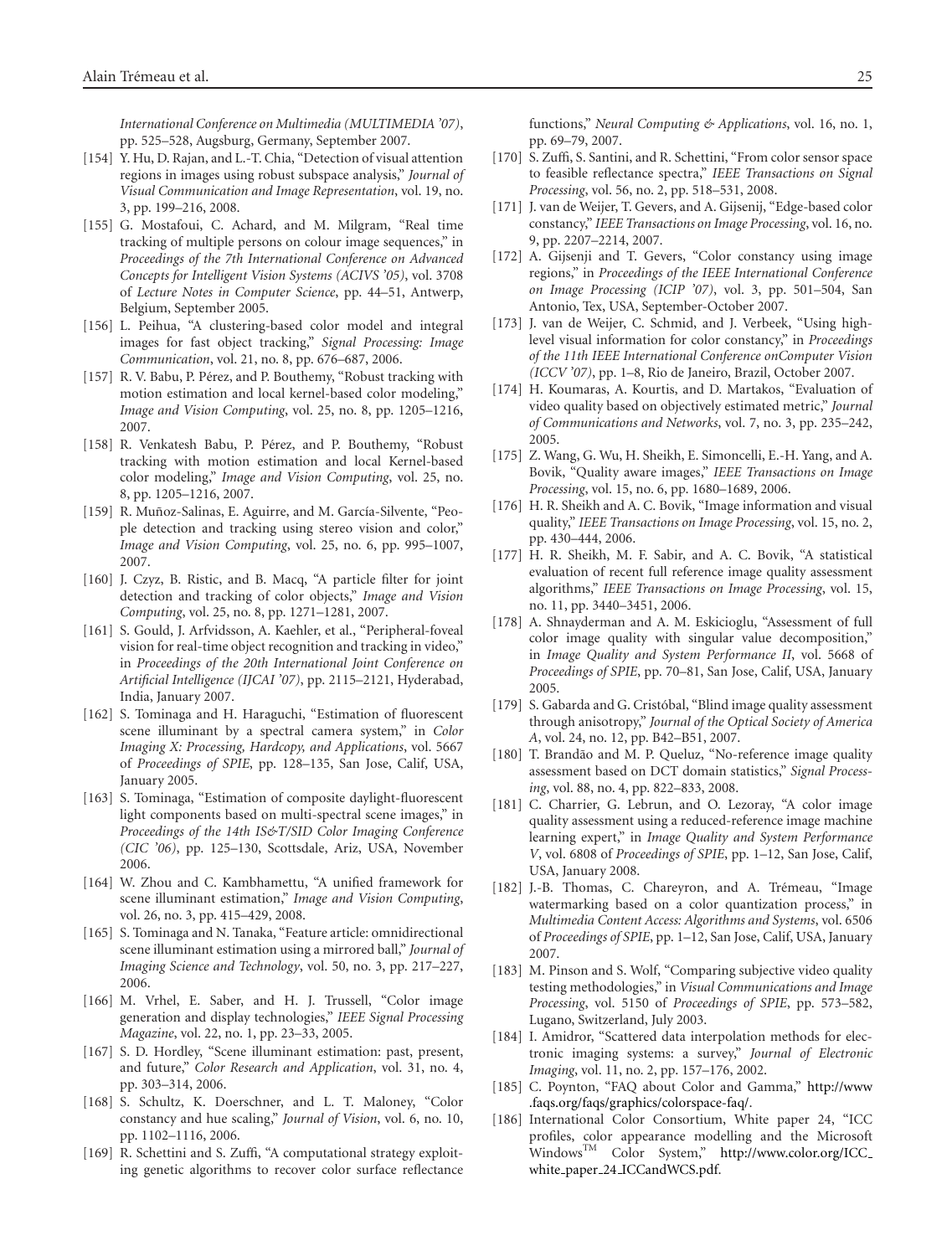- <span id="page-25-0"></span>[187] C. Poynton, "Wide-gamut displays," *Information Display*, vol. 23, no. 7, pp. 10–15, 2007.
- <span id="page-25-1"></span>[188] D. Eliav and M. Ben-Chorin, "Color displays: the spectral point of view," *Information Display*, vol. 23, no. 7, pp. 28–32, 2007.
- <span id="page-25-2"></span>[189] M. H. Brill and J. Larimer, "Metamerism and multi-primary displays," *Information Display*, vol. 23, no. 7, pp. 16–21, 2007.
- <span id="page-25-3"></span>[190] D. Eliav, E. H. A. Langendijk, S. Swinkels, and I. Baruchi, "Suppression of color breakup in color-sequential multiprimary projection displays," *SID International Symposium Digest of Technical Papers*, vol. 36, no. 1, pp. 1510–1513, 2005.
- [191] M. H. Brill and J. Larimer, "Avoiding on-screen metamerism in *N*-primary displays," *Journal of the Society for Information Display*, vol. 13, no. 6, pp. 509–516, 2005.
- <span id="page-25-4"></span>[192] Y. Yohso and K. Ukai, "How color break-up occurs in the human-visual system: the mechanism of the color break-up phenomenon," *Journal of the Society for Information Display*, vol. 14, no. 12, pp. 1127–1133, 2006.
- <span id="page-25-5"></span>[193] L. D. Silverstein, "STColor: hybrid spatial-temporal color synthesis for enhanced display image quality," *SID Symposium Digest of Technical Papers*, vol. 36, no. 1, pp. 1112–1115, 2005.
- <span id="page-25-6"></span>[194] L. D. Silverstein, "Color display technology: from pixels to perception," *The IS&T Reporter*, vol. 21, no. 1, pp. 1–9, 2006.
- <span id="page-25-7"></span>[195] P. de Greef, T. Lammers, and G. Nijholt, "LifePix image enhancement for mobile displays," *SID International Symposium Digest of Technical Papers*, vol. 36, no. 1, pp. 1488–1491, 2005.
- <span id="page-25-8"></span>[196] S. Kim, "PDE-based image restoration: a hybrid model and color image denoising," *IEEE Transactions on Image Processing*, vol. 15, no. 5, pp. 1163–1170, 2006.
- <span id="page-25-9"></span>[197] M. E. Becker, "Display-metrology for liquid-crystaltelevision-screens," *Displays*, vol. 26, no. 4-5, pp. 197–207, 2005.
- <span id="page-25-12"></span>[198] M. Emoto, K. Masaoka, M. Sugawara, and F. Okano, "Viewing angle effects from wide field video projection images on the human equilibrium," *Displays*, vol. 26, no. 1, pp. 9–14, 2005.
- <span id="page-25-10"></span>[199] M. Emoto, K. Masaoka, M. Sugawara, and Y. Nojiri, "The viewing angle dependency in the presence of wide field image viewing and its relationship to the evaluation indices," *Displays*, vol. 27, no. 2, pp. 80–89, 2006.
- <span id="page-25-11"></span>[200] R. L. Heckaman and M. D. Fairchild, "Beyond the locus of pure spectral color and the promise of HDR display technology," *Information Display*, vol. 23, no. 7, pp. 22–26, 2007.
- <span id="page-25-13"></span>[201] J. Xia, H. C. Yin, and I. Heynderickx, "Preferred balance between luminance and color gamut in mobile displays," *Journal of the Society for Information Display*, vol. 14, no. 10, pp. 873–881, 2006.
- <span id="page-25-14"></span>[202] Y. Mitsumori, M. Yamada, and K. Miyazaki, "A practical method for evaluating viewing angle characteristics based on CIECAM02," *SID International Symposium Digest of Technical Papers*, vol. 37, no. 1, pp. 1324–1327, 2006.
- <span id="page-25-15"></span>[203] C. T. Liu, A. Wang, H.-J. Hong, et al., "Color and image enhancement for large-size TFT-LCD TVs," *The Journal of the Society for Information Display*, vol. 36, no. 1, pp. 1730–1733, 2005.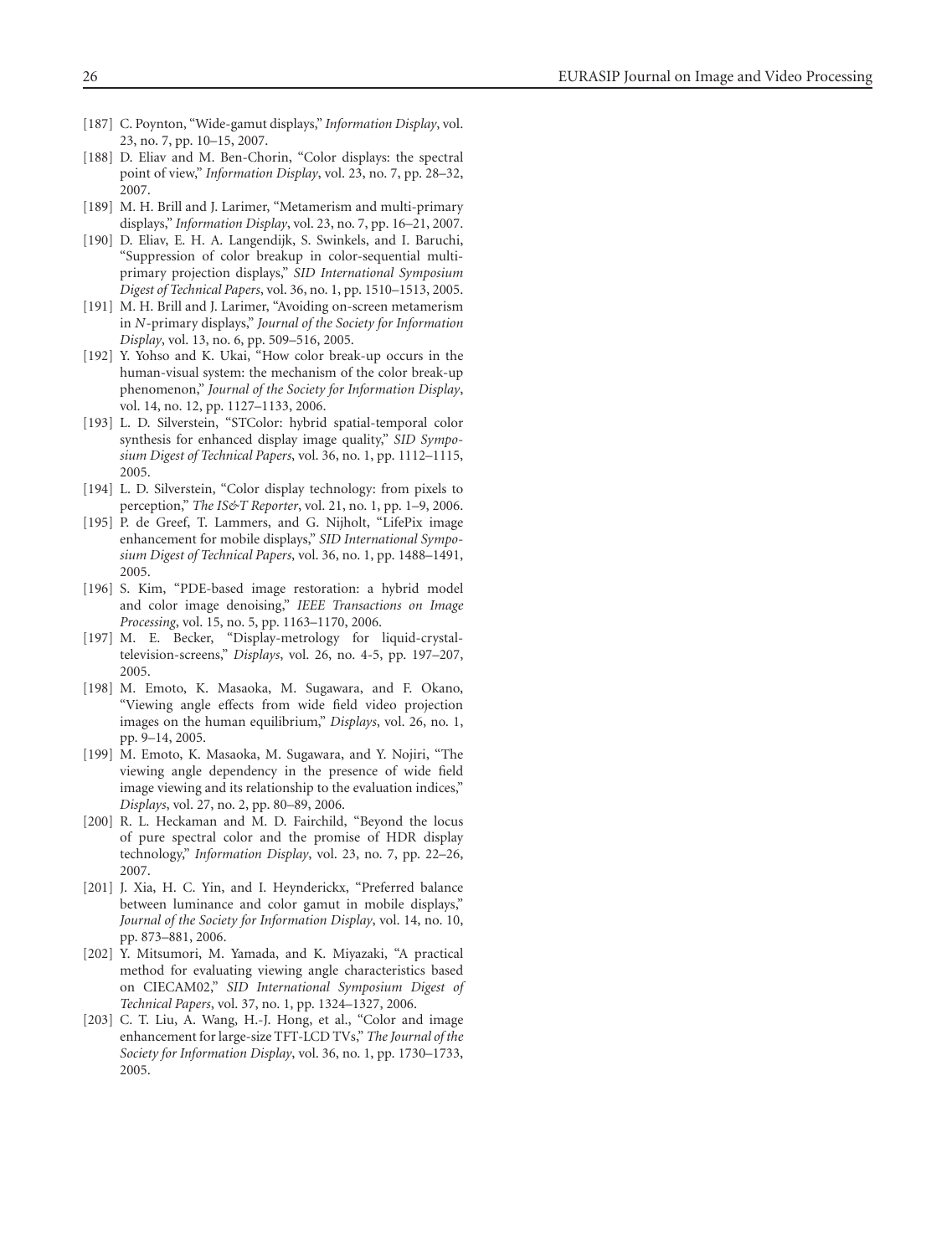# **Special Issue on Formal Techniques for Embedded Systems Design and Validation**

### **Call for Papers**

Computing platforms that are embedded within larger systems they control, called embedded systems, are inherently very complex as they are responsible for controlling and regulating multiple system functionalities. Often embedded systems are also safety-critical requiring high degree of reliability and fault tolerance. Examples include distributed microprocessors controlling the modern cars or aircrafts and airport baggage handling system that track and trace unsafe baggage. To address this growing need for safety and reliability, formal techniques are increasingly being adapted to suit embedded platforms. There has been widespread use of synchronous languages such as Esterel for the design of automotive and flight control software that requires stronger guarantees. Languages like Esterel not only provide nice features for high-level specification but also enable model checkingbased verification due to their formal semantics. Other semiformal notations are also being proposed as standards to specify industrial embedded systems using, for example, the newly developed IEC61499 standard for process control. This standard primarily focuses on component-oriented description of embedded control systems. The goal of this special issue is to bring together a set of high-quality research articles looking at different applications of formal or semiformal techniques in specification, verification, and synthesis of embedded systems.

Topics of interest are (but not limited to):

- Verification of system-level languages
- Verification of embedded processors
- Models of computation and verification
- Models of computation for heterogeneous embedded systems
- IP verification issues
- Open system verification techniques such as module checking and applications of module checking
- Formal techniques for protocol matching and interface process generation
- Applications of DES control theory in open system verification
- Adaptive techniques for open system verification
- Verification techniques for automatic debugging of embedded systems
- Formal approaches for secure embedded systems
- Hardware-software coverification of embedded systems
- Compositional approaches for SOC verification
- Verification of distributed embedded system

Before submission authors should carefully read over the journal's Author Guidelines, which are located at [http://www](http://www.hindawi.com/journals/es/guidelines.html) [.hindawi.com/journals/es/guidelines.html.](http://www.hindawi.com/journals/es/guidelines.html) Authors should follow the EURASIP Journal on Embedded Systems manuscript format described at the journal's site [http://www](http://www.hindawi.com/journals/es/) [.hindawi.com/journals/es/.](http://www.hindawi.com/journals/es/) Prospective authors should submit an electronic copy of their complete manuscript through the journal's Manuscript Tracking System at [http://mts](http://mts.hindawi.com/) [.hindawi.com/,](http://mts.hindawi.com/) according to the following timetable:

| Manuscript Due                            | August 1, 2008   |
|-------------------------------------------|------------------|
| First Round of Reviews   November 1, 2008 |                  |
| <b>Publication Date</b>                   | February 1, 2009 |

#### **Guest Editors**

**Partha S. Roop,** Department of Electrical & Computer Engineering, University of Auckland, Auckland 1142, New Zealand; [p.roop@auckland.ac.nz](mailto:p.roop@auckland.ac.nz)

**Samik Basu,** Department of Computer Science, Iowa State University, Ames, IA 50011, USA; sbasu@cs.iastate.edu

**Chong-Min Kyung,** Department of Electrical Engineering, Korea Advanced Institute of Science and Technology, Daejeon 305-701, South Korea; kyung@ee.kaist.ac.kr

**Gregor Goessler,** INRIA Grenoble-Rhône-Alpes, 38334 Saint Ismier Cedex, France; [gregor.goessler@inrialpes.fr](mailto:gregor.goessler@inrialpes.fr)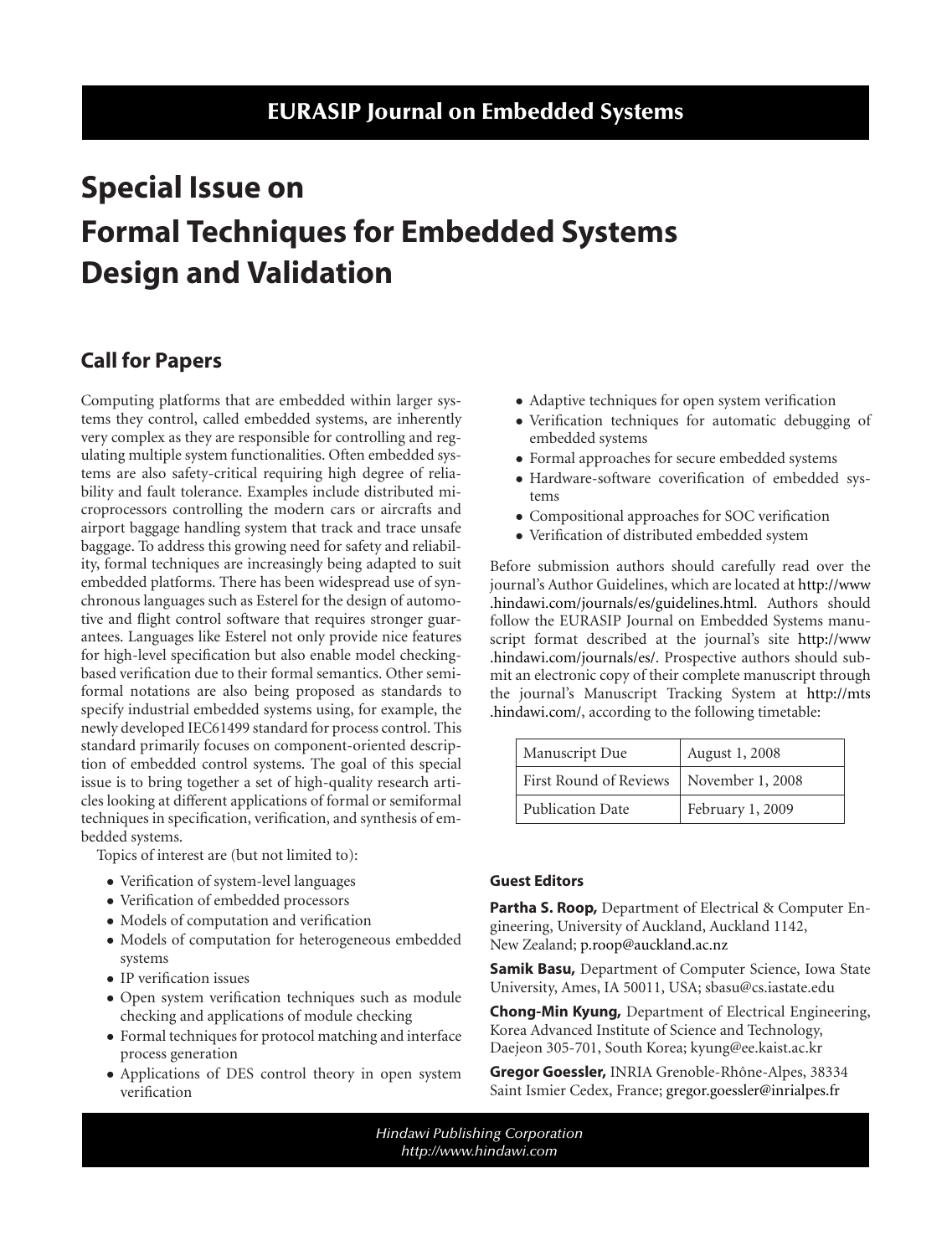# **Special Issue on Wireless Physical Layer Security**

### **Call for Papers**

Security is a critical issue in multiuser wireless networks in which secure transmissions are becoming increasingly difficult to obtain in highly mobile and distributed environments. In his seminal works of the late 1940s, Shannon formalized the concepts of capacity (as a transmission efficiency measure) and equivocation (as a measure of secrecy). Together with Wyner's fundamental formulation of the wiretap channel in the 1970s, this work laid the groundwork for the area of wireless physical area security. Interest in this area has exploded in recent years, motivated by the rise of wireless networking in general and by the increasing interest in large mobile networks with light infrastructure, which are extremely difficult to secure by traditional methods.

The objective of this special issue (whose preparation is carried out under the auspices of the EC Network of Excellence in Wireless Communications NEWCOM++) is to gather recent advances in the area of wireless physical layer security from the theoretical, such as the analysis of the secrecy capacity of various channel models, to more practical interests such as the development of codes and other communication schemes that can provide security in real networks. Suitable topics for this special issue dedicated to physical layer security include but are not limited to:

- Opportunistic secrecy
- The wiretap channel with feedback
- Authentication over the wiretap channel
- Information theoretic secrecy of fading channels
- Secrecy through public discussion
- Wireless key distribution
- Multiuser channels with secrecy constraints
- MIMO wiretap channels
- Relay-eavesdropper channel
- Scheduling for secure communications
- Secure communication with jamming
- Game theoretic approaches for secrecy
- Codes for secure transmission
- Secure compression
- Cognitive approaches for secrecy
- Physical Secrecy and Common Randomness
- Secrecy with channel uncertainty

Authors should follow the EURASIP Journal on Wireless Communications and Networking manuscript format described at the journal site [http://www.hindawi.com/journals/](http://www.hindawi.com/journals/wcn/) [wcn/.](http://www.hindawi.com/journals/wcn/) Prospective authors should submit an electronic copy of their complete manuscript through the journal Manuscript Tracking System at [http://mts.hindawi.com/,](http://mts.hindawi.com/) according to the following timetable.

| Manuscript Due                           | October 1, 2008 |
|------------------------------------------|-----------------|
| First Round of Reviews   January 1, 2009 |                 |
| <b>Publication Date</b>                  | April 1, 2009   |

#### **Guest Editors**

**Mérouane Debbah,** Alcatel-Lucent Chair on Flexible Radio, Supélec, 3 rue Joliot-Curie, 91192 Gif-sur-Yvette Cedex, France; [merouane.debbah@supelec.fr](mailto:merouane.debbah@supelec.fr)

**Hesham El-Gamal,** Department of Electrical & Computer Engineering, Ohio State University, 205 Dreese Labs, 2015 Neil Avenue Columbus, OH 43210, USA; helgamal@ece.osu.edu

**H. Vincent Poor,** Department of Electrical Engineering, Princeton University, Engineering Quadrangle, Olden Street, Princeton, NJ 08544, USA; poor@princeton.edu

**Shlomo Shamai,** Department of Electrical Engineering, Technion, Technion City, Haifa 32000, Israel; sshlomo@ee.technion.ac.il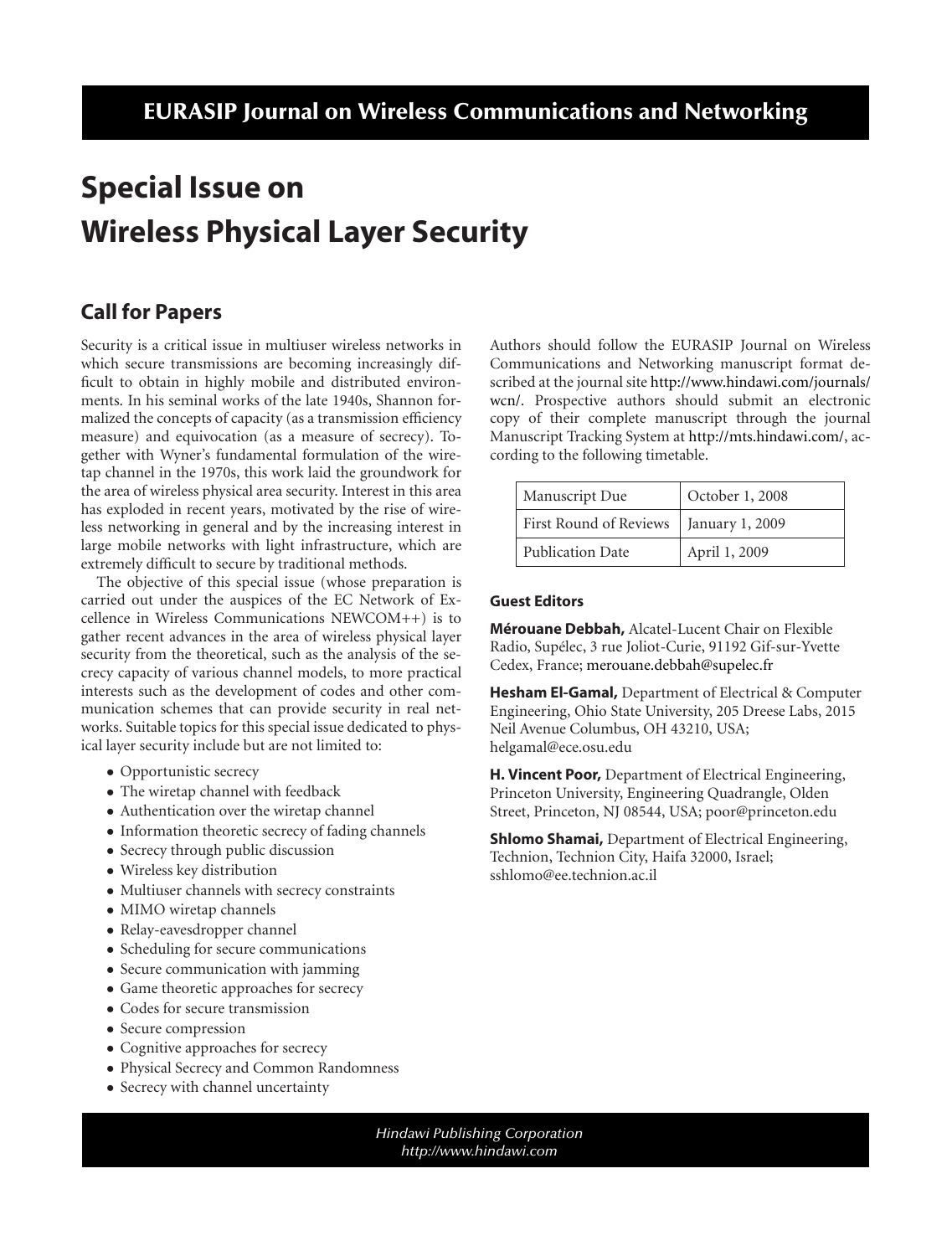## **Special Issue on Secure Steganography in Multimedia Content**

### **Call for Papers**

Steganography, the art and science of invisible communication, aims to transmit information that is embedded invisibly into carrier data. Different from cryptography it hides the very existence of the secret. Its main requirement is undetectability, that is, no method should be able to detect a hidden message in carrier data. This also differentiates steganography from watermarking where the secrecy of hidden data is not required. Watermarking serves in some way the carrier, while in steganography, the carrier serves as a decoy for the hidden message.

The theoretical foundations of steganography and detection theory have been advanced rapidly, resulting in improved steganographic algorithms as well as more accurate models of their capacity and weaknesses.

However, the field of steganography still faces many challenges. Recent research in steganography and steganalysis has far-reaching connections to machine learning, coding theory, and signal processing. There are powerful blind (or universal) detection methods, which are not fine-tuned to a particular embedding method, but detect steganographic changes using a classifier that is trained with features from known media. Coding theory facilitates increased embedding efficiency and adaptiveness to carrier data, both of which will increase the security of steganographic algorithms. Finally, both practical steganographic algorithms and steganalytic methods require signal processing of common media like images, audio, and video. The field of steganography still faces many challenges, for example,

- how could one make benchmarking steganography more independent from machine learning used in steganalysis?
- where could one embed the secret to make steganography more secure? (content adaptivity problem).
- what is the most secure steganography for a given carrier?

Material for experimental evaluation will be made available at [http://dud.inf.tu-dresden.de/](http://dud.inf.tu-dresden.de/~westfeld/rsp/rsp.html)∼westfeld/rsp/rsp.html.

The main goal of this special issue is to provide a stateof-the-art view on current research in the field of steganographic applications. Some of the related research topics for the submission include, but are not limited to:

• Performance, complexity, and security analysis of steganographic methods

- Practical secure steganographic methods for images, audio, video, and more exotic media and bounds on detection reliability
- Adaptive, content-aware embedding in various transform domains
- Large-scale experimental setups and carrier modeling
- Energy-efficient realization of embedding pertaining encoding and encryption
- Steganography in active warden scenario, robust steganography
- Interplay between capacity, embedding efficiency, coding, and detectability
- Steganalytic application in steganography benchmarking and digital forensics
- Attacks against steganalytic applications
- Information-theoretic aspects of steganographic security

Authors should follow the EURASIP Journal on Information Security manuscript format described at the journal site [http://www.hindawi.com/journals/is/.](http://www.hindawi.com/journals/is/) Prospective authors should submit an electronic copy of their complete manuscript through the journal Manuscript Tracking System at <http://mts.hindawi.com/> according to the following timetable:

| Manuscript Due         | August 1, 2008   |
|------------------------|------------------|
| First Round of Reviews | November 1, 2008 |
| Publication Date       | February 1, 2009 |

#### **Guest Editors**

**Miroslav Goljan,** Department of Electrical and Computer Engineering, Watson School of Engineering and Applied Science, Binghamton University, P.O. Box 6000, Binghamton, NY 13902-6000, USA; mgoljan@binghamton.edu

**Andreas Westfeld,** Institute for System Architecture, Faculty of Computer Science, Dresden University of Technology, Helmholtzstraße 10, 01069 Dresden, Germany; westfeld@inf.tu-dresden.de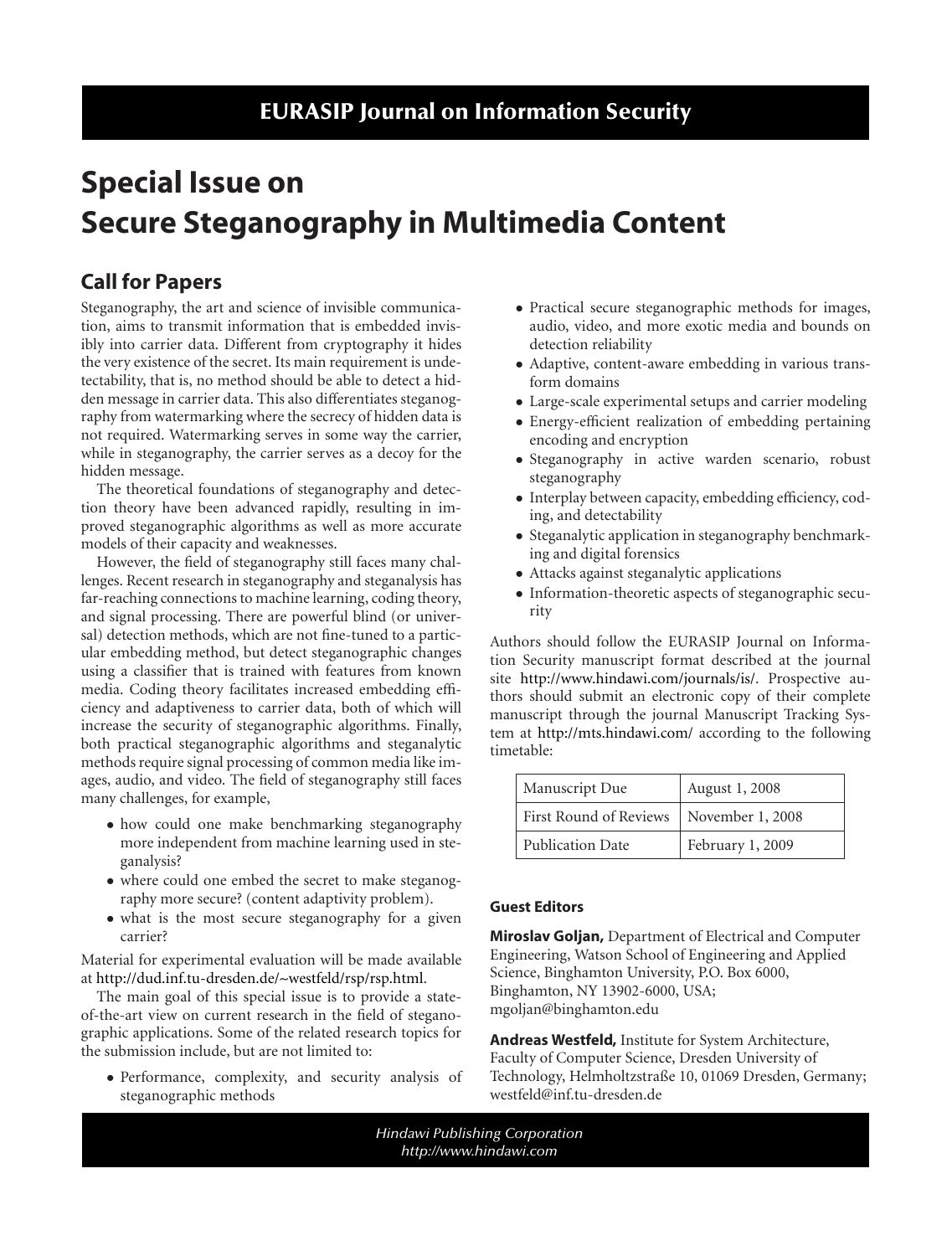# **Special Issue on Distributed Video Coding**

### **Call for Papers**

Distributed source coding (DSC) is a new paradigm based on two information theory theorems: Slepian-Wolf and Wyner-Ziv. Basically, the Slepian-Wolf theorem states that, in the lossless case, the optimal rate achieved when performing joint encoding and decoding of two or more correlated sources can theoretically be reached by doing separate encoding and joint decoding. The Wyner-Ziv theorem extends this result to lossy coding. Based on this paradigm, a new video coding model is defined, referred to as distributed video coding (DVC), which relies on a new statistical framework, instead of the deterministic approach of conventional coding techniques such as MPEG standards.

DVC offers a number of potential advantages. It first allows for a flexible partitioning of the complexity between the encoder and decoder. Furthermore, due to its intrinsic joint source-channel coding framework, DVC is robust to channel errors. Because it does no longer rely on a prediction loop, DVC provides codec independent scalability. Finally, DVC is well suited for multiview coding by exploiting correlation between views without requiring communications between the cameras.

High-quality original papers are solicited for this special issue. Topics of interest include (but are not limited to):

- Architecture of DVC codec
- Coding efficiency improvement
- Side information generation
- Channel statistical modeling and channel coding
- Joint source-channel coding
- DVC for error resilience
- DVC-based scalable coding
- Multiview DVC
- Complexity analysis and reduction
- DSC principles applied to other applications such as encryption, authentication, biometrics, device forensics, query, and retrieval

Authors should follow the EURASIP Journal on Image and Video Processing manuscript format described at [http://www.hindawi.com/journals/ivp/.](http://www.hindawi.com/journals/ivp/) Prospective authors should submit an electronic copy of their complete manuscripts through the journal Manuscript Tracking System at [http://mts.hindawi.com/,](http://mts.hindawi.com/) according to the following timetable:

| Manuscript Due                          | May 1, 2008      |
|-----------------------------------------|------------------|
| First Round of Reviews   August 1, 2008 |                  |
| <b>Publication Date</b>                 | November 1, 2008 |

#### **Guest Editors**

**Frederic Dufaux,** Ecole Polytechnique Fédérale de Lausanne, Lausanne, Switzerland; [frederic.dufaux@epfl.ch](mailto:frederic.dufaux@epfl.ch)

**Wen Gao,** School of Electronic Engineering and Computer Science, Peking University, Beijing, China; wgao@pku.edu.cn

**Stefano Tubaro,** Dipartimento di Elettronica e Informazione, Politecnico di Milano, Milano, Italy; [stefano.tubaro@polimi.it](mailto:stefano.tubaro@polimi.it)

**Anthony Vetro,** Mitsubishi Electric Research Laboratories, Cambridge, MA, USA; avetro@merl.com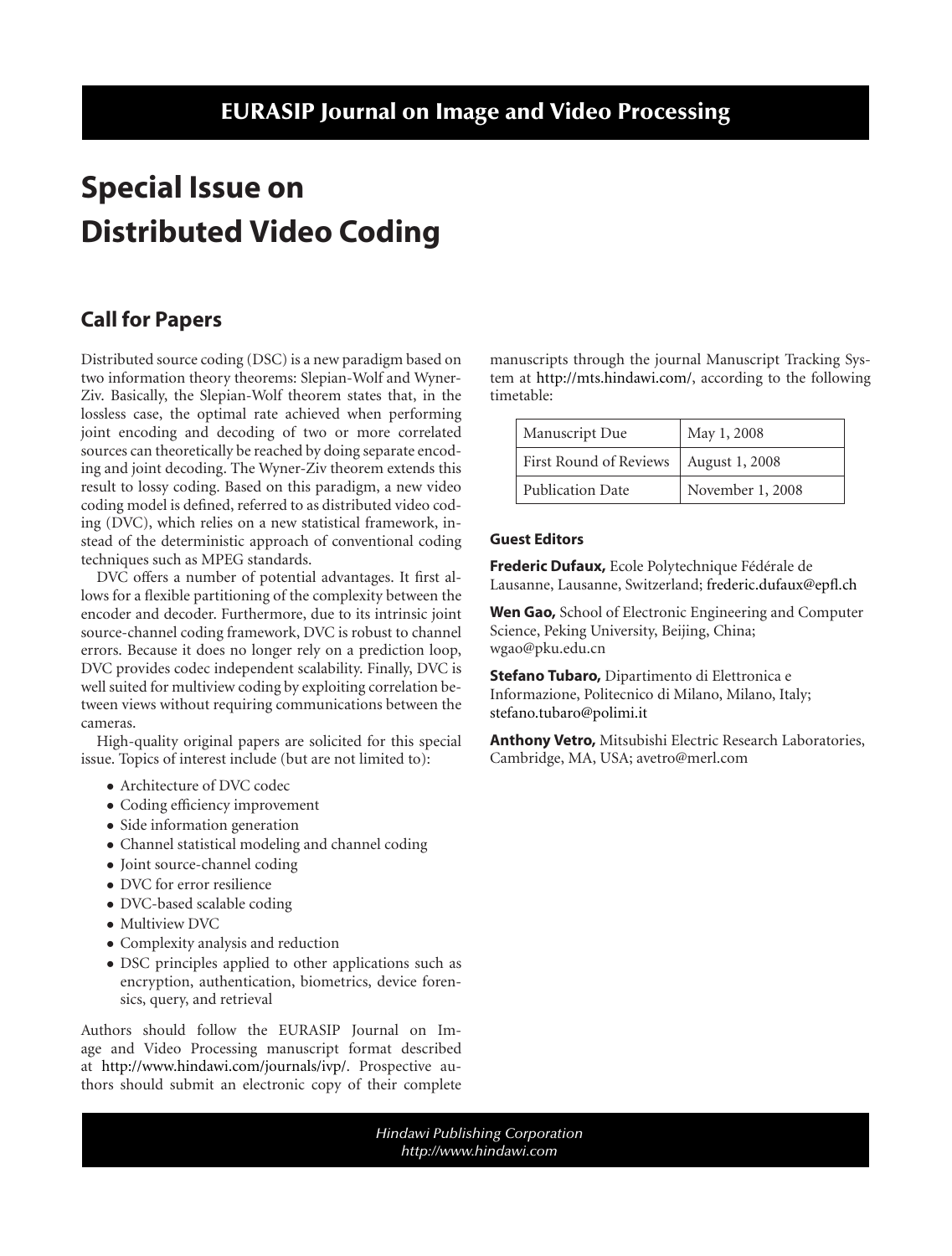# **Special Issue on Dependable Semantic Inference**

### **Call for Papers**

After many years of exciting research, the field of multimedia information retrieval (MIR) has become mature enough to enter a new development phase—the phase in which MIR technology is made ready to get adopted in practical solutions and realistic application scenarios. High users' expectations in such scenarios require high dependability of MIR systems. For example, in view of the paradigm "getting the content I like, anytime and anyplace" the service of consumer-oriented MIR solutions (e.g., a PVR, mobile video, music retrieval, web search) will need to be at least as dependable as turning a TV set on and off. Dependability plays even a more critical role in automated surveillance solutions relying on MIR technology to analyze recorded scenes and events and alert the authorities when necessary.

This special issue addresses the dependability of those critical parts of MIR systems dealing with semantic inference. Semantic inference stands for the theories and algorithms designed to relate multimedia data to semantic-level descriptors to allow content-based search, retrieval, and management of data. An increase in semantic inference dependability could be achieved in several ways. For instance, better understanding of the processes underlying semantic concept detection could help forecast, prevent, or correct possible semantic inference errors. Furthermore, the theory of using redundancy for building reliable structures from less reliable components could be applied to integrate "isolated" semantic inference algorithms into a network characterized by distributed and collaborative intelligence (e.g., a social/P2P network) and let them benefit from the processes taking place in such a network (e.g., tagging, collaborative filtering).

The goal of this special issue is to gather high-quality and original contributions that reach beyond conventional ideas and approaches and make substantial steps towards dependable, practically deployable semantic inference theories and algorithms.

Topics of interest include (but are not limited to):

- Theory and algorithms of robust, generic, and scalable semantic inference
- Self-learning and interactive learning for online adaptable semantic inference
- Exploration of applicability scope and theoretical performance limits of semantic inference algorithms
- Modeling of system confidence in its semantic inference performance
- Evaluation of semantic inference dependability using standard dependability criteria
- Matching user/context requirements to dependability criteria (e.g., mobile user, user at home, etc.)
- Modeling synergies between different semantic inference mechanisms (e.g., content analysis, indexing through user interaction, collaborative filtering)
- Synergetic integration of content analysis, user actions (e.g., tagging, interaction with content) and user/device collaboration (e.g., in social/P2P networks)

Authors should follow the EURASIP Journal on Image and Video Processing manuscript format described at [http://www.hindawi.com/journals/ivp/.](http://www.hindawi.com/journals/ivp/) Prospective authors should submit an electronic copy of their complete manuscripts through the journal Manuscript Tracking System at [http://mts.hindawi.com/,](http://mts.hindawi.com/) according to the following timetable:

| Manuscript Due                            | November 1, 2008 |
|-------------------------------------------|------------------|
| First Round of Reviews   February 1, 2009 |                  |
| <b>Publication Date</b>                   | May 1, 2009      |

#### **Guest Editors**

**Alan Hanjalic,** Delft University of Technology, 2600 AA Delft, The Netherlands; [a.hanjalic@tudelft.nl](mailto:a.hanjalic@tudelft.nl)

**Tat-Seng Chua,** National University of Singapore, Singapore 119077; chuats@comp.nus.edu.sg

**Edward Chang,** Google Inc., China; University of California, Santa Barbara, CA 93106, USA; echang@ece.ucsb.edu

**Ramesh Jain,** University of California, Irvine, CA 92697, USA; jain@ics.uci.edu